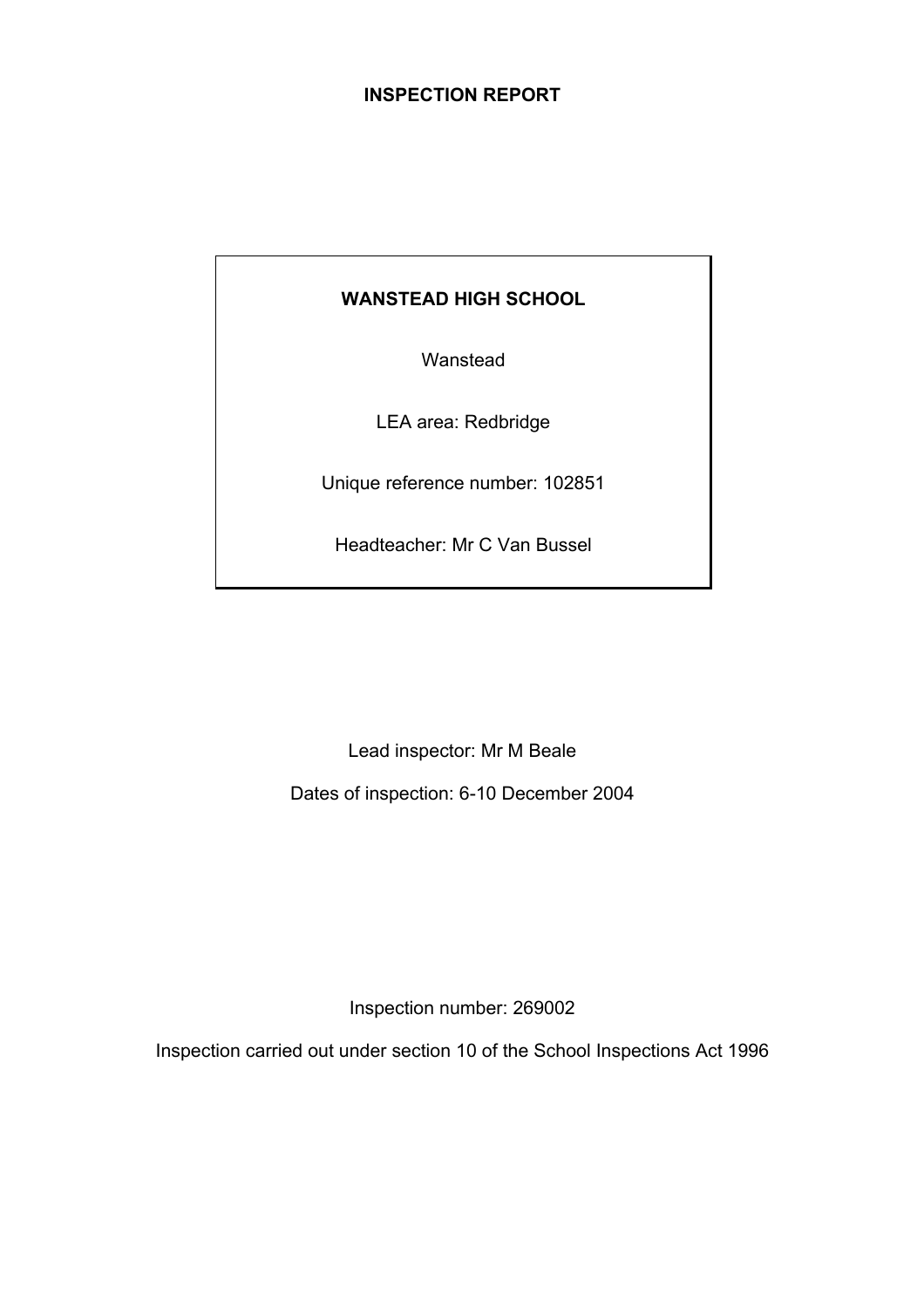#### © Crown copyright 2005

This report may be reproduced in whole or in part for non-commercial educational purposes, provided that all extracts quoted are reproduced verbatim without adaptation and on condition that the source and date thereof are stated.

Further copies of this report are obtainable from the school. Under the School Inspections Act 1996, the school must provide a copy of this report and/or its summary free of charge to certain categories of people. A charge not exceeding the full cost of reproduction may be made for any other copies supplied.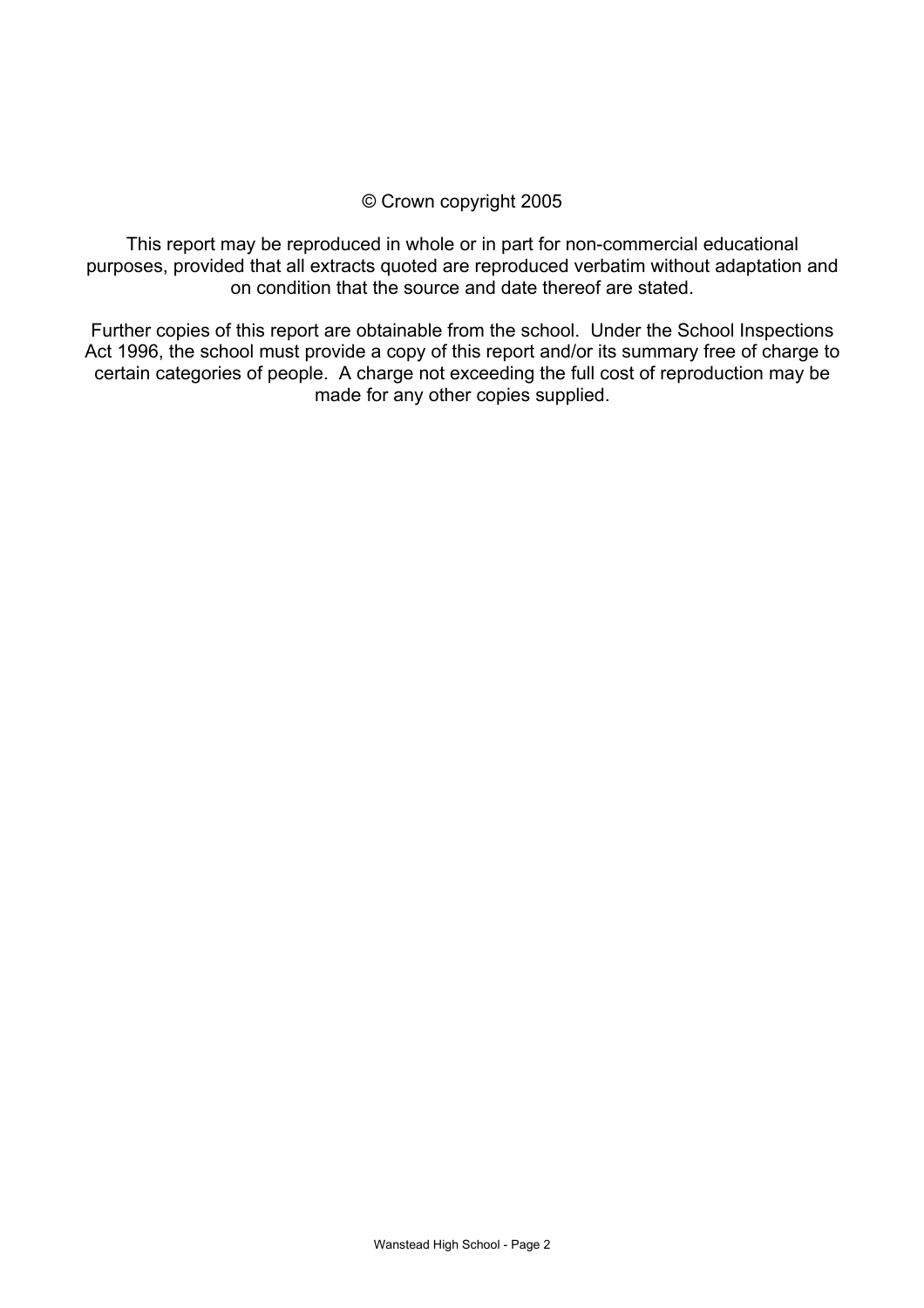# **INFORMATION ABOUT THE SCHOOL**

| Type of school:        |      |                        | Comprehensive  |                                 |
|------------------------|------|------------------------|----------------|---------------------------------|
| School category:       |      |                        | Community      |                                 |
|                        |      | Age range of students: |                | 11 - 18                         |
| Gender of students:    |      |                        |                | Mixed                           |
| Number on roll:        |      |                        |                | 1493                            |
| School address:        |      |                        |                | Redbridge Lane West<br>Wanstead |
| Postcode:              |      |                        |                | London<br>E11 2JZ               |
| Telephone number:      |      |                        |                | 020 8989 2791                   |
| Fax number:            |      |                        | 020 8530 8879  |                                 |
| Appropriate authority: |      |                        | Governing body |                                 |
| Name<br>governors:     | οf   | chair                  |                | of Mr Gordon Rolfe              |
| ∩oto                   | ⊸ ∩f |                        |                | provinue 11 November 2002       |

Date of previous 11 November 2002 inspection:

# **CHARACTERISTICS OF THE SCHOOL**

The number of students on roll has fallen slightly since the last inspection, although the school is much larger than other secondary schools. There are 14 per cent more boys than girls, this difference being most marked in Year 8. Mobility is below average. There are four students in the care of the local authority. Sixth form numbers stand at 290, making it larger than other sixth forms. The figure for free school meal entitlement is broadly in line with the national average in the main school and in the sixth form. The intake is ethnically and culturally diverse. The percentage of students whose first language is believed not to be English is very high, although only a small number are at an early stage of learning English as an additional language. There are substantial numbers of students from Indian, Pakistani, black-Caribbean and black-African heritages. About 23 students are refugee and asylum seekers. The main first languages spoken are Urdu, Punjabi and Tamil. The number of students with special educational needs is broadly in line with the national average; the number of students with statements is below average. Attainment on entry to the school is average and to the sixth form is below average. The school achieved Artsmark in 2004 and Healthy Schools in 2000. It has been a specialist performing arts school since September 2004. There is a leisure centre on site, which is the responsibility of the school. The facilities are used by the school during the day and by the public in the evenings.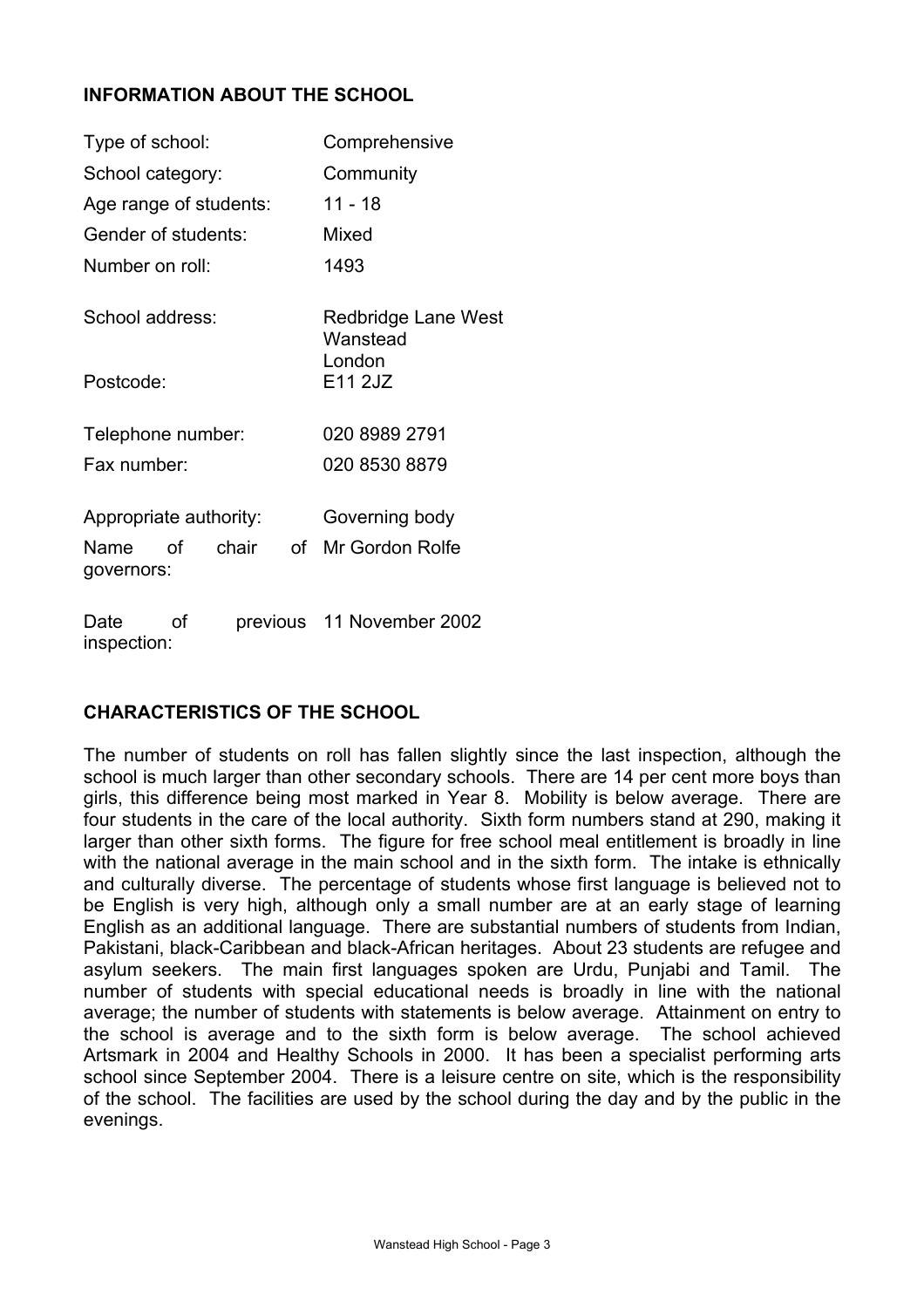# **INFORMATION ABOUT THE INSPECTION TEAM**

| Members of the inspection team |                       | <b>Subject responsibilities</b> |                                               |
|--------------------------------|-----------------------|---------------------------------|-----------------------------------------------|
| 19385                          | <b>Martin Beale</b>   | Lead inspector                  |                                               |
| 14066                          | Gill Hoggard          | Lay inspector                   |                                               |
| 32928                          | Carol Homer           | Team inspector                  | English                                       |
| 6044                           | <b>Roger Perkins</b>  | Team inspector                  | <b>Mathematics</b>                            |
| 30563                          | Jackie Pentlow        | Team inspector                  | Science                                       |
| 8052                           | Ken McKenzie          | Team inspector                  | Information and communication<br>technology   |
|                                |                       |                                 | Economics (sixth form)                        |
| 10759                          | Lynn Bappa            | Team inspector                  | Religious education                           |
| 31685                          | Val Girling           | Team inspector                  | Art and design                                |
| 15051                          | Lynne Kauffman        | Team inspector                  | Design and technology                         |
| 33015                          | <b>Richard Winter</b> | Team inspector                  | Geography                                     |
| 23324                          | Sylvia Greenland      | Team inspector                  | <b>History</b>                                |
|                                |                       |                                 | Special educational needs                     |
| 12408                          | <b>Alan Frith</b>     | Team inspector                  | Modern languages                              |
|                                |                       |                                 | Citizenship                                   |
| 31705                          | John Mason            | Team inspector                  | <b>Music</b>                                  |
| 23268                          | Kevin Corrigan        | Team inspector                  | Physical education                            |
|                                |                       |                                 | Business (sixth form)                         |
| 7871                           | Jean Mackie           | Team inspector                  | Chemistry (sixth form)                        |
|                                |                       |                                 | Biology (sixth form)                          |
| 4351                           | Jeanne Strickland     | Team inspector                  | Drama (sixth form)                            |
|                                |                       |                                 | Media studies (sixth form)                    |
|                                |                       |                                 | additional<br>English<br>as<br>an<br>language |

The inspection contractor was:

 PBM, Brookbridge and Bedford Ltd 13A Market Place **Uttoxeter Staffordshire** ST14 8HY

Any concerns or complaints about the inspection or the report should be made initially to the inspection contractor. The procedures are set out in the leaflet *'Complaining about*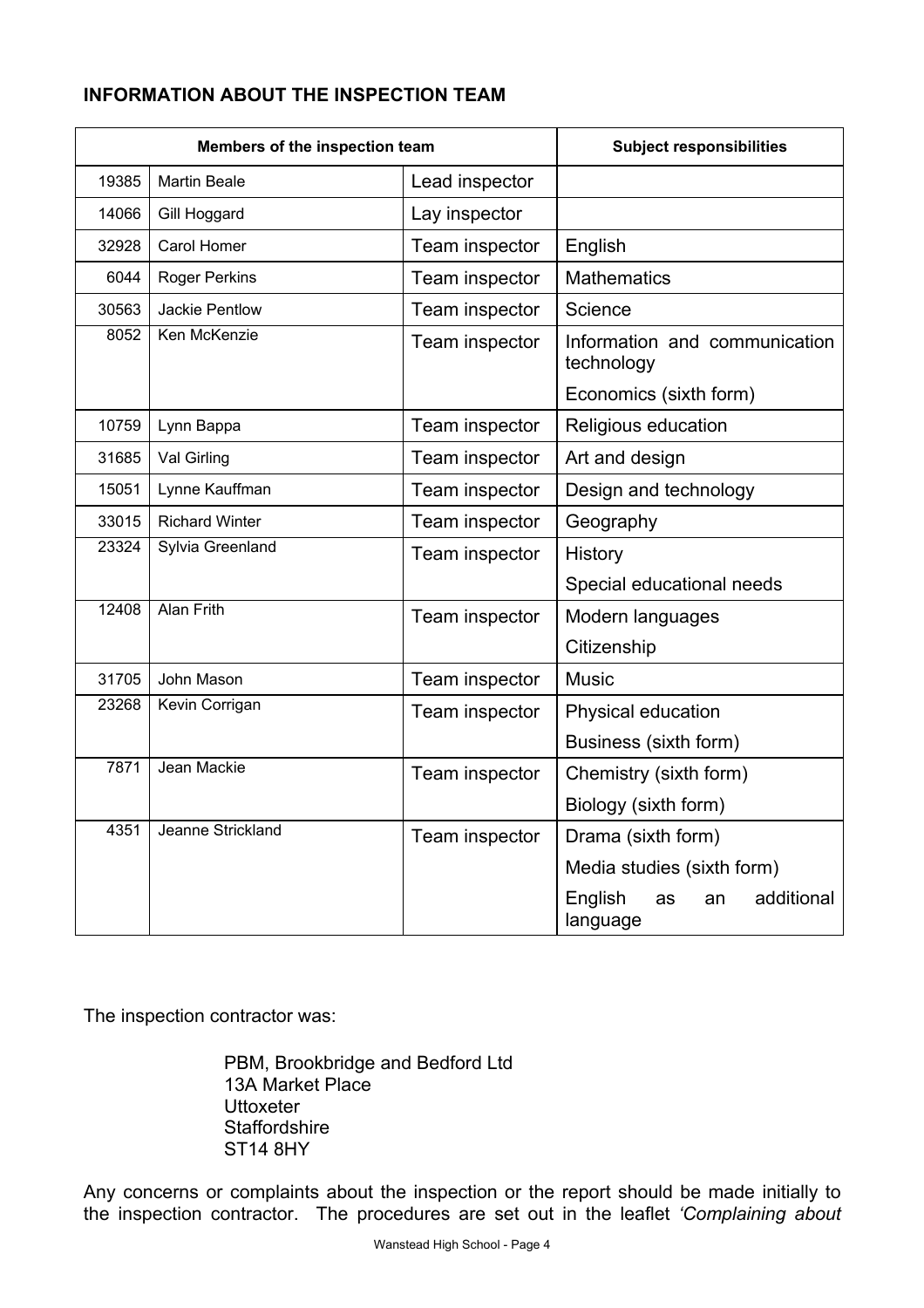*Ofsted Inspections'*, which is available from Ofsted Publications Centre (telephone 07002 637833) or Ofsted's website (www.ofsted.gov.uk).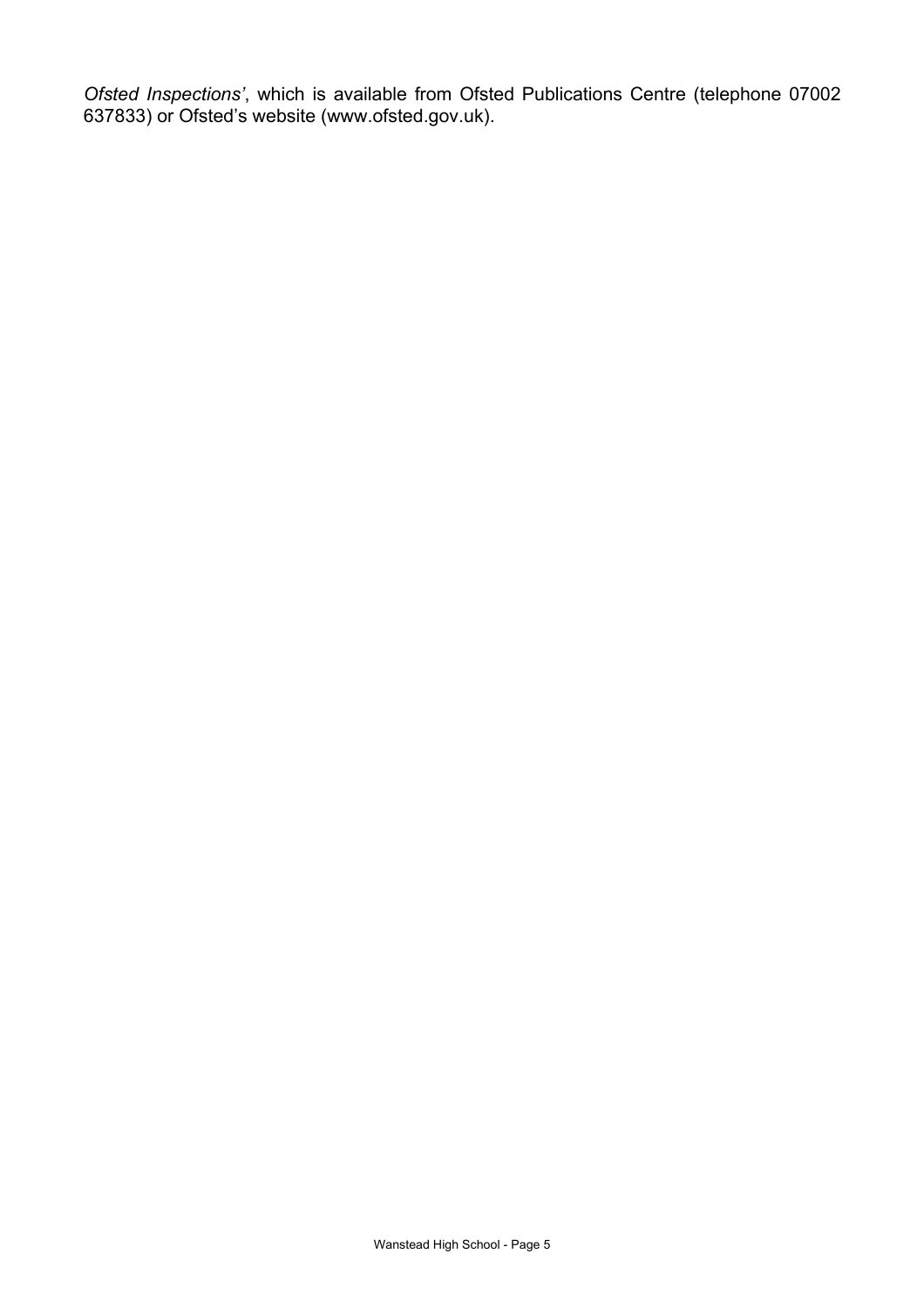# **REPORT CONTENTS**

|                                                                                                                                    | Page |    |
|------------------------------------------------------------------------------------------------------------------------------------|------|----|
| <b>PART A: SUMMARY OF THE REPORT</b>                                                                                               | 6    |    |
| <b>PART B: COMMENTARY ON THE MAIN INSPECTION FINDINGS</b>                                                                          |      |    |
| <b>STANDARDS ACHIEVED BY STUDENTS</b>                                                                                              | 10   |    |
| Standards achieved in areas of learning, subjects and courses                                                                      |      |    |
| Students' attitudes, values and other personal qualities                                                                           |      |    |
| <b>QUALITY OF EDUCATION PROVIDED BY THE SCHOOL</b>                                                                                 | 14   |    |
| Teaching and learning<br>The curriculum<br>Care, guidance and support<br>Partnership with parents, other schools and the community |      |    |
| <b>LEADERSHIP AND MANAGEMENT</b>                                                                                                   | 21   |    |
| <b>WORK RELATED LEARNING</b>                                                                                                       | 23   |    |
| <b>PART C: THE QUALITY OF EDUCATION SUBJECTS AND COURSES</b>                                                                       |      | 24 |
| <b>SUBJECTS AND COURSES IN KEY STAGES 3 AND 4</b>                                                                                  |      |    |
| SUBJECTS AND COURSES IN THE SIXTH FORM                                                                                             |      |    |
| <b>PART D: SUMMARY OF THE MAIN INSPECTION JUDGEMENTS</b>                                                                           | 25   |    |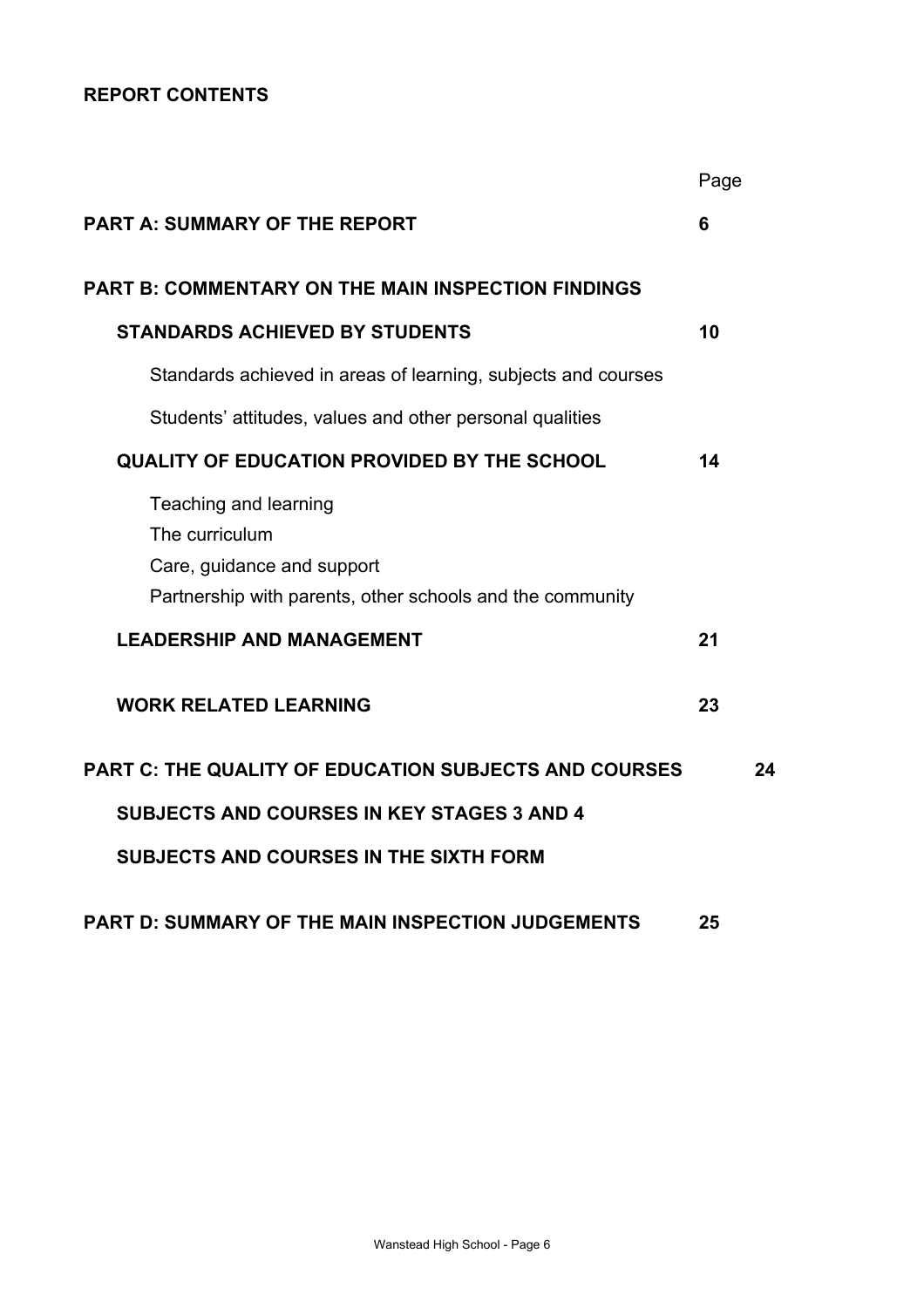# **PART A: SUMMARY OF THE REPORT**

#### **OVERALL EVALUATION**

**This is a satisfactory school** with some good features. The new headteacher is providing a clear direction for the work of staff. The school is improving but not sufficiently rapidly in important aspects of its work. However, the foundations are in place to secure sustained improvement, and to remove the remaining inconsistencies. Girls perform well throughout the school, but a significant minority of boys do not do as well as they should. Recent test and examination results are in line with the national average, although GCSE results have fallen slightly in recent years. However, standards are now rising and are above average by Year 11 in several subjects. It provides satisfactory value for money.

The school's main strengths and weaknesses are:

- girls achieve well and make good progress to GCSE, whereas many boys do not achieve all that they are capable of in Years 7 to 11;
- the drive to raise the quality of teaching and learning is meeting with success, although there is room for further improvement in Years 7 to 9;
- many subject leaders have adopted an effective role, but not all are contributing effectively to the consistent implementation of improvement strategies;
- although satisfactory overall, the curriculum does not provide sufficient routes to meet the interests and aptitudes of all students from Year 10 upwards;
- though attendance is satisfactory in the main school it is poor in the sixth form and a considerable proportion of students are regularly late to lessons throughout the school.

Improvement since the last inspection is satisfactory. The main reasons for the progress in the last two years are the rigorous approach taken by the headteacher to monitoring the work of staff and the focus on improving the quality of their teaching. The atmosphere around the school is now more positive. Progress has been made in many areas, although there is still considerable scope for more. Achievement has improved, particularly in English, mathematics and science where it is now satisfactory. This is starting to show through in rising standards. However, achievement and standards in information and communication technology have not improved sufficiently. The main shortcomings identified at the last inspection are being tackled with varying success. For example, citizenship is now taught successfully as part of the newly developed programme for the students' personal development. The school's recently gained performing arts status is also starting to have an impact on the opportunities for students and links with other schools.

# all schools similar schools Performance compared with: 2002 2003 2004 2004 Year 11 GCSE/GNVQ examinations B C C D Year 13 A/AS level and VCE examinations **D** D D D D D

#### **STANDARDS ACHIEVED**

*Key: A - well above average; B – above average; C – average; D – below average; E – well below average For Year 11, similar schools are those whose students attained similarly at the end of Year 9.* 

**Achievement is satisfactory overall** and satisfactory in Years 7 to 9. It is good in Years 10 and 11. Year 9 test results were broadly average in 2004, levelling off following a period of significant improvement. Overall standards are in line with national averages by Years 9 and 11, although they are above average in several subjects by Year 11 including English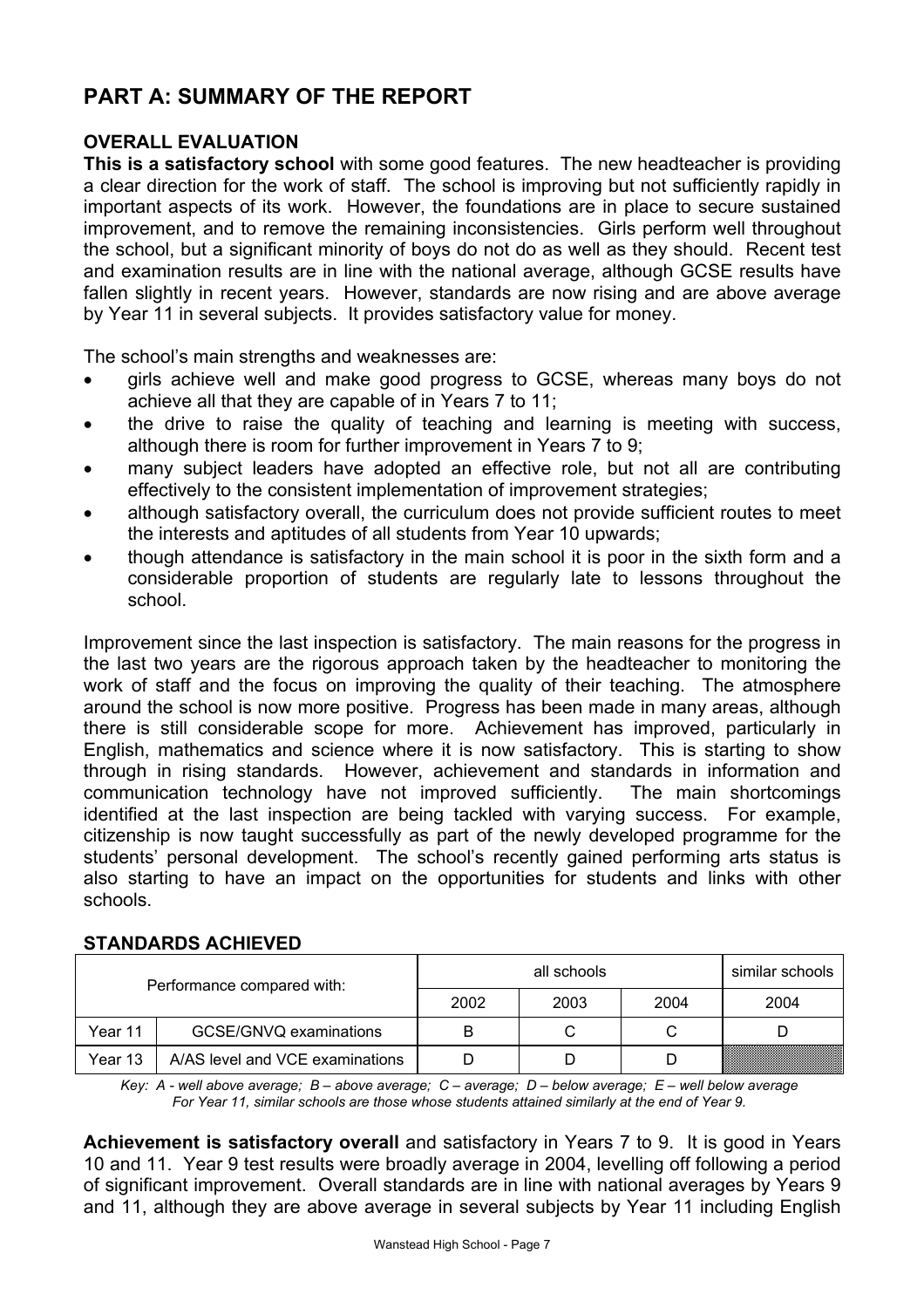and science. Standards are average at the same stage in mathematics but are below average in information and communication technology. There is evidence from test and examination data to show that girls do better than boys. In particular, boys of black-Caribbean and Pakistani backgrounds do not do as well as other groups. Both matters are being tackled by the school with some emerging success. The standards of students on entry to the sixth form are below those seen nationally. However, the students make satisfactory progress so that standards are close to the national average in many subjects by Year 13. This reflects the improvements in A Level results in 2004.

The ethos of the school is satisfactory. **The students' personal qualities, including their moral, social and cultural development are good. Spiritual development is satisfactory.** The students' attitudes and behaviour are satisfactory. The vast majority of students are keen and interested in their work and concentrate well in lessons; however, the achievement of some boys is affected by their lack of motivation and self-discipline. Attendance is satisfactory, but a significant number of students do not move purposefully between classrooms and lessons regularly start late.

## **QUALITY OF EDUCATION**

**The quality of education is satisfactory overall. Teaching is satisfactory,** and is more effective in Years 10 and 11 than in other parts of the school. The lessons of a significant number of teachers are lively and interesting. They engage the students' attention so that they learn new skills rapidly. However, the drive to improve teaching has not eliminated all inconsistencies. The curriculum is enriched by a good range of extra-curricular activities, but the school has not taken the opportunity to introduce greater flexibility in the programmes offered from Years 10 to 13 to meet the aptitudes and interests of all students. The daily tutor period is not used effectively by all teachers. The school has made strenuous efforts to seek the views of parents and students in helping to shape developments. While assessment practice has improved, reports to parents vary in their quality and usefulness. Procedures to help the students to settle into the school work well.

#### **LEADERSHIP AND MANAGEMENT**

**Leadership and management are satisfactory overall.** The headteacher and deputies provide a clear educational direction for the school. Thorough processes have been introduced to monitor the work of staff to secure improvements in their performance. However, these are not fully effective as leadership and management are inconsistent elsewhere. Governance is satisfactory. The governing body provides effective support and challenges the headteacher and senior leadership team. However, statutory responsibilities for collective worship are not met.

# **PARENTS' AND STUDENTS' VIEWS OF THE SCHOOL**

Parents are largely in support of the school. They are pleased with the improvements that the new headteacher has introduced, but feel that there is more to be done. The students are also generally pleased with the improvements to the school and feel safe and secure. Their main concerns are over the unpleasant state of the toilets; a matter with which the inspection team agrees.

#### **IMPROVEMENTS NEEDED**

The most important things the school should do to improve are:

- improve the achievement and raise the standards of boys, in particular boys of Pakistani and black-Caribbean backgrounds;
- improve teaching, learning and the students' achievement in information and communication technology;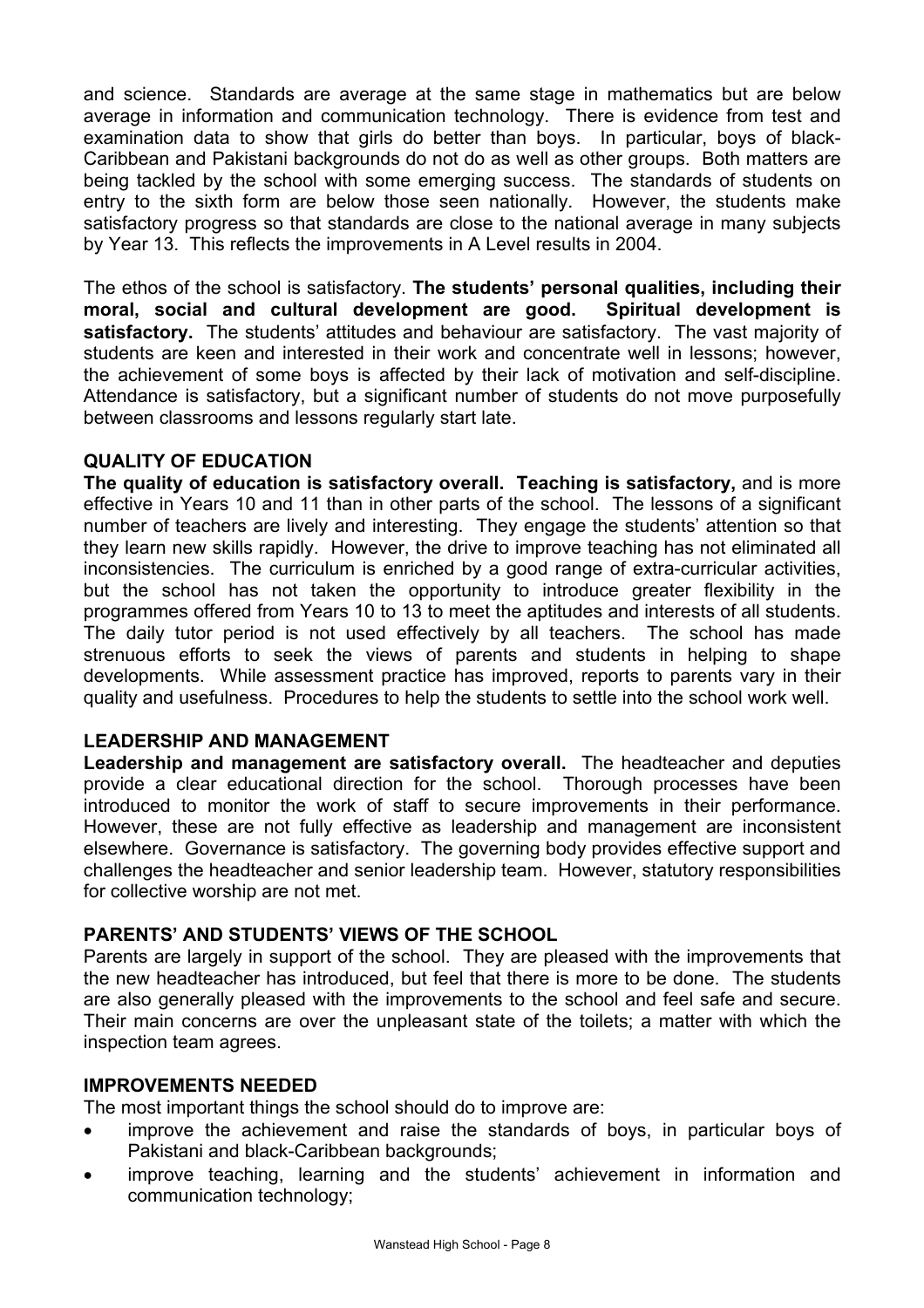- develop the role of subject leaders in the drive to eliminate inconsistencies in practice and improve teaching and learning;
- develop a curriculum in Years 10 to 13 that responds to the students' aptitudes and needs;
- improve advice, support and guidance in the sixth form;
- reduce absence in the sixth form and ensure that all lessons start on time.

and, to meet statutory requirements:

• make provision for a daily act of collective worship.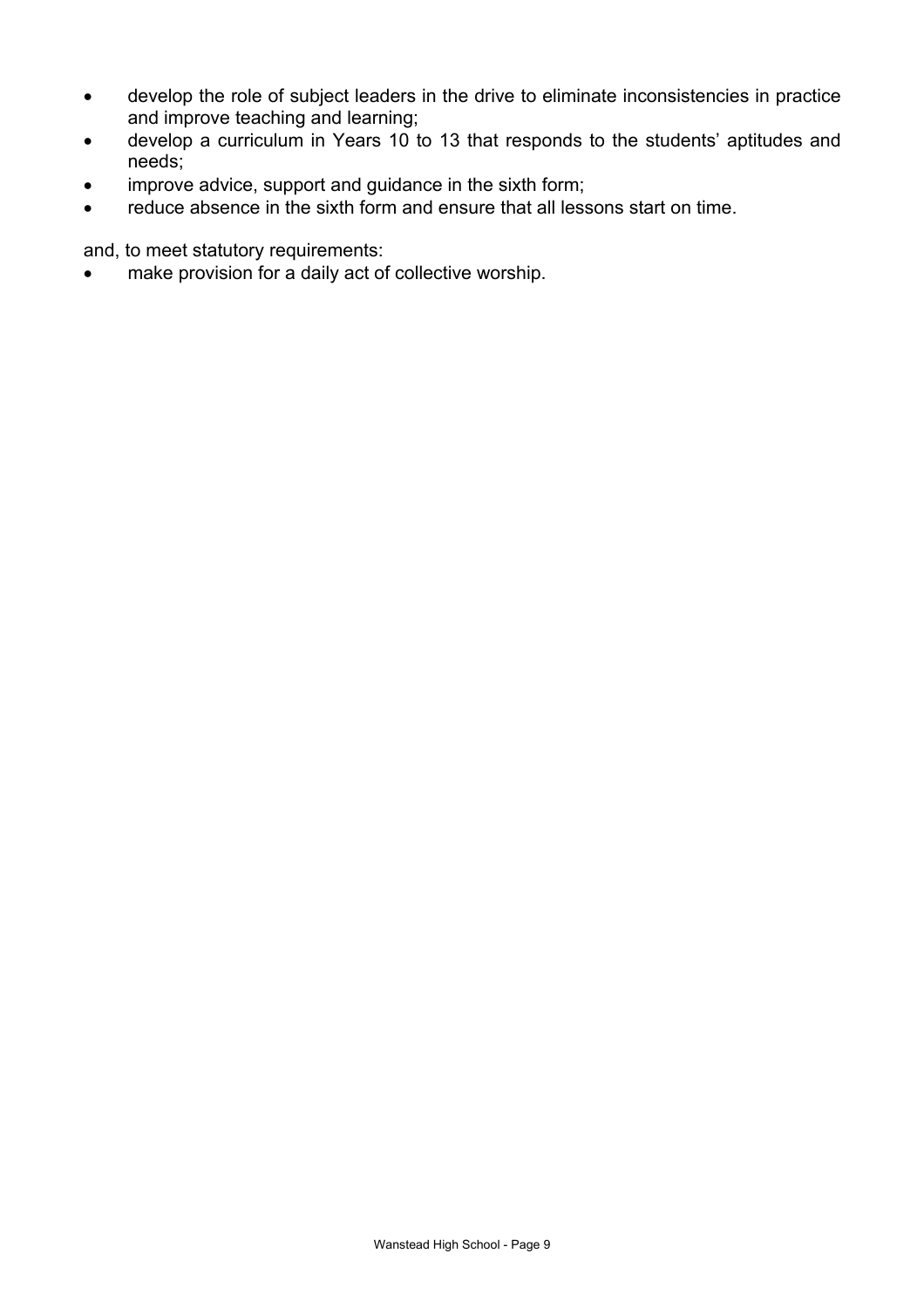## **THE SIXTH FORM AT WANSTEAD HIGH SCHOOL**

#### **OVERALL EVALUATION**

**This satisfactory sixth form** provides satisfactory cost-effectiveness. Provision has improved since the last inspection and accommodation has been improved by the building of a new sixth form block. There is a clear commitment to improvement from sixth form leaders and action introduced is steadily having a positive impact. Students enter with below average standards. Their achievement is satisfactory overall, although female students achieve better standards than their male counterparts do. Standards are rising and are average in several subjects but below average overall by Year 13.

The main strengths and weaknesses are:

- students achieve well in subjects such as history, art, drama, media studies and sociology;
- teaching and learning are good in a significant number of subjects, although there is scope to extend the range of teaching styles adopted by teachers;
- there is a good range of AS and A Level subjects but insufficient alternatives to these academic courses to meet the needs of all students;
- advice, support and guidance is patchy and targets are not always sufficiently challenging to raise achievement;
- attendance levels are poor and severely affect the achievement of the students concerned.

#### **QUALITY AND STANDARDS IN SUBJECTS AND COURSES OF THE CURRICULUM**

Judgements about the provision in the subjects and courses inspected in the sixth form are shown below. They are based mainly on the quality of teaching and learning and how well students achieve. Not all subjects in the sixth form were inspected.

| <b>Curriculum area</b>                         | <b>Evaluation</b>                                                                                                                                                                  |  |  |
|------------------------------------------------|------------------------------------------------------------------------------------------------------------------------------------------------------------------------------------|--|--|
| English,<br>languages<br>and<br>communication  | Provision in English is satisfactory. Standards are below average overall<br>but there is some very good teaching and learning.                                                    |  |  |
| <b>Mathematics</b>                             | Provision in mathematics is satisfactory. Standards are below average<br>but students' achievement is satisfactory.<br>Teaching and learning are<br>satisfactory overall.          |  |  |
| Science                                        | Provision in biology is satisfactory.<br>Teaching and learning are<br>satisfactory overall. Achievement is satisfactory although standards are<br>below average.                   |  |  |
|                                                | <b>Provision in chemistry is satisfactory.</b> Standards are below average.<br>There are some strong features in teaching and learning but achievement is<br>satisfactory overall. |  |  |
| Information<br>and<br>communication technology | Provision in information and communication technology is satisfactory.<br>Teaching and learning are good and standards are now average.                                            |  |  |
| Humanities                                     | <b>Provision in geography is satisfactory.</b> Standards are average although<br>achievement is good. Teaching and learning are good as is assessment.                             |  |  |
|                                                | <b>Provision in history is good.</b> Standards are broadly average and students<br>achieve well because of good teaching and their positive attitudes to<br>learning.              |  |  |
| Visual and performing arts<br>and media        | Provision in art and design is good. Standards are above average.<br>Students achieve well because their attitudes are very positive and teaching<br>is good overall.              |  |  |
|                                                | Provision in drama is good. Students achieve well with good teaching and<br>excellent extra-curricular activities. Take-up rates and overall standards are<br>improving.           |  |  |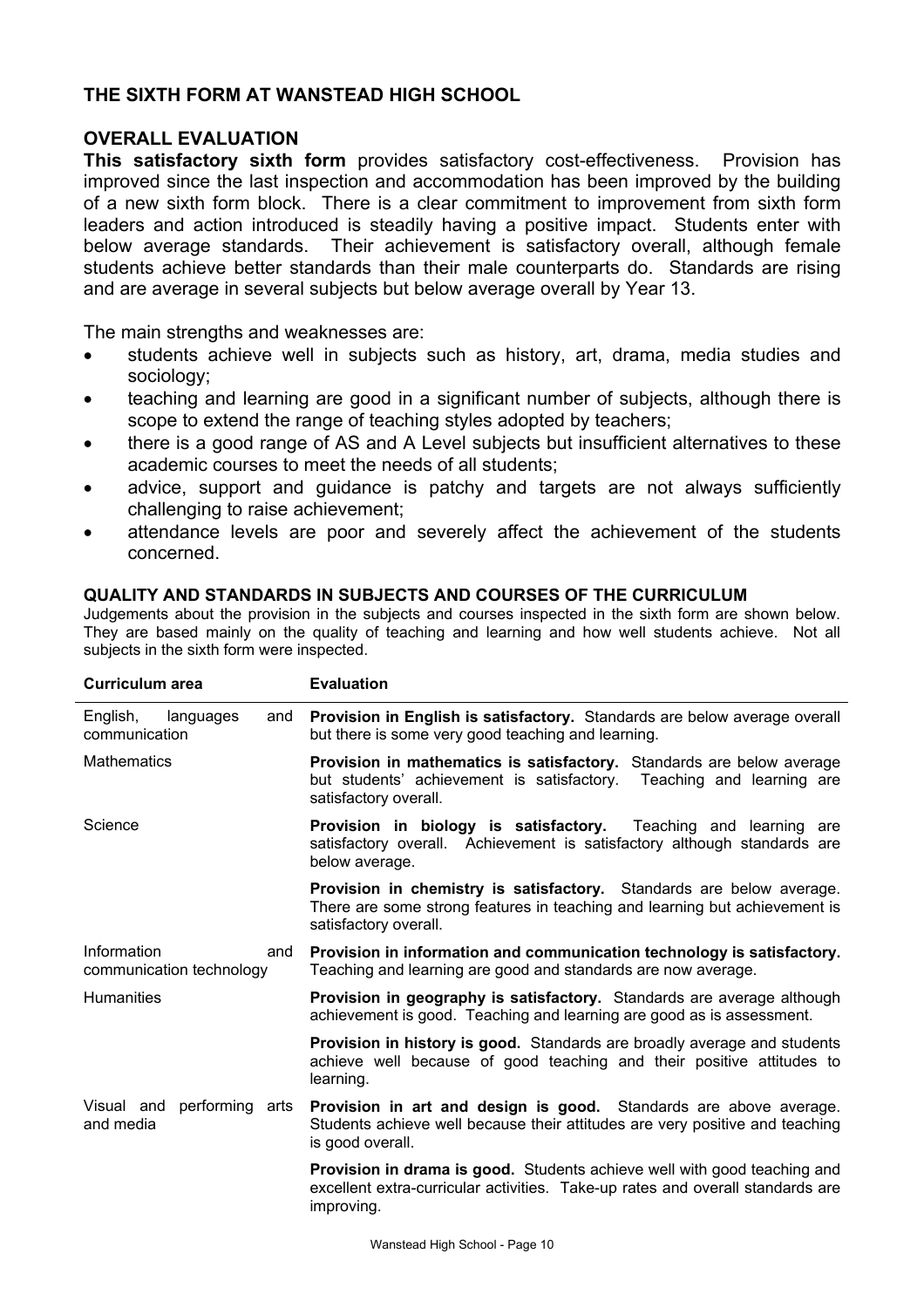|                 | <b>Provision in media studies is very good.</b> Students achieve well in the<br>improved facilities. The department is very well managed.                   |
|-----------------|-------------------------------------------------------------------------------------------------------------------------------------------------------------|
| <b>Business</b> | <b>Provision in business studies is good.</b> Students achieve well by the end<br>of Year 13 as a result of good teaching and effective subject management. |
|                 | <b>Provision in economics is satisfactory.</b> Standards are average and<br>students' achievement is improving because teaching is now satisfactory.        |
|                 |                                                                                                                                                             |

*The curriculum areas are broadly common across all post-16 education and training. They do not necessarily correspond*  with subjects and courses taught by the school. Inspectors make judgements in the range: excellent; very good; good; *satisfactory; unsatisfactory; poor; very poor. Excellent and very good are equivalent to the judgement 'outstanding' in further education and sixth form college reports; poor and very poor are equivalent to 'very weak'.*

#### **ADVICE, GUIDANCE AND SUPPORT**

Students are not happy about the quality of advice, support and guidance they receive either before they start on sixth form courses or in preparation for further education. This weakness was highlighted at the last inspection and it has not improved sufficiently since. There are shortcomings here and considerable variations in the quality of support and guidance they receive in subjects. Teachers do not consistently use assessment information to support the students' achievement, although there is good practice in subjects such as drama and media studies.

#### **LEADERSHIP AND MANAGEMENT OF THE SIXTH FORM**

**Leadership and management are satisfactory overall.** Issues identified in the last inspection have been tackled with a strong focus on improving teaching and learning. Steps have been taken to monitor the implementation of action taken, but monitoring lacks rigour and inconsistent practice is still evident.

#### **STUDENTS' VIEWS OF THE SIXTH FORM**

Students' views vary considerably. The main concern of Year 13 students is that they were given insufficient guidance about sixth form courses and then in preparation for higher education. Several feel that they chose the wrong sixth form course. This is partly reflected in the high proportion of AS Level entries that were unclassified in 2004. However, Year 12 students' views are that changes in procedures have made guidance more helpful. Most students feel that the school seeks and acts upon their ideas and concerns, although some Year 13 students are not convinced that their views are always listened to and several do not like having to be in school until after lunch each day.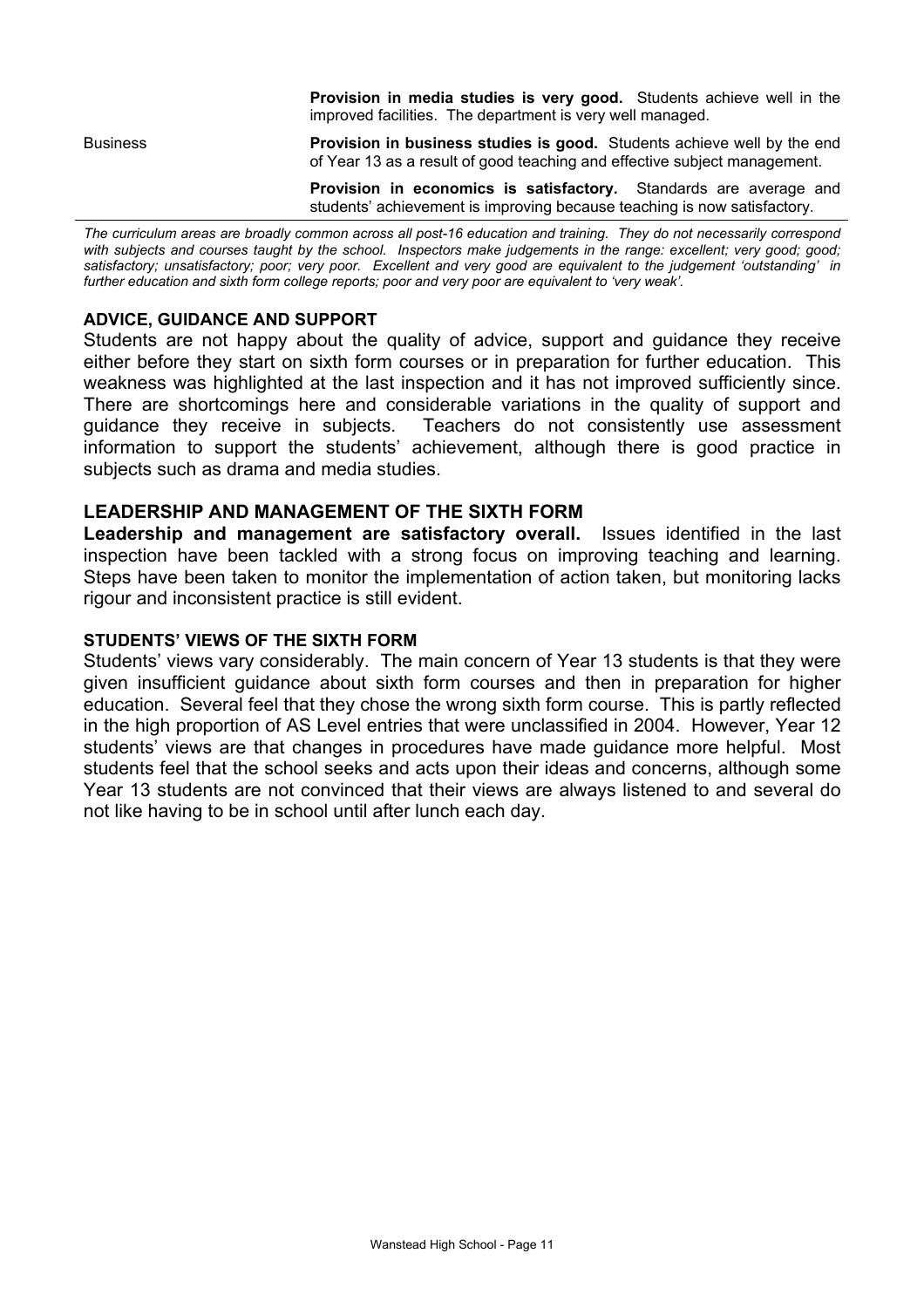# **PART B: COMMENTARY ON THE INSPECTION FINDINGS**

# **STANDARDS ACHIEVED BY STUDENTS**

#### **Standards achieved in subjects and courses**

Achievement is satisfactory overall but with considerable variations. Girls are doing better than boys throughout the school; in particular boys of Pakistani and black-Caribbean backgrounds attain lower standards than others and do not always achieve as well as they should have. Standards are average overall by Years 9 and 11. Standards are below average in the sixth form. However, this represents satisfactory progress from students' below average standards on entry to post-16 courses.

#### **Main strengths and weaknesses**

- Girls achieve well and make good progress to GCSE, whereas many boys do not achieve all that they are capable of in Years 7 to 11.
- Achievement is good overall in Years 10 and 11 where teaching is more effective and focused well on examination requirements.
- Standards in English, mathematics and science rise as the students move through the school and are better than national averages by GCSE.
- Examination results and standards in information and communication technology are very low.
- Achievement is very good in design and technology in Years 10 and 11, and standards are well above average.

#### **Commentary**

1. Test results for Year 9 students rose more rapidly than nationally over the period from 1999 to 2003. The 2004 results in English and mathematics were broadly the same as in 2003. Results fell considerably in science and by a greater rate than the fall nationally. Results in 2004 were in line with the national average in 2004 in all three subjects. These results represented satisfactory progress overall in mathematics for the students from entry to the school, but barely satisfactory progress in English and science. Girls performed better than boys - a pattern that has been consistent for the last three years. Based on their attainment on entry, boys' progress was less than they should have made. Furthermore, boys of black-African and black-Caribbean backgrounds gained lower results than other groups.

| Standards in: | School results | National results |
|---------------|----------------|------------------|
| English       | 32.9(33.0)     | n/a(33.4)        |
| mathematics   | 35.8(36.1)     | 35.5(35.4)       |
| science       | 32.6(34.1)     | 33.1(33.6)       |

#### *Standards in national tests at the end of Year 9 – average point scores in 2004*

*There were [number] students in the year group. Figures in brackets are for the previous year* 

2. GCSE results have fluctuated since 1999 but with a downward trend. Results in 2004 fell slightly from 2003 and were in line with the national average. These results represented barely satisfactory progress overall from the students' Year 9 test results. There were considerable variations in performance by gender and by ethnic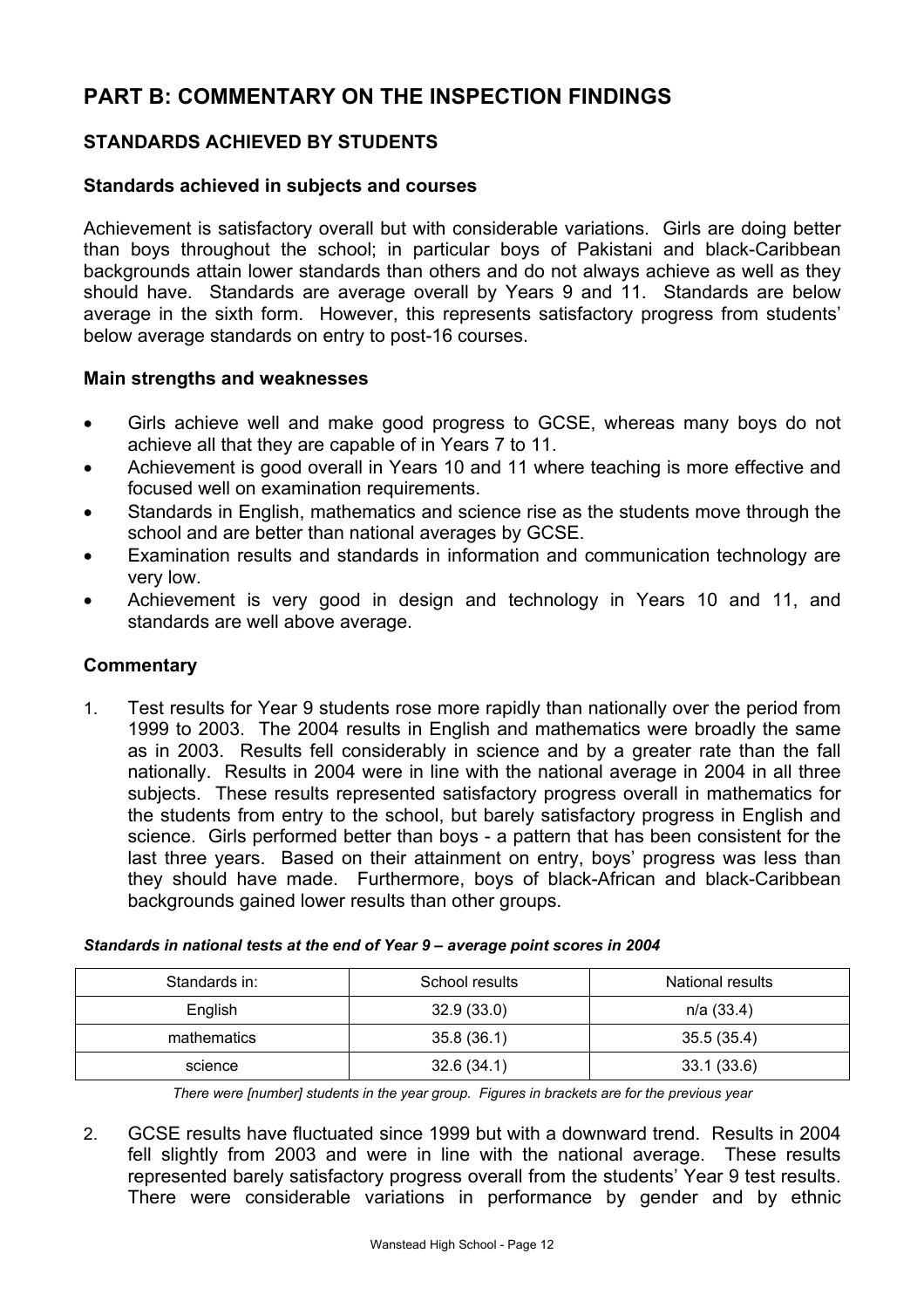background. As at Year 9, girls did much better than boys in 2004; this pattern has been evident for the last four years. Furthermore, girls of all backgrounds and both boys and girls of Bangladeshi backgrounds achieved better results than expected given their Year 9 test results. By contrast, boys and particularly boys of Pakistani and Black-Caribbean backgrounds did not achieve all that they should have at GCSE in 2004 given their earlier attainment.

3. There were also considerable variations in the performance of different subjects. Results were well above average in science, design and technology, French and music and above average in English language and mathematics. Achievement was at least good in these subjects as well as in German and physical education and for girls in English literature and religious education. Results were below average in business studies, geography and drama and very low in information and communication technology. Achievement was unsatisfactory in these subjects. GCSE results were also below average in English literature and religious education because of poor performance and achievement of boys.

|                                                       | School results | National results |
|-------------------------------------------------------|----------------|------------------|
| Percentage of students gaining 5 or more A*-C grades  | 52(55)         | 52(52)           |
| Percentage of students gaining 5 or more A*-G grades  | 93 (93)        | 89 (91)          |
| Percentage of students gaining 1 or more A*-G grades  | 97 (96)        | 96 (96)          |
| Average point score per student (best eight subjects) | 284.5          | 282.5            |

#### *Standards in GCSE/GNVQ examinations at the end of Year 11 in 2004*

*There were 241 students in the year group. The percentages include the equivalent GCSE grades obtained in GNVQ assessments. Figures in brackets are for the previous year.* 

- 4. Achievement is better in Years 10 and 11 than in Years 7 to 9 because teaching and learning are more effective and the students have a more positive attitude to their learning on examination courses. However, the narrow range of vocational and workrelated alternatives to GCSE limits the progress of students for whom such alternative courses would be more applicable. Basic skills of literacy and numeracy are sufficient to support the students' progress, but weaknesses in their competence in information and communication technology have a detrimental effect on overall achievement. The best achievement is in design and technology and music in Years 10 and 11, where the students are making very good progress. Consequently, standards are well above average in design and technology in Year 11 and above average in music. Achievement is also good throughout the school in history, modern foreign languages and physical education largely because of the quality of the teaching that engages and interests the students in these subjects.
- 5. The achievement of students with special educational needs is satisfactory overall from Years 7 to 11, with some subject variations, because not all subject teachers plan effectively for the range of students in their classes. Students in Years 10 and 11 who follow the study support option achieve satisfactorily in the small tuition groups that give them individualised support and this helps them to gain qualifications in the reduced number of GCSE subjects they sit. Of 20 Year 11 students on the special educational needs list in 2004, all gained at least one GCSE grade A\* - G. Gifted and talented students also make good progress overall in Years 10 and 11 because of the programmes that focus on stretching and extending them in individual subjects; they make satisfactory progress in Years 7 to 9. Most students at advanced stages of learning English as an additional language make good progress in work across the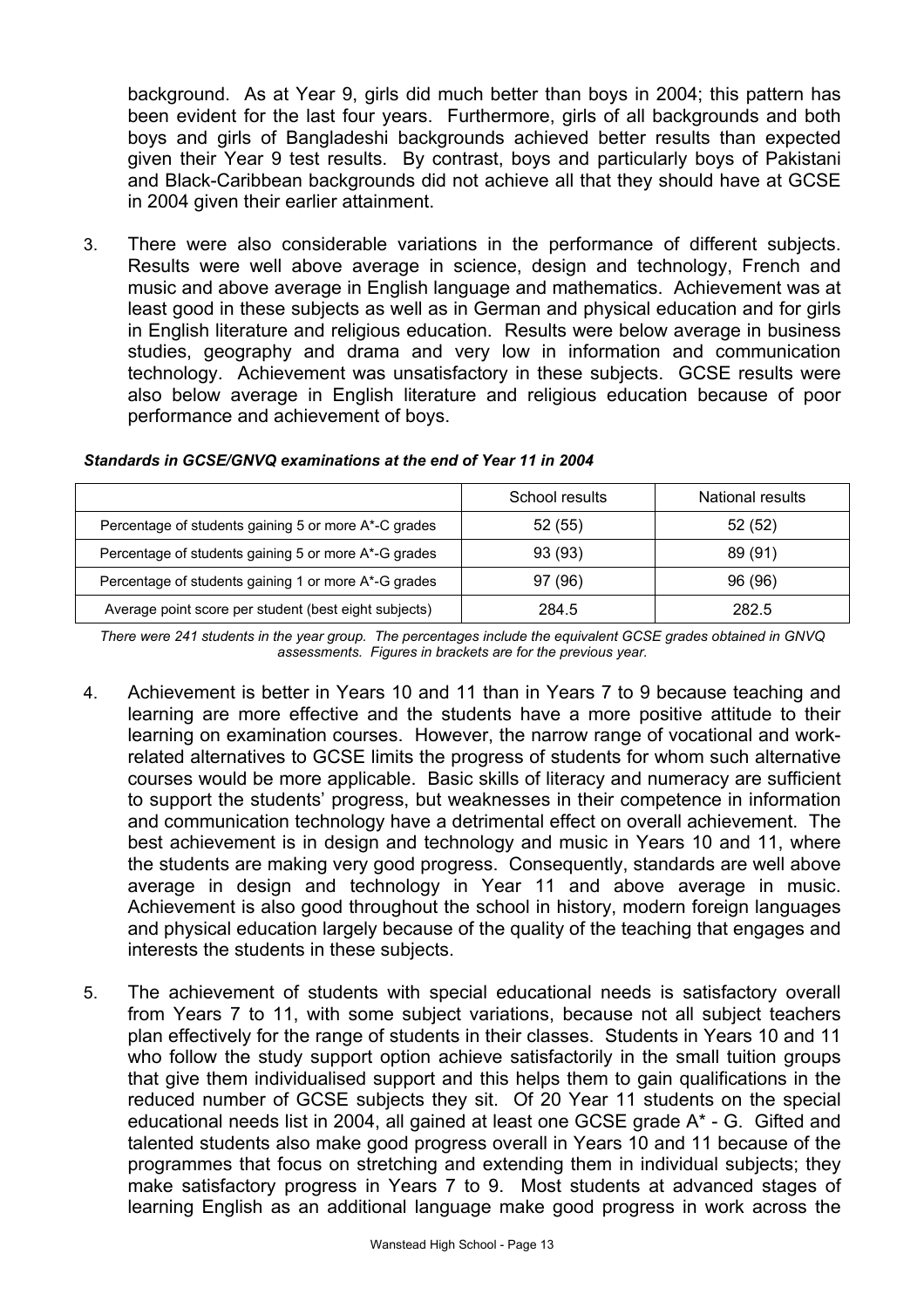curriculum and often take the lead in class discussions and presentations. Students at early stages of learning English make satisfactory progress.

#### **Sixth form**

6. Overall A Level results improved in 2004 but were below the national average. As in the main school, female students' results were much higher than those of their male counterparts. The average A Level grade in each subject and the proportion of A and B grades were both below average. However, there was significant reduction in the proportion of unclassified results in 2004 and the proportion of A to E grades was above average. These results represented reasonable progress from the students' GCSE grades but with considerable variations between subjects. The best performance was in design and technology, sociology and physical education where results were above average and virtually all students exceeded their target grades based on their GCSE results. Students also met or exceeded their targets in art and design, English literature, history, media studies and psychology. Students generally made slower progress and failed to achieve their targets in English language, mathematics, biology, chemistry, information and communication technology, drama and economics. AS Level results in 2004 also varied considerably between subjects, although no valid comparisons are possible with national figures, as the method of accounting for these grades has changed significantly. However, over one-quarter of entries were unclassified and only one-sixth were at grades A and B. In many cases, students have dropped their unclassified AS Level to concentrate on three A Levels in Year 13. This dropping of AS Levels accounts for the slightly higher standards now than these AS Level results indicate.

|                                          | School results | National results |
|------------------------------------------|----------------|------------------|
| Percentage of entries gaining A-E grades | 91.1 (87.0)    | 92.3(92.3)       |
| Percentage of entries gaining A-B grades | 23.2 (25.4)    | 36.2(35.6)       |
| Average point score per student          | 221.0 (215.9)  | 265.2 (258.2)    |

*Standards in GCE A/AS level and VCE examinations at the end of Year 13 in 2004* 

*There were 87 students in the year group. Figures in brackets are for the previous year* 

7. The satisfactory achievement in the sixth form is based on satisfactory teaching and learning overall. However, achievement is not all that it could be for a minority of students because of their poor attendance records. The quality of the teaching and positive student attitudes are leading to good achievement in art and design, media studies, business studies, art and design, information and communication technology, geography and history. Achievement in the remaining subjects inspected in depth is satisfactory. Standards are above average in Year 13 in art and design and drama. By contrast, standards are below average in English, mathematics, biology and chemistry. Basic skills are secure in literacy and the use of information and communication technology, but shortcomings in the students' competence in mathematics holds back progress in subjects needing these skills. Good achievement was seen in the sixth form for students with special educational needs and those learning English as an additional language.

#### **Students' attitudes, values and other personal qualities**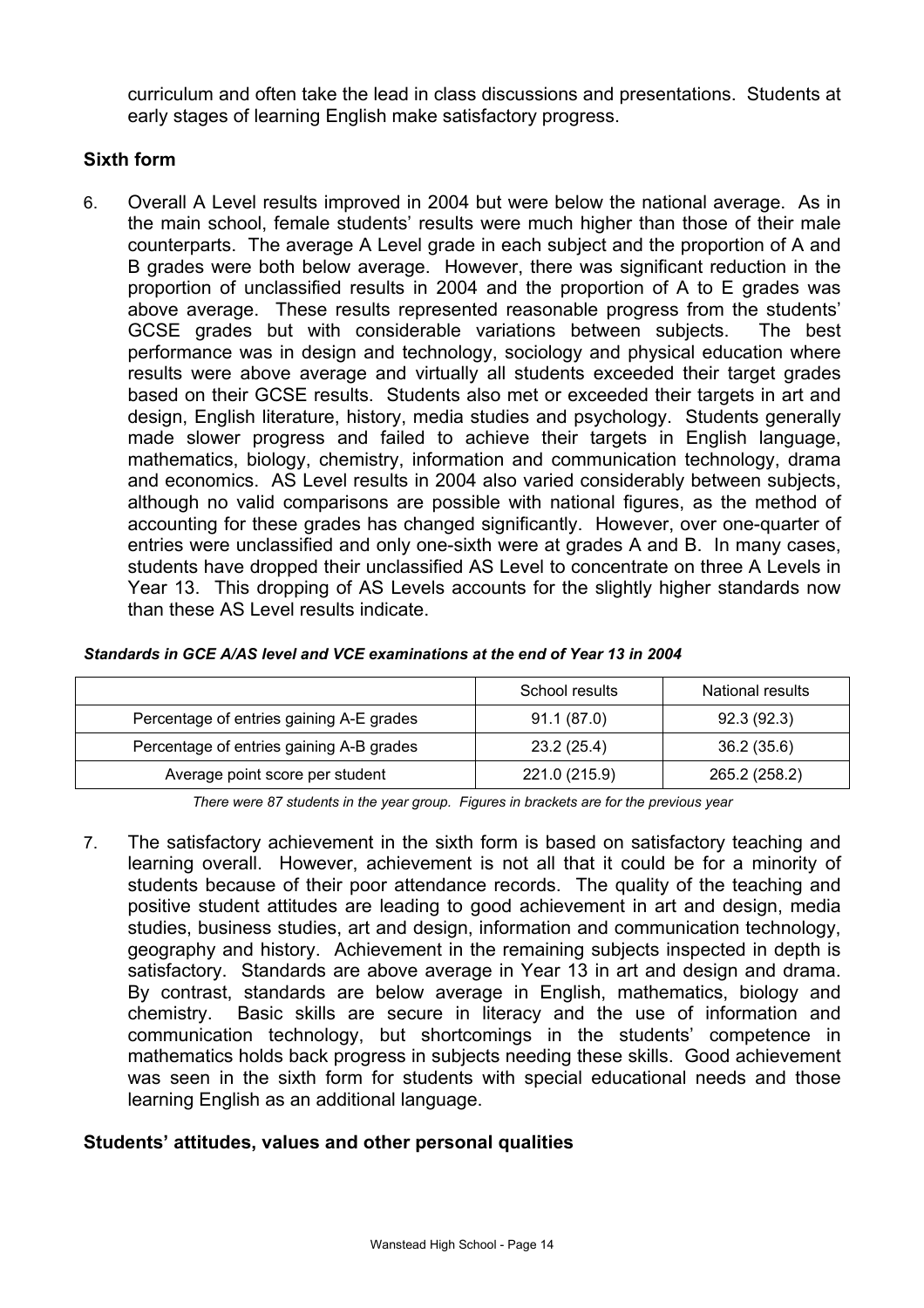Attitudes and behaviour are satisfactory overall but very variable. Behaviour is good in the sixth form. Personal development is good. Attendance is satisfactory in the main school but poor in the sixth form. Punctuality is unsatisfactory across the school.

## **Main strengths and weaknesses**

- Many students enjoy school and feel it is a safe and friendly place.
- There are often good relationships, and there is good racial harmony around the school.
- Sixth form students willingly take on responsibilities around the school.
- Attendance in the sixth form is well below what is required and punctuality is unsatisfactory, because the school's procedures are inadequate and inconsistently applied.
- Punctuality in the rest of the school is often very lax, especially at lesson changeovers.
- A small minority of students smoke in the toilets and intimidate others.
- Some subjects make a good contribution to personal development, although spirituality is not consistently planned for across the curriculum.

#### **Commentary**

8. Attendance is broadly satisfactory, although there are still too many students whose attendance slips below 85 per cent. The school has made concerted efforts to monitor and promote good attendance, and with the introduction of a new electronic system they are beginning to monitor absences by ethnicity and gender. Many students arrive on time to school, although far too many students and staff show few signs of urgency about starting lessons punctually. By reducing the effective learning time, achievement is also reduced. Latecomers add to the problems of behaviour management where these exist.

#### *Attendance in the latest complete reporting year (%)*

| Authorised absence |     |  | Unauthorised absence |  |
|--------------------|-----|--|----------------------|--|
| School data        |     |  | School data          |  |
| National data      | 6.9 |  | National data        |  |

*The table gives the percentage of half days (sessions) missed through absence for the latest complete reporting year.*

- 9. The majority of students indicate that they enjoy school and find it a friendly and welcoming place. Year 7 students in particular found the procedures to aid their transfer into the school very useful and as a result feel they settled in easily. They also commented that the dedicated sixth form mentors help them to feel comfortable very quickly and provide a listening ear if they are worried about anything. There are good relationships across and between the year groups, greatly helped by activities such as drama, music and sport in which students of all ages take part. The school population contains a wide variety of races, faiths and ethnic heritage yet there is no racial tension or harassment and most students get along very well with their peers.
- 10. The exception is a small minority of students who smoke in the toilets and intimidate others who try to use them, despite attempts to control use through keys. There is also evidence of some graffiti and littering around the school grounds and a casual attitude to the school environment. Some doors are routinely kicked open and a few displays have been defaced or damaged. Numbers of exclusions have fallen as new behaviour management systems have become embedded in the life of the school.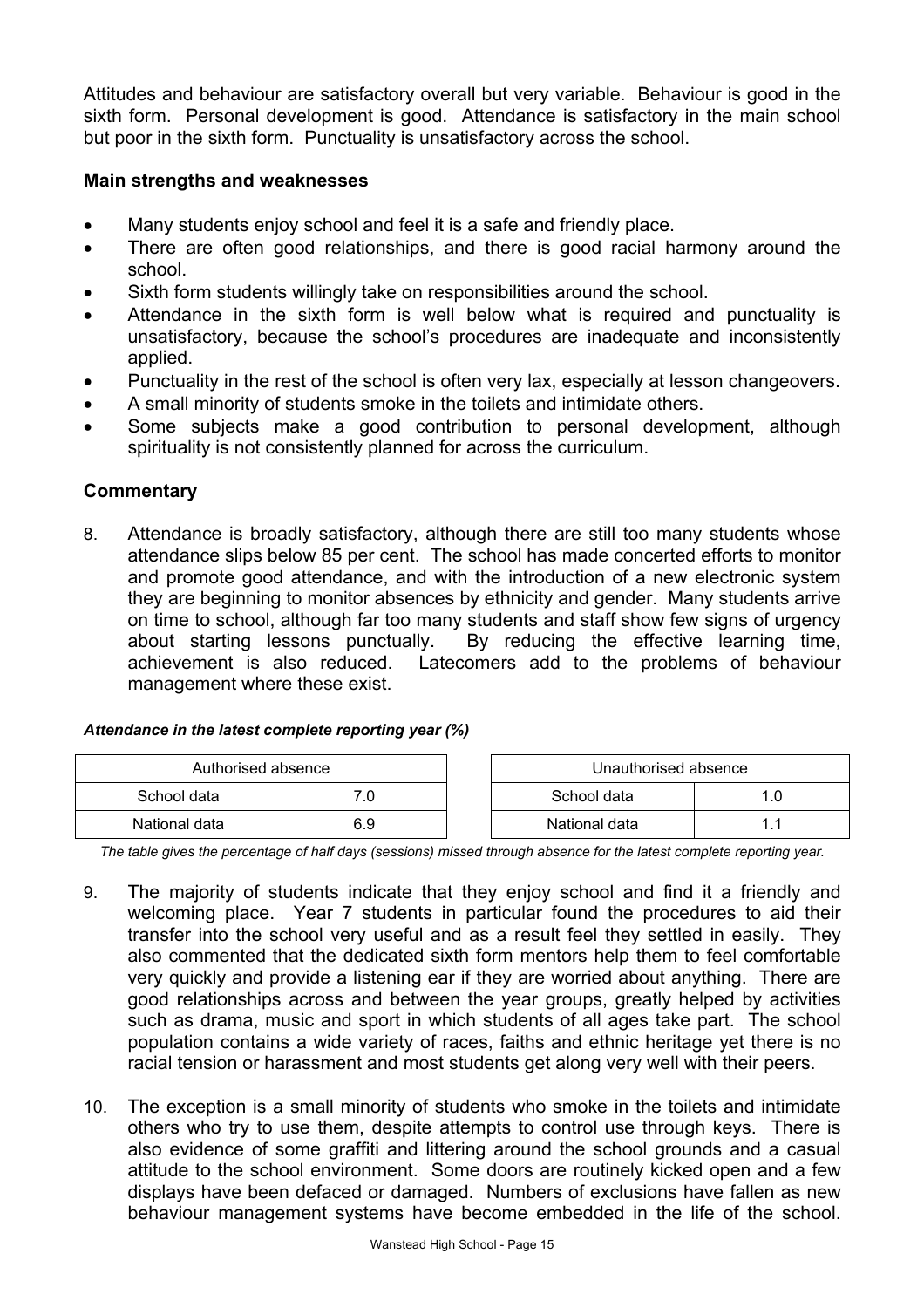There was an imbalance in the proportion of exclusions of black-Caribbean and black-African boys in the last year. The school is taking action to deal with this. There are indications that this action has met with some success over the first term.

*Ethnic background of students Exclusions in the last school year*

| Categories used in the Annual School Census         | No of<br>students on<br>roll | Number of<br>fixed period<br>exclusions | Number of<br>permanent<br>exclusions |
|-----------------------------------------------------|------------------------------|-----------------------------------------|--------------------------------------|
| White - British                                     | 676                          | 37                                      | 3                                    |
| White - Irish                                       | 11                           | 0                                       | $\mathbf{0}$                         |
| White – any other White background                  | 91                           | 3                                       | $\mathbf{0}$                         |
| Mixed - White and Black Caribbean                   | 32                           | $\overline{2}$                          | $\mathbf{0}$                         |
| Mixed - White and Black African                     | 3                            | 1                                       | $\mathbf{0}$                         |
| Mixed - White and Asian                             | 18                           | 0                                       | $\mathbf{0}$                         |
| Mixed - any other mixed background                  | 29                           | 0                                       | 0                                    |
| Asian or Asian British - Indian                     | 228                          | 3                                       | $\Omega$                             |
| Asian or Asian British - Pakistani                  | 157                          | 6                                       | 1                                    |
| Asian or Asian British - Bangladeshi                | 49                           | 0                                       | $\Omega$                             |
| Asian or Asian British - any other Asian background | 36                           | 0                                       | $\Omega$                             |
| Black or Black British - Caribbean                  | 77                           | 9                                       | $\Omega$                             |
| Black or Black British - African                    | 41                           | 12                                      | $\overline{2}$                       |
| Black or Black British - any other Black background | 18                           | 3                                       | 0                                    |
| Chinese                                             | 5                            | 0                                       | $\Omega$                             |
| Any other ethnic group                              | 11                           | 1                                       | $\Omega$                             |
| No ethnic group recorded                            | 12                           | $\overline{2}$                          | $\mathbf{0}$                         |

*The table gives the number of exclusions, which may be different from the number of students excluded.*

11. Personal development is good. Subjects such as art and design and design and technology make a good contribution to moral, social and cultural development. For example, in a lesson on product design students were given good opportunities to work in small teams, hence facilitating the development of skills of collaboration, negotiation and co-operation . . Students in art and design tackle a good range of work from van Gogh to Japanese prints. They look at artists from North America, ancient Egypt and the Aztecs as part of a departmental plan for spiritual development, moral responsibilities and an appreciation of social issues. The performing arts also contribute well and 'enrich the school' in the words of one parent. For example, there are Sikh and African drumming groups and a gamelan orchestra. The school successfully celebrates and promotes the cultural backgrounds of students at the school. It is also successful in promoting a wider understanding amongst all students of the cultural diversity inherent in British society today. However, school-wide planning for personal development is much less systematic: spiritual development is just satisfactory but more by accident than design, as it is not consistently planned or implemented across the school. There are missed opportunities to develop spirituality in assemblies and tutor periods, although there are pockets of good practice around the school.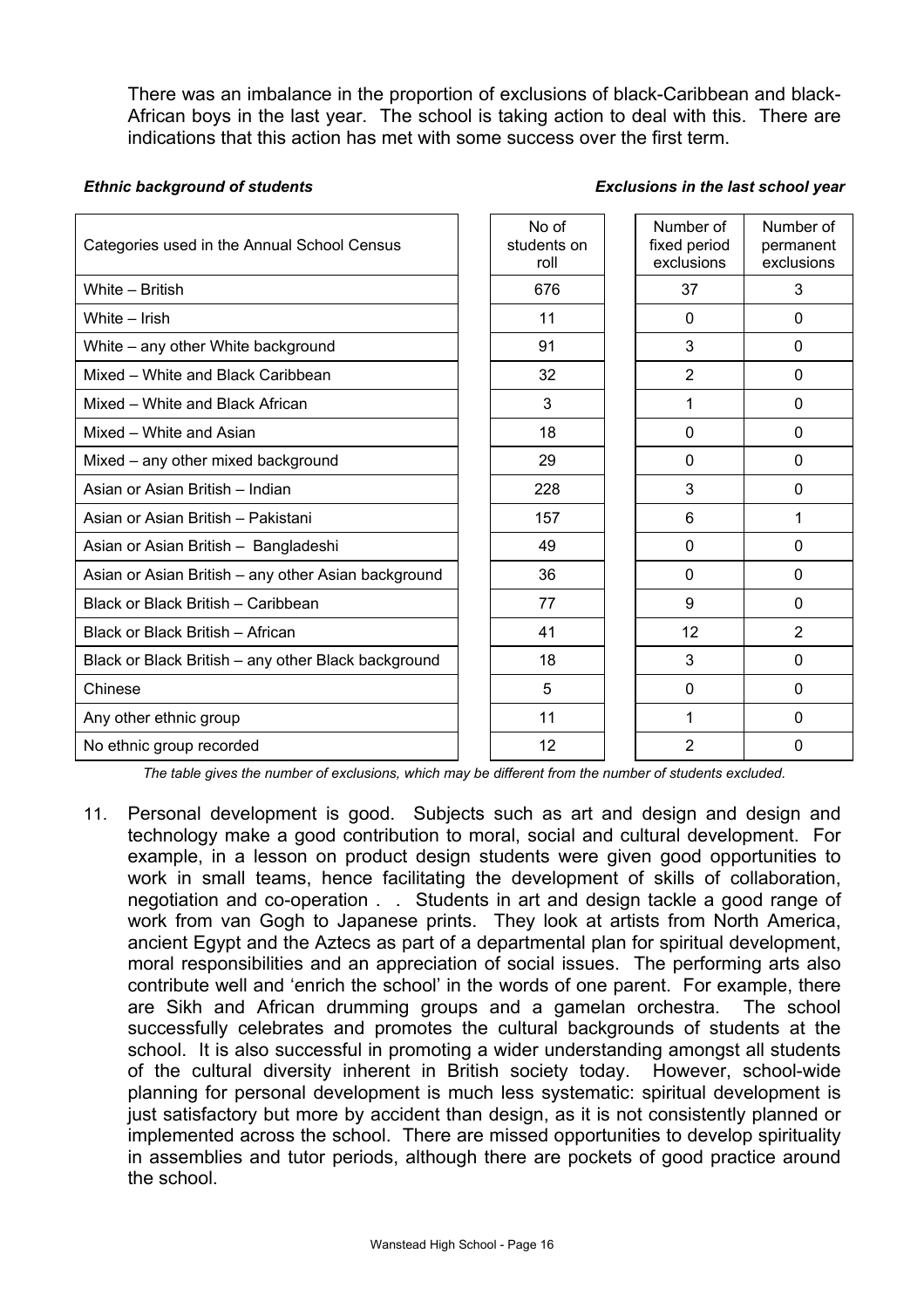# **Sixth form**

12. By and large behaviour is good in the sixth form and always better when students are stimulated and challenged by good teaching. Sixth formers willingly take on responsibility around the school. Several sixth formers act as peer mentors and a group ran a very effective and moving anti-bullying tutorial with Year 7 students. Others work in the library, at parents' evenings and have collaborated to make a video about the school, as well as working on the new sixth form prospectus. However, attendance and punctuality are a major source of concern and are poor enough to impact on achievement. Although the school has recently taken up an electronic registration system it is used inconsistently and students are cavalier about coming on time, whether to school, to lessons or tutorial periods. Several drift in up to 15 minutes late or even have to be cajoled out of the common room. In the week of inspection average attendance fell below 80 percent. Apart from a negative effect on standards this is also poor preparation for life after school. Members of staff are not uniformly strict in setting out their expectations.

## **QUALITY OF EDUCATION PROVIDED BY THE SCHOOL**

The overall quality of education is satisfactory. Teaching varies in consistency, although there is much that moves learning forward at pace. The curriculum meets statutory requirements but is limited in the range of options and routes it provides for students from Year 10 upwards. There is a good range of enrichment activities, particularly in sport and the arts. The school council is a valuable vehicle for enabling students to have a voice in the life of the school.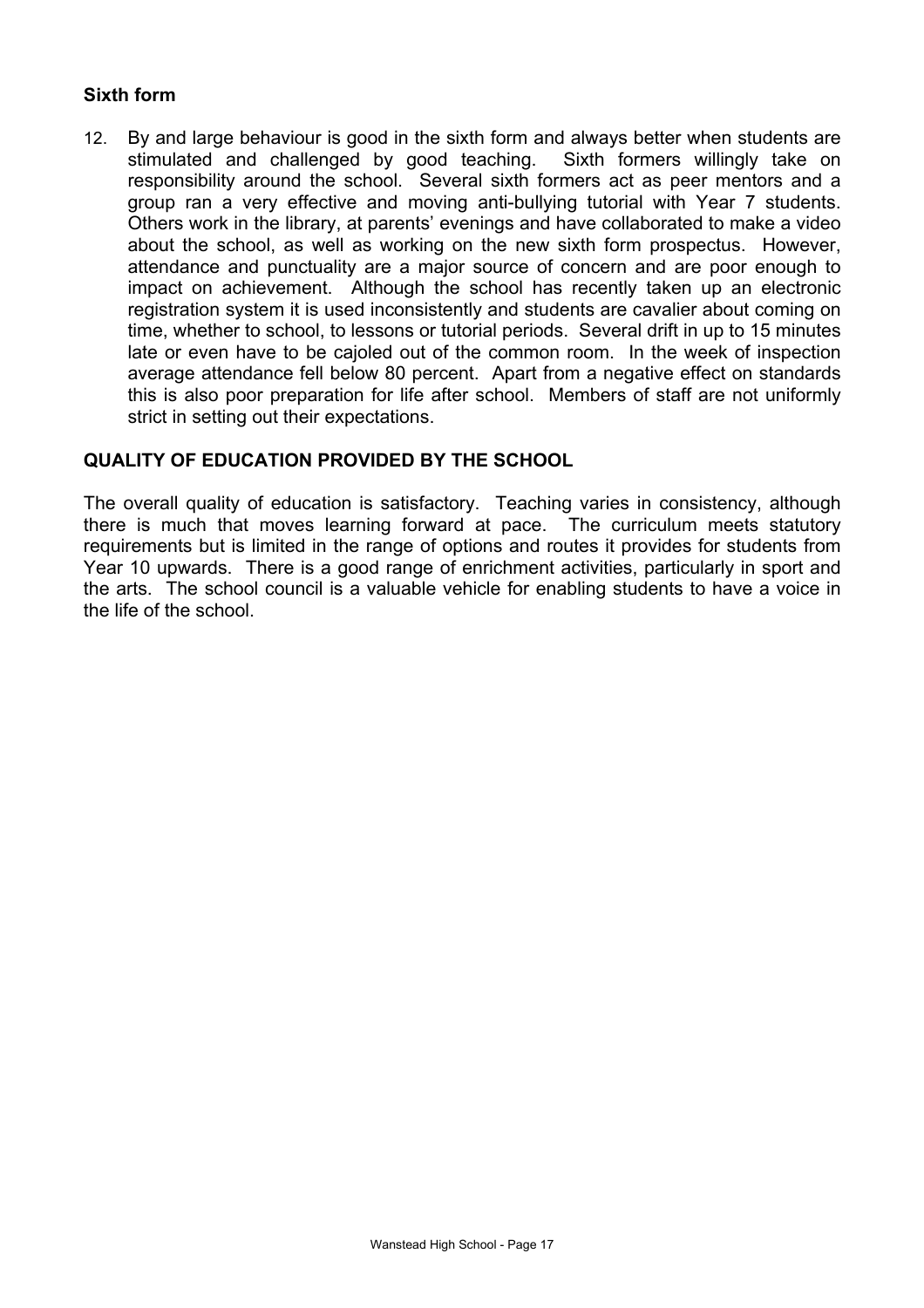## **Teaching and learning**

The quality of teaching and learning is satisfactory overall, and is more effective in Years 10 and 11 than in Years 7 to 9. Assessment is satisfactory throughout the school.

#### **Main strengths and weaknesses**

- Teaching is good in Years 10 and 11 largely because of a sharper focus in planning.
- There remain inconsistencies in several aspects of teaching that the school is working hard to eliminate.
- The national strategy for improving teaching and learning in Years 7 to 9 is starting to have a beneficial effect in many lessons.
- Assessment procedures have improved since the last inspection and better use is now made of the information available to teachers.

## **Commentary**

#### *Summary of teaching observed during the inspection in 175 lessons*

| Excellent | Very good | Good     | Satisfactory | Unsatisfactory | Poor   | Very Poor |
|-----------|-----------|----------|--------------|----------------|--------|-----------|
| (2%)      | 33 (19%)  | 75 (43%) | 49 (28%)     | (6%)           | 3 (2%) |           |

*The table gives the number of lessons observed in each of the seven categories used to make judgements about lessons; figures in brackets show percentages where 30 or more lessons are seen.* 

- 13. There is a sharp focus placed on improving the quality of teaching and learning by the headteacher and senior management of the school. This drive has met with some success, but it is recognised that there is still a considerable distance to go if the students are to achieve all that they are capable of on a consistent basis. There is a considerable proportion of the teaching that is good or better. Several teachers regularly teach high quality lessons which are lively and interesting. These lessons engage the students' attention, involve them at all stages and promote a very wide range of learning. The variety of activities adopted helps to generate pace to learning and results in highly motivated students who learn and achieve well. However, this quality is not consistent across the school and learning is only satisfactory at best in a substantial minority of lessons.
- 14. Many of the characteristics of teaching in the best lessons are missing in the weaker lessons and account for why learning in these is less than satisfactory. For example, the better lessons are carefully planned and prepared. Objectives for learning are sharply defined and shared with the students so that they have a clear picture of the purpose of the lesson. The success in meeting these objectives is evaluated so that teachers and students are aware of what learning has taken place and what the next steps will be. Weaknesses in many lessons stem from the failure of the teachers to plan their lessons with sufficient focus. Objectives are vague so that students do not understand the purpose of what they are learning and do not engage in the lesson. Restlessness and poor concentration often ensues, which teachers do not deal with effectively. This leads to a slow pace to learning. The national strategy to improve teaching and learning in Years 7 to 9 has been adopted with considerable success by many teachers. Their lessons are well structured and have clear objectives for what the students are to learn. This enables learning to build systematically.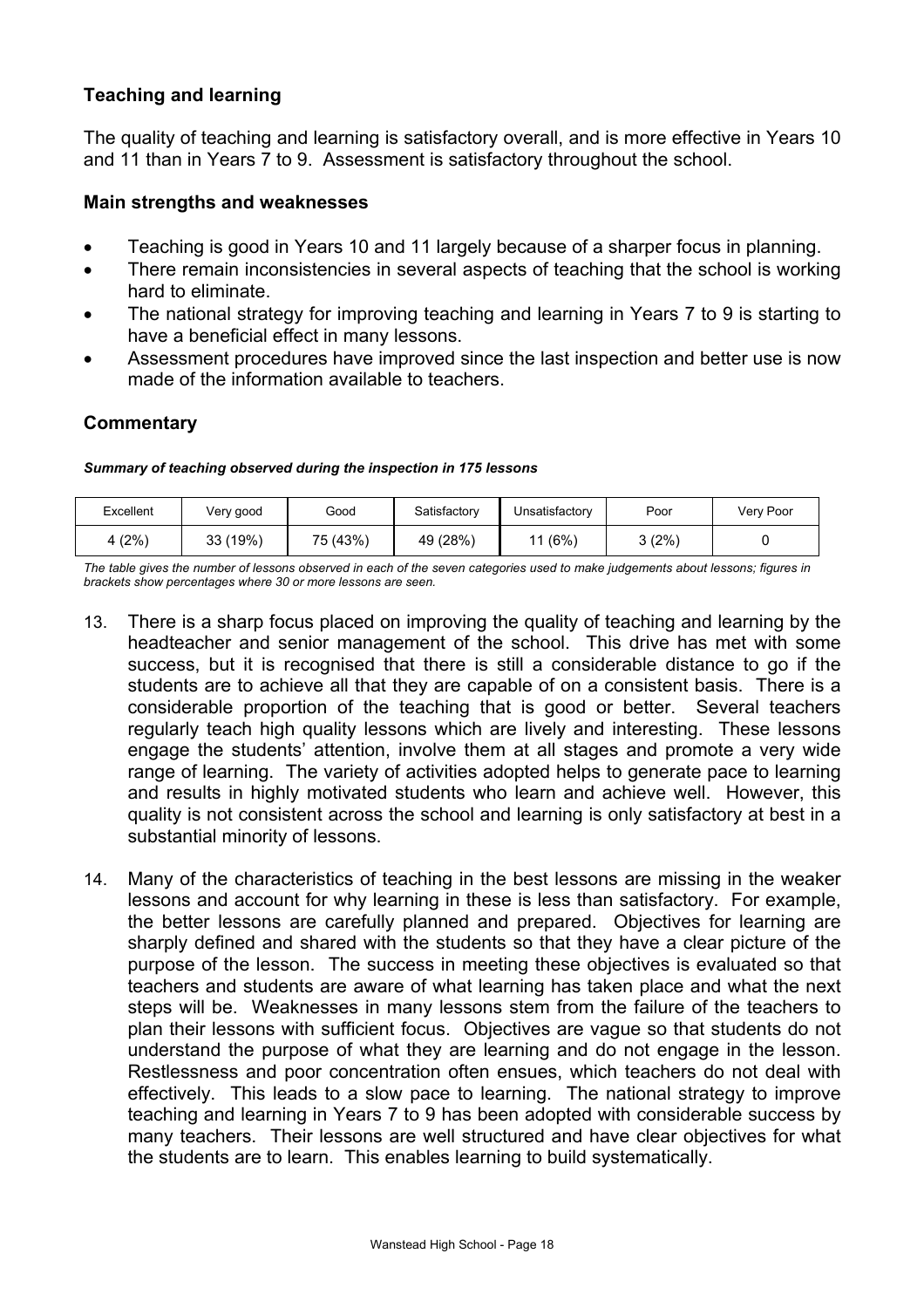- 15. There are also considerable inconsistencies in the expectations of teachers and the challenge that they provide in their lessons. Teachers put their subject expertise to good use in many lessons by their probing questioning of the students that deepens their understanding of the material. Teachers in these lessons plan materials and adopt techniques that tackle the learning needs of all in their classes whatever their needs might be. The most able are stretched, students with special educational needs are supported and targeted and the language development of learners of English as an additional language suitably targeted. However, despite an overall improvement since the last inspection, there is still some inconsistency of approach to planning for students learning English as an additional language in individual lessons. Several subjects are seeking ways of improving the achievement of boys by adopting strategies such as boy/girl seating plans and clear short-term goals for each part of the lesson. These methods are working well but are not consistently adopted across all subjects.
- 16. Students with special educational needs learn well in their support lessons because of the sympathetic and knowledgeable guidance they receive from their teachers. Learning support assistants play a positive role in the learning of students in subject lessons, sometimes taking part in team teaching. In some subject lessons teachers provide very well for the whole range in the classroom, including students with special educational needs; in others the provision is unsatisfactory because teachers lack awareness of how best to enable these students to learn.
- 17. There have been improvements in assessment procedures since the last inspection. Regular assessments have been introduced to monitor students' progress and are used as a basis for target-setting and teacher planning. However, as with teaching there is a lack of consistency in the quality and use made of assessment in several subjects. Target grades are now set as more than the minimum expectation and are based more accurately on performance in individual subjects. There have been improvements in the quality of marking so that students are better informed of what they need to do to improve, but again the approach is not uniform across the school.

#### **Sixth form**

- 18. Many of the features of teaching in the main school are also evident in the sixth form. Several high quality lessons were observed where the teacher challenged the students' thinking and generated very positive attitudes. The best teaching is stimulating and well informed, requiring considerable thought and involvement by the students. Most respond well and enjoy participating in discussions and arguments. There are occasions when the teaching is over-dominated by the teacher and not adjusted well to sixth form students. Learning is more pedestrian in these cases and does not develop the necessary independence of thought needed at this level.
- 19. Assessment has also improved in the sixth form. It is used well to give students and understanding of how they can improve and to respond to individual needs in art, music and history in particular. However, there are weaknesses in the science subjects in both respects. Sixth form tutors now check the students' folders not just for their organisation but also for content to help identify students who may be underachieving.

#### **The curriculum**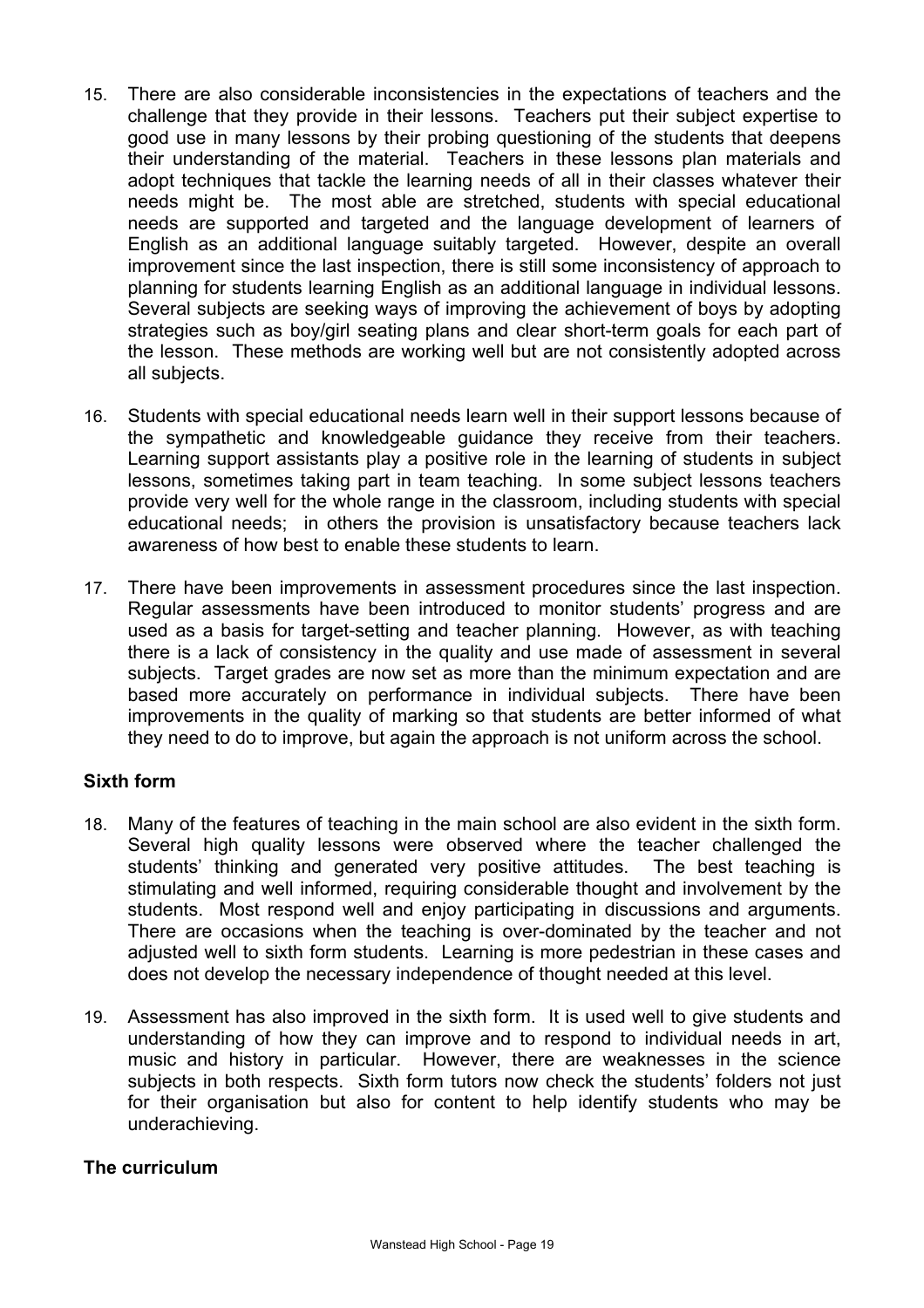Limited choice of courses for students in Years 10 to 13 means the overall curriculum does not meet their needs sufficiently well and is, therefore, unsatisfactory. The school provides a good range of well attended enrichment activities. Staffing, accommodation and resources are satisfactory in the main school.

#### **Main strengths and weaknesses**

- There is a wide range of GCSE courses offered in Years 10 and 11 but the provision of vocational courses is very limited.
- The sixth form curriculum provides a wide range of AS Level and A Level courses.
- Progression routes from 14 to 19 are too narrow and do not cater for the aspirations and abilities of all students.
- The school is making good progress in using the curriculum as a vehicle to ensure that the specific needs of students can be met.
- The school offers a good range of extra-curricular activities particularly in performing arts, sport and music.
- The use of new technology and the promotion of numeracy skills in subjects are inconsistent.

- 20. The school meets its statutory requirements in providing the necessary National Curriculum subjects and religious education, and has gained improved balance in its provision by moving to a two-week timetable. Shortcomings in the curriculum identified at the last inspection have largely been tackled, although there are still serious concerns over the provision of numeracy across the curriculum where the school is currently without a co-ordinator. As a consequence the implementation and evaluation of a cross-curricular numeracy policy is yet to be fully tackled. Literacy is now embedded in the curriculum and its implementation and co-ordination have improved since the last inspection. All departments are aware of their responsibilities to implement the school's literacy policy although the impact of this drive to improve students' literacy skills is yet to be evaluated. New technology use across subjects in Years 7 to 9 is patchy at best with no use of computers at all by students in history and art and design.
- 21. Provision for students learning English as an additional language has improved overall since the last inspection and is now satisfactory. Since then there has been further staff training and greater emphasis on the needs of these students, particularly the early stage learners. The language support centre is well managed, but would benefit from more resources, especially access to computers and suitable software. The provision for students with special educational needs is satisfactory although guidance to help subject staff implement the curriculum for these students is not sufficiently focused on effective teaching and learning support strategies. The school is starting to develop its programme for extending the gifted and talented. Individual subjects already have interesting activities, but the provision has not been fully exploited at a whole-school level.
- 22. There is a very wide range of GCSE courses offered to students in Years 10 and 11 which cater for the needs of many. However, there are a few general vocational courses offered but not sufficient to cater for the needs of all those for whom the full diet of GCSEs may not be the most appropriate pathway. The school is aware of the need to develop this aspect of their provision. A handful of students have taken level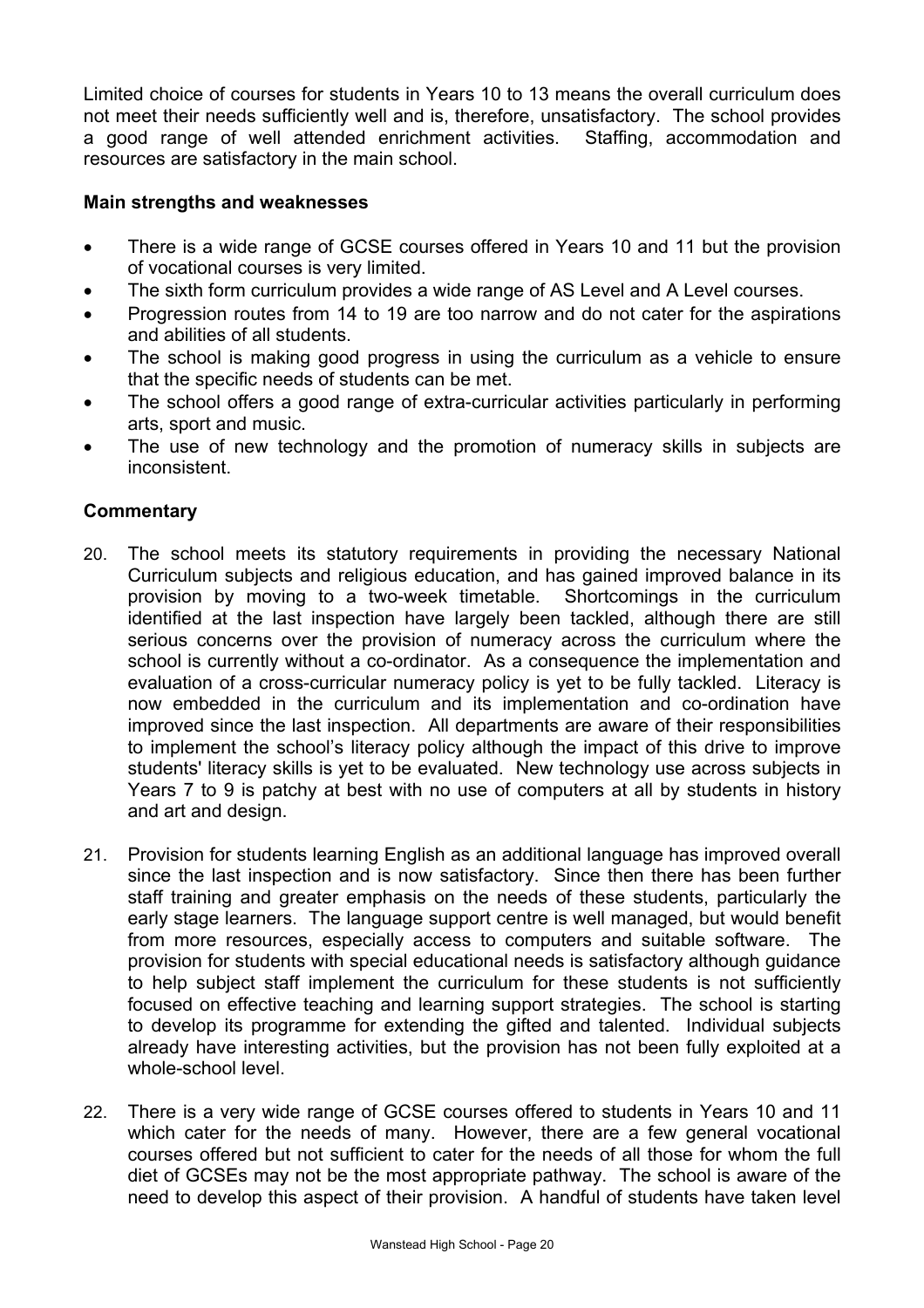1 NVQ courses at one of the local colleges and the school has this year offered applied business for the first time. The less able students benefit from having a support option in Years 10 and 11 which gives them an opportunity to catch-up on coursework and to be supported in a smaller range of GCSEs.

- 23. Curriculum provision in some subjects is very good and engages students' interest well. For example, extensive use of three-dimensional work in art and design and very good use of computer aided-design and computer-aided manufacturing in design and technology provide an interesting and stimulating environment for students to develop their practical skills. All students have an opportunity to study an accredited information and communication technology course in Years 10 and 11 and many students are entered for the short course GCSE in physical education. The physical education curriculum has also been extended with dance and outdoor education but timetable time is below the statutory guidance for non-examination students in Years 10 and 11. All students now follow a short course GCSE in religious education in Years 10 and 11, which fulfils requirements of the locally agreed syllabus. There is also now a programme to cater for the students' personal, social and health education in Years 7 to 10; however, this has not yet worked through to Year 11. The school is also providing a formal programme of citizenship studies and hence is now meeting its statutory requirements in this subject.
- 24. The provision of extra-curricular clubs and enrichment activities for students is good. There are homework clubs which are well attended by students and a good range of sports teams and clubs which are enthusiastically taken up by boys and girls of all year groups. Students have good access to and make use of the many computer facilities in the school. There are numerous foreign trips undertaken, particularly for those studying a modern foreign language. The very good timetabled music curriculum, where different music styles are enthusiastically and expertly taught, is enhanced with a very good range of visits which support students' learning. Students participate in various choirs and musical productions and a relatively large number study a musical instrument. As befits its performing arts status, extra-curricular provision in drama is very good. Students participate in the varied plays and productions offered and the 'Wanstead Oscars' celebrate student achievements. Unfortunately, there are currently limited opportunities offered for students to enrich their English studies.
- 25. Members of the teaching staff are suitably qualified and there are a sufficient number to teach the subjects of the National Curriculum. There are particular strengths in physical education, which has a good number of specialist teachers, and in design and technology, where staff work very closely together and are very good role models. Staffing in information and communication technology is unsatisfactory because there is too much part-time and temporary provision. This adversely affects the students' achievement. Accommodation is broadly satisfactory, except for information and communication technology which is sub-standard. Physical education has good accommodation with plenty of space and dedicated teaching rooms for theory lessons. Resources are mostly satisfactory with strengths in design and technology, mathematics, physical education and religious education. Despite being relatively small, the library is well planned and organised to provide a welcoming and stimulating work space. However, access to new technology resources is unsatisfactory throughout the school. This limits the possibility to use new technology to enhance teaching and support learning in several subjects.

#### **Sixth form**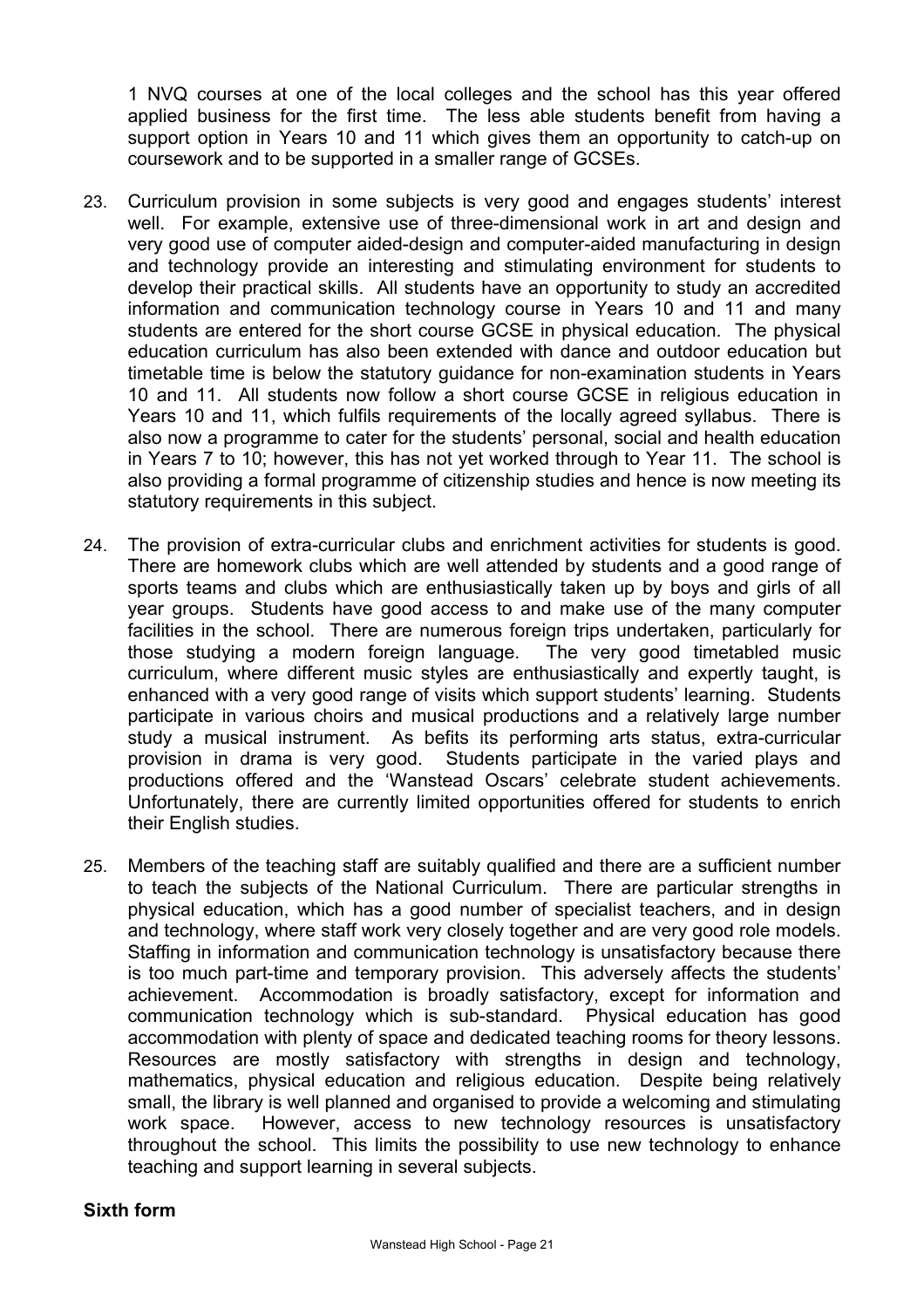- 26. Although the curriculum overall is unsatisfactory, the sixth form offers a good range of AS Level and A Level courses, including some subjects not studied at GCSE such as classical civilization, politics, psychology and sociology. These courses often attract a good proportion of students on entry to Year 12. Whilst the size of the sixth form is larger than that typically found in schools, only just over half of the previous Year 11 chose to remain for further study. However, the school has attracted students from other neighbouring schools. The entry requirements are quite modest and, as a result, some students who embark on A Level courses find the demands high and do not achieve the standards required to continue their studies into Year 13. In contrast to the good number of A Level subjects on offer, there remains a limited range of courses that have an alternative accreditation, with only two vocational programmes in the sixth form, both at Intermediate Level. This was noted at the time of the last inspection. The school is aware that the curriculum at present reflects a programme that no longer meets the needs of all of the students who wish to stay on and plans to broaden it, in the first instance by offering a new health and social care one year AS Level course in September 2005.
- 27. The general studies course provides appropriate opportunities for students to develop their understanding of the world around them beyond their specific subject options. Some good materials are available to support discussion and debate but students who were spoken to did not fully appreciate the rationale for the course and its relevance to them. This was reflected by the poor attendance in some of the lessons observed. The school has taken satisfactory steps, through the general studies programme, to rectify the non-compliance with the requirement to provide religious education. Students will also be engaged in planning a focused conference later in the year and it is intended that members of the religious education department will make a significant contribution to this. The school does not provide a compulsory time for sporting activities.
- 28. There is a satisfactory range of clubs for sixth formers including music, sports and art. Visits to higher education establishments and visitors to the school also help to enhance the experiences of the students. For example, good opportunities are provided to support the personal development of the students through the peer mentoring scheme. There is an appropriate number of qualified staff to support the sixth form curriculum and resources are adequate. The new sixth form block has helped to create a stronger sense of identity for the students and provides a good social and private study base, which is well equipped with computers.

#### **Care, guidance and support**

Attention given to care, support and guidance is satisfactory, although inconsistent. Support, advice and guidance are satisfactory in the main school but unsatisfactory in the sixth form. Arrangements to seek and act upon the views of students are good in the main school and satisfactory in the sixth form.

#### **Main strengths and weaknesses**

- Initiatives such as the school council and peer mentors offer good opportunities for students to take responsibility.
- The use of tutor time is very variable.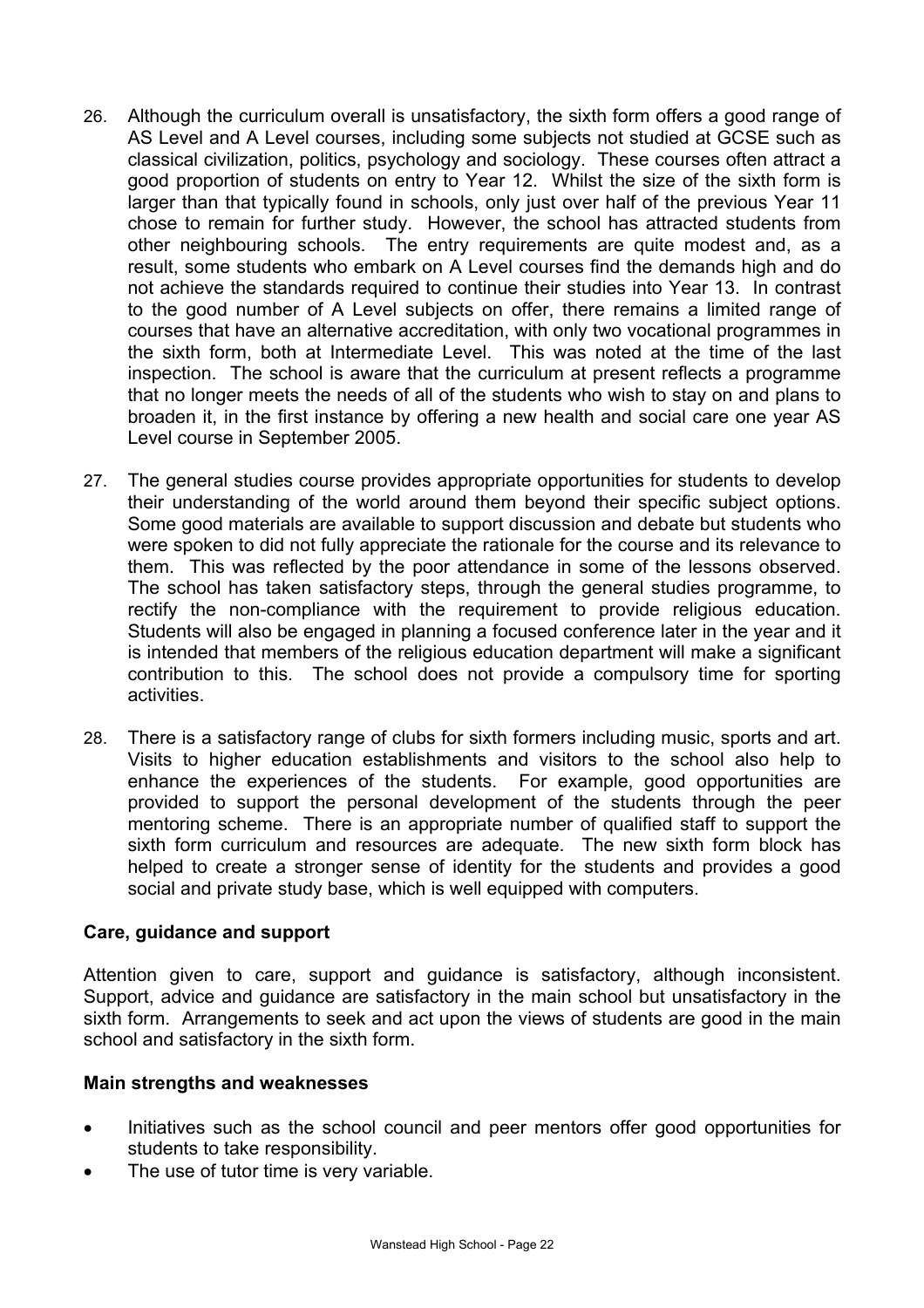- There are good arrangements for the students' transfer from primary school enabling them to settle into the school quickly.
- Insufficient progress has been made in improving the quality of advice and guidance in the sixth form.

## **Commentary**

- 29. Form tutor time is used very inconsistently. There is no thought for the week or similar pause for reflection; some tutors are diligent in working to a timetable of assemblies, checking planners, looking at homework and offering support and guidance, but too many are not. Over time this adds up to a substantial number of occasions on which students do not do anything useful. On rare occasions, worthwhile activity occurs, such as a very good session on bullying seen in Year 7. However, all too often students waste time chatting and doing nothing. Good pastoral routines exist, but are not yet consistently implemented or monitored.
- 30. The transfer arrangements from primary school are good. Members of staff visit the incoming primary school students, and they have a taster day in which there are sample lessons and a tour of the school. Despite the size and complexity of the site, students report they quickly settled in and felt at home, assisted by their sixth form mentors.
- 31. The school council in Years 7 to 11 is successful and well regarded by its students, having tackled a number of important issues such as canteen food. Students are elected by their peers into year councils who then send representatives to the overall school council. This arrangement works well and senior members of staff treat its business with respect; younger students are glad they became involved and feel they genuinely have a voice which is listened to. There are a number of other ways in which students successfully take responsibility: they can be librarians, act as ushers at parents' evenings or take part in drama, sport and music outside school hours.

#### **Sixth form**

32. Students generally do not feel that the level of help and support that they get in the sixth form is adequate. There is a carefully planned programme of general studies, tutorial sessions and timetabled supervised study periods. Whilst students value opportunities to discuss personal matters on a one-to-one basis with their tutors, they do not all find the tutorial sessions or the general studies course particularly relevant. A significant proportion felt that they had not had enough guidance on which courses to follow in the sixth form and had subsequently found the Year 12 programme so demanding that they were unable to reach the standard required for the examinations at the end of the year. The general introduction programme covers important aspects such as study skills but most of the introductory sixth form work is undertaken within subjects. The quality of provision is variable and not all students receive an effective introduction to the courses that they have chosen to study. There are links with higher education establishments with both visits and visitors, but again, students felt that they had not been given enough advice about researching universities and completing UCAS forms. There is a clear system for setting both target minimum grades and aspirational targets but the understanding and use of these by staff to support and challenge students is also variable. Some students themselves are sceptical about the grades and their effectiveness in helping them to gauge their progress.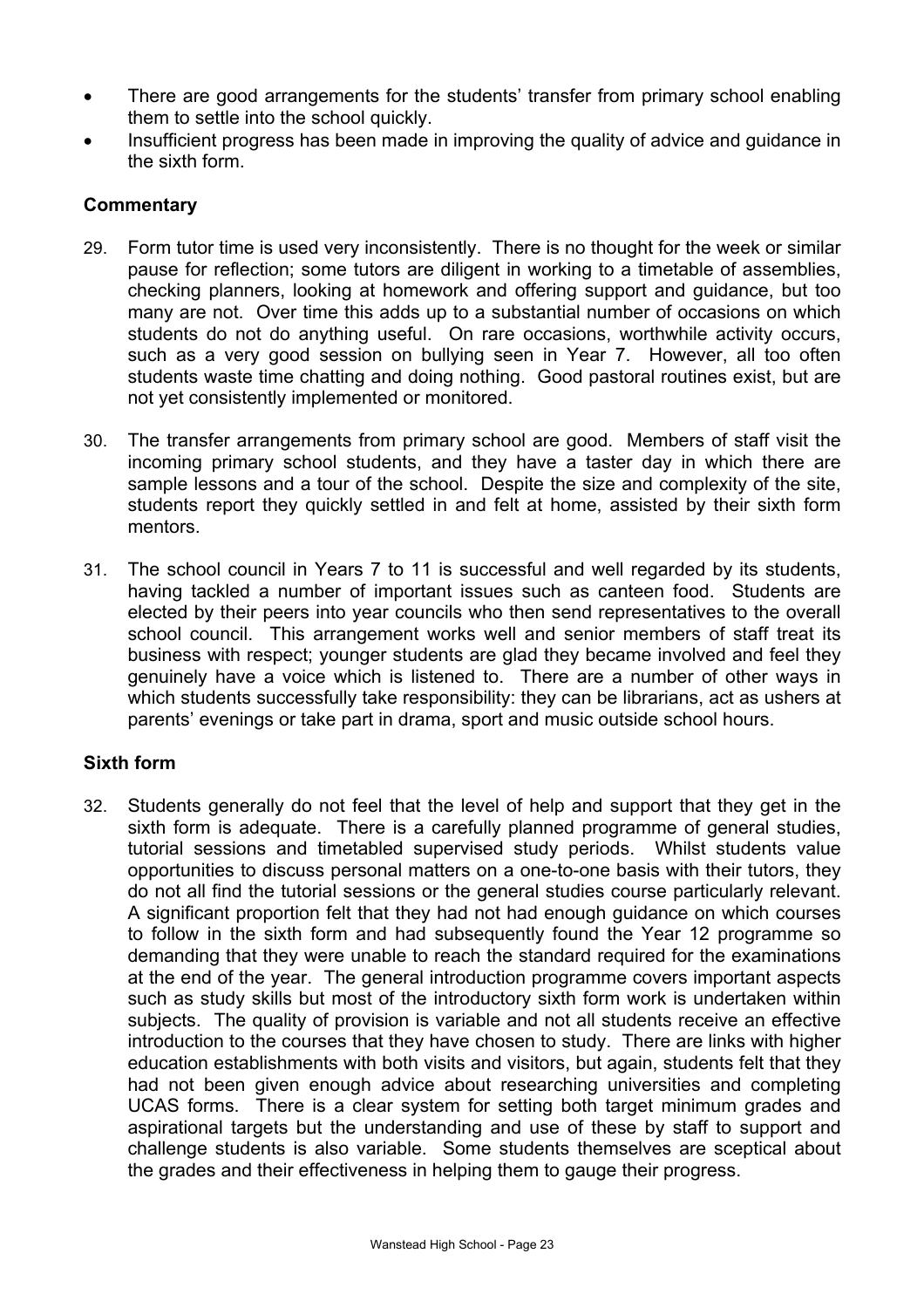33. The school seeks the views of the sixth form through a council of representatives. The representatives themselves feel that it is a useful forum for exploring and discussing issues of importance to them but a number of students do not feel that their concerns are being taken seriously. The school is trying to establish a balance between providing firm guidance on the importance of study and the need to develop self discipline and independence amongst the students. The more positive responses of some Year 12 students suggest that this is beginning to happen, but at present the systems are not sufficiently well embedded and, as such, are not as effective as they should be.

#### **Partnership with parents, other schools and the community**

Links with parents are satisfactory. Links with the community are satisfactory and so are the links with other schools and colleges.

#### **Main strengths and weaknesses**

- Parents are positive about several areas of the school's work and that there has been definite improvement since the last inspection.
- The performing arts contribute well to links with the local community.
- There are significant weaknesses in the documentation given to parents and annual reports about progress remain unsatisfactory.

- 34. Parents feel that the school has definitely improved in recent years. In particular school uniform, better behaviour and keeping students in the school at lunchtimes have made significant contributions to raising the school's image in the local community. Parents are complimentary about many subjects; art, modern languages, performing arts and physical education all come in for praise. There are mixed views on the help and support given to students with special educational needs, and some concerns about behaviour in lessons and homework. They recognise that, since the last inspection there have been notable improvements in the ethos and most students now enjoy school. Local opinions of the school have certainly improved as these changes are recognised.
- 35. Communications with parents are also improving and parents report good responses from individual teachers; however, there are significant weaknesses in the documentation provided for parents. The prospectus is professionally produced but lacks statutory information such as National Curriculum test results and information on those studying vocational courses. The governors' annual report to parents also lacks Key Stage 3 test results, targets for GCSEs and some information about governors themselves. The school holds annual review days twice a year in which performance data is collected and disseminated to parents. However, the quality of this assessment varies and in some cases the targets set are unrealistic or too simplistic to be useful. Based on this data the annual reports to parents are unsatisfactory; very few indicate exactly what students know, understand and can do or how they should improve. Grades are not always used and are on occasion contradictory. Parents are justified in feeling that the information they get is sometimes inadequate or misleading.
- 36. The school's links with the local community and other schools are satisfactory, with particular strengths in the performing and expressive arts. The media studies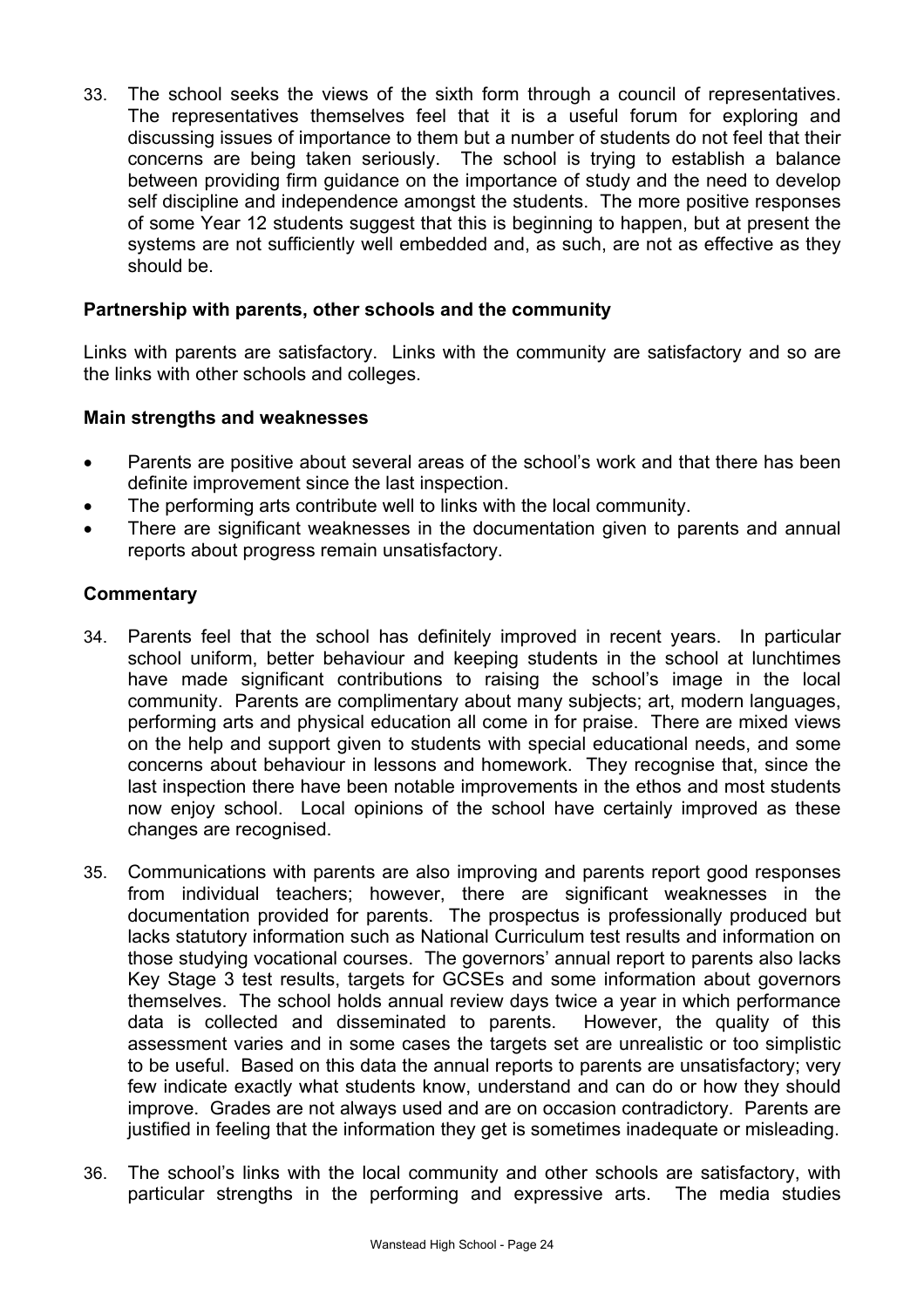department has organised visits to films, a local media centre for a news simulation and a BBC show. Visitors such as a filmmaker and a magazine journalist come in to enrich learning. Primary children come in for a choral and orchestral day, professional musicians run workshops and the school's drumming troupes perform at local primary school and festivals. As a result performing arts have a high profile and add greatly to the work of the school; the recent granting of specialist performing arts status will extend and add to this process.

#### **LEADERSHIP AND MANAGEMENT**

Leadership and management are satisfactory overall. Governance is satisfactory. The headteacher is providing good leadership and a clear direction for the school's improvement. The leadership of other key staff is satisfactory overall. Management processes have improved and are satisfactory in the main school and in the sixth form.

#### **Main strengths and weaknesses**

- The headteacher and deputies provide a clear educational direction for the school.
- There is a sharp focus on improving the quality of teaching and learning throughout the school.
- Procedures to monitor the work of the staff are more rigorous but there remain inconsistencies in the effectiveness with which subject leadership operates.
- Governors have re-organised their operation so that they have a clear understanding of the school's strengths and weaknesses, but do not take a sufficiently long-tem view of its development.

- 37. The headteacher and deputies work well as a team with a shared understanding of what is needed to secure further improvements. They have been instrumental in the progress made in many key areas since the last inspection. The headteacher, in particular, has made a considerable difference in his two years in post. Parents, students, staff and governors all recognise the value of the changes he has introduced and support his commitment for further improvement. He has made his ambitions for the school abundantly clear to all and has communicated the clear message that while improvements have been secured, there remains much to do. There is a strong commitment to ensuring that all students have the opportunity to achieve and to participate in all that the school offers. Measures to ensure race equality are in place and outcomes carefully monitored.
- 38. Part of the drive over the last two years and the main immediate priority for the school is to improve the quality of teaching and learning. Many teachers have embraced this and have become reflective of their performance. These teachers show a strong commitment to improve. Various mechanisms have been adopted, including giving teachers the opportunity to observe each other to share good practice. The national strategy to improve teaching and learning in Years 7 to 9 had previously not been adopted consistently or rigorously. This has changed over the last two years and teachers are starting to adopt the principles of the strategy with greater effect. There is still a considerable distance to go as the headteacher recognises, and as the teaching seen during the inspection shows.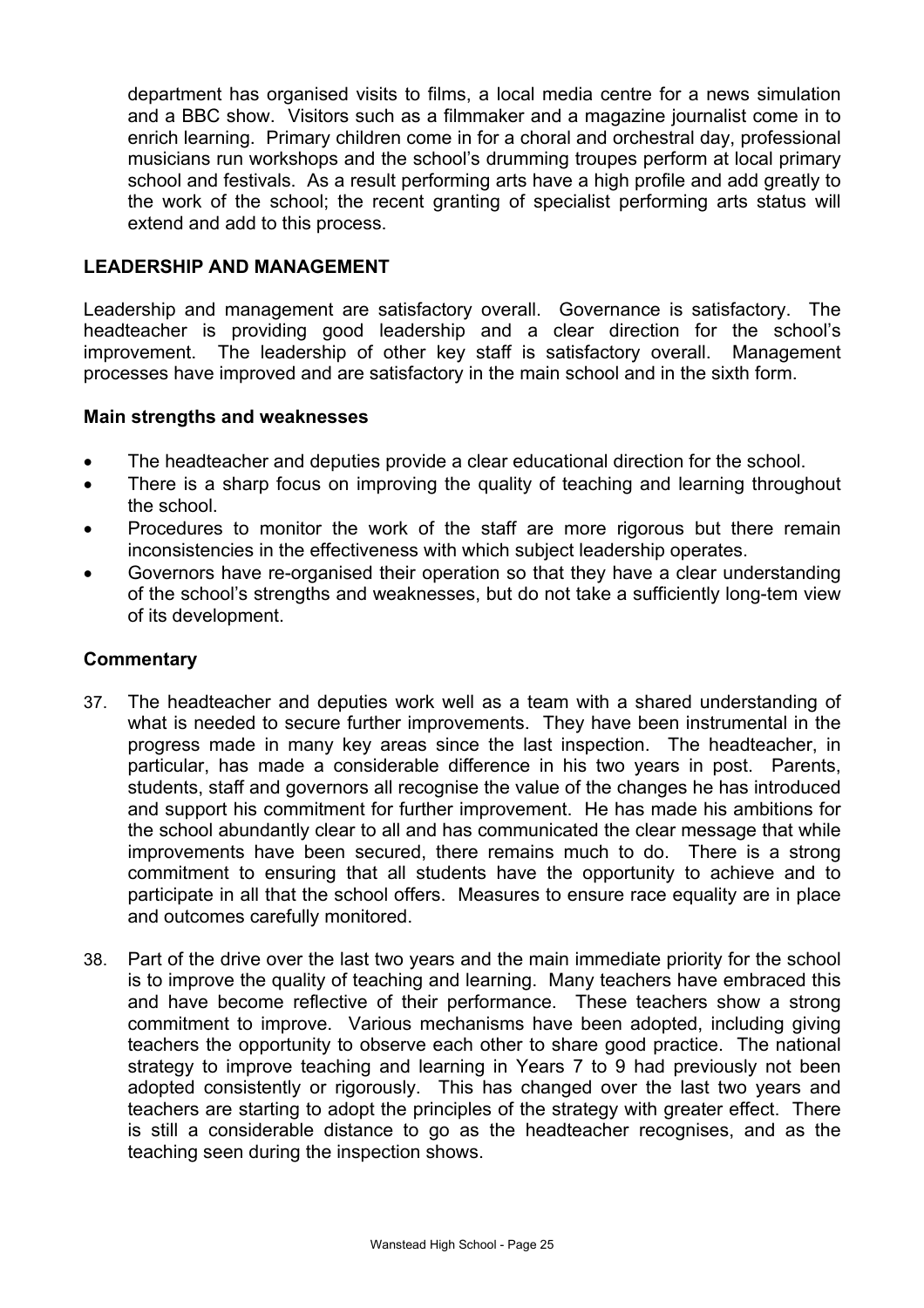- 39. Management systems and procedures have been strengthened since the last inspection to focus on the drive to raise achievement and improve teaching and learning. However, there is still scope for their impact to be felt more consistently across all areas of the school. A secure base of assessment data has been established and mechanisms to evaluate and analyse this information have been developed. Several departments use this well to help them to identify strengths in performance and where action needs to be taken to secure improvement. Many heads of department are developing their leadership skills well and are helping to drive development forward. However, this is not a consistent picture across the school and further coaching and training is being provided where improvements are needed. The line management by senior management of the work of departments varies in its consistency and rigour. The systematic observation of lessons has been a key to improvements in management. The headteacher and senior staff have a very good picture of where strengths lie and the action needed to eliminate weaknesses. These processes are used well to identify priorities for the next stage of the school's improvement and to plan for their implementation. However, the response of departments remains somewhat inconsistent with planning not always sharply focused or outcomes of action easily evaluated.
- 40. The governing body has gone through changes over the last two years and is stronger for it. The committee structure is now more efficient and effective. Key governors play a crucial role in supporting the school's improvement. They have become increasingly questioning of the headteacher and staff as their expertise and understanding have developed. The governing body provides appropriate challenge so that school management has to justify the outcomes of action taken. Financial management has improved, although decisions taken before the last inspection were resulting in the budget rapidly moving into deficit. Action has been taken quickly to stabilise the position, but this has limited some possibilities for development. Where governors still have scope to extend their role is in helping to shape the strategic direction for the school's future. They have sight of the school improvement plan as it is being prepared and confirm its action, but have not given a longer-term framework in which school management can operate.

| Income and expenditure $(E)$ | Balances $(E)$ |                                  |
|------------------------------|----------------|----------------------------------|
| Total income                 | 5,538,732      | Balance from previous year       |
| Total expenditure            | 5,629,470      | Balance carried forward to the r |
| Expenditure per student      | 3,830          |                                  |

| Income and expenditure $(E)$   |  | Balances (£)                        |         |  |  |  |
|--------------------------------|--|-------------------------------------|---------|--|--|--|
| 5,538,732<br>Total income      |  | Balance from previous year          | 129.100 |  |  |  |
| 5,629,470<br>Total expenditure |  | Balance carried forward to the next | 38.362  |  |  |  |

#### *Financial information for the year April 2003 to March 2004*

#### **Sixth form**

41. The leadership and management of the sixth form are satisfactory overall. There is a clear focus on strengthening provision and raising standards. The head of sixth form, in conjunction with the senior leadership team, has worked hard to secure improvements since the last inspection. For example, a new and informative teaching and learning policy has been established. This mirrors that of the main school and which has been informed by an extensive survey of students' views undertaken last year. The introductory handbook has been updated as has the students' home/school agreement, with a view to encouraging sixth formers to develop an increasingly responsible attitude to studying independently. These initiatives, along with several other priorities are carefully outlined in the improvement plan for the sixth form, but the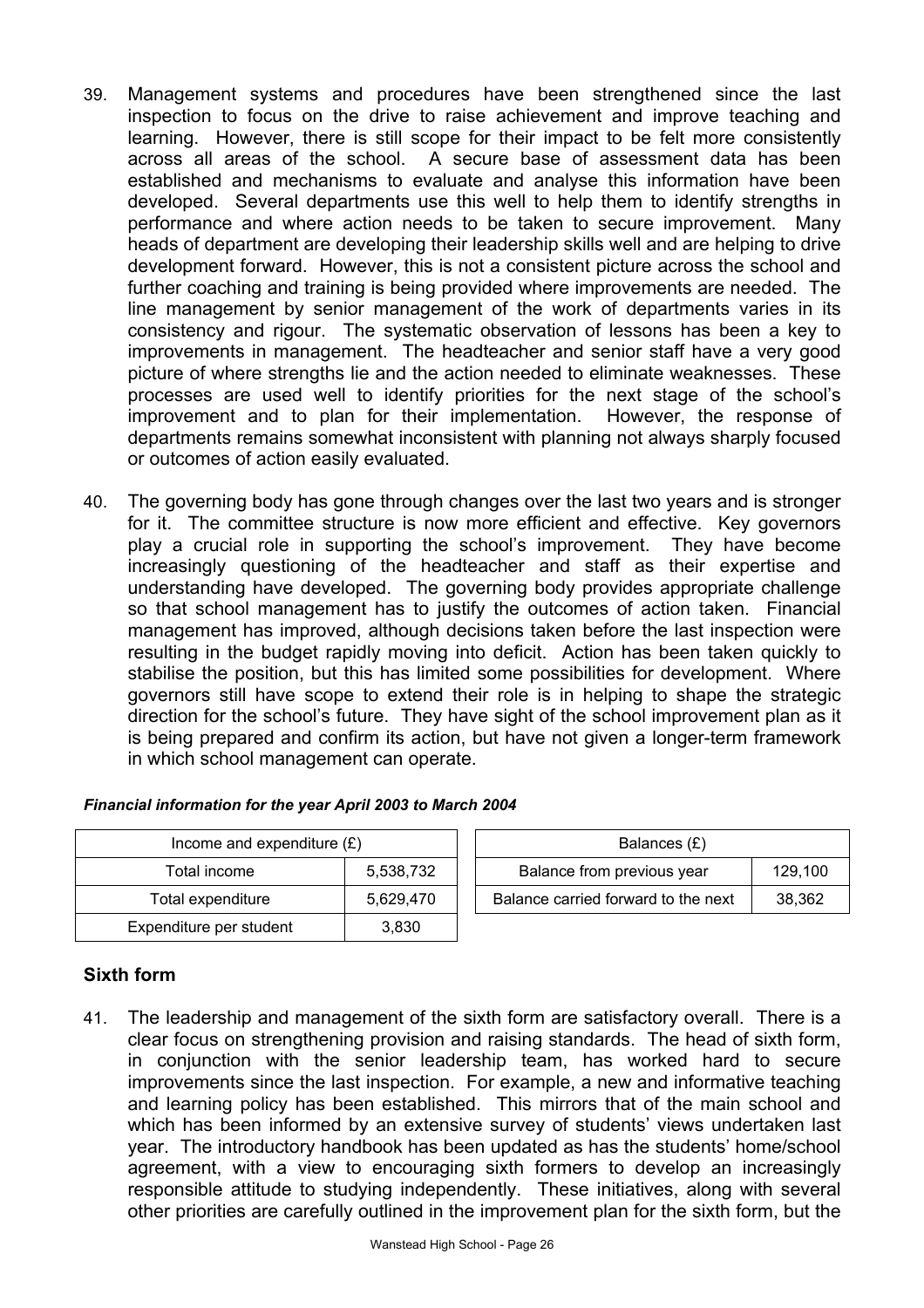success criteria against which progress is to be measured are insufficiently directed towards student achievement. As a result, the monitoring which is currently being undertaken, whilst helpful in giving informal feedback, lacks focus and does not give a clear picture of the impact of any action.

42. The skills of subject leaders are variable with examples of good practice evident in some areas. In these departments, the teaching and learning policy is being implemented with enthusiasm and evaluation is taking place regularly. Elsewhere, skills are not so well developed, with some particular weaknesses in the analysis and use of data to inform planning. In these departments there is less clarity about how to improve provision. These inconsistencies are recognised and there is a strong commitment to eradicate them.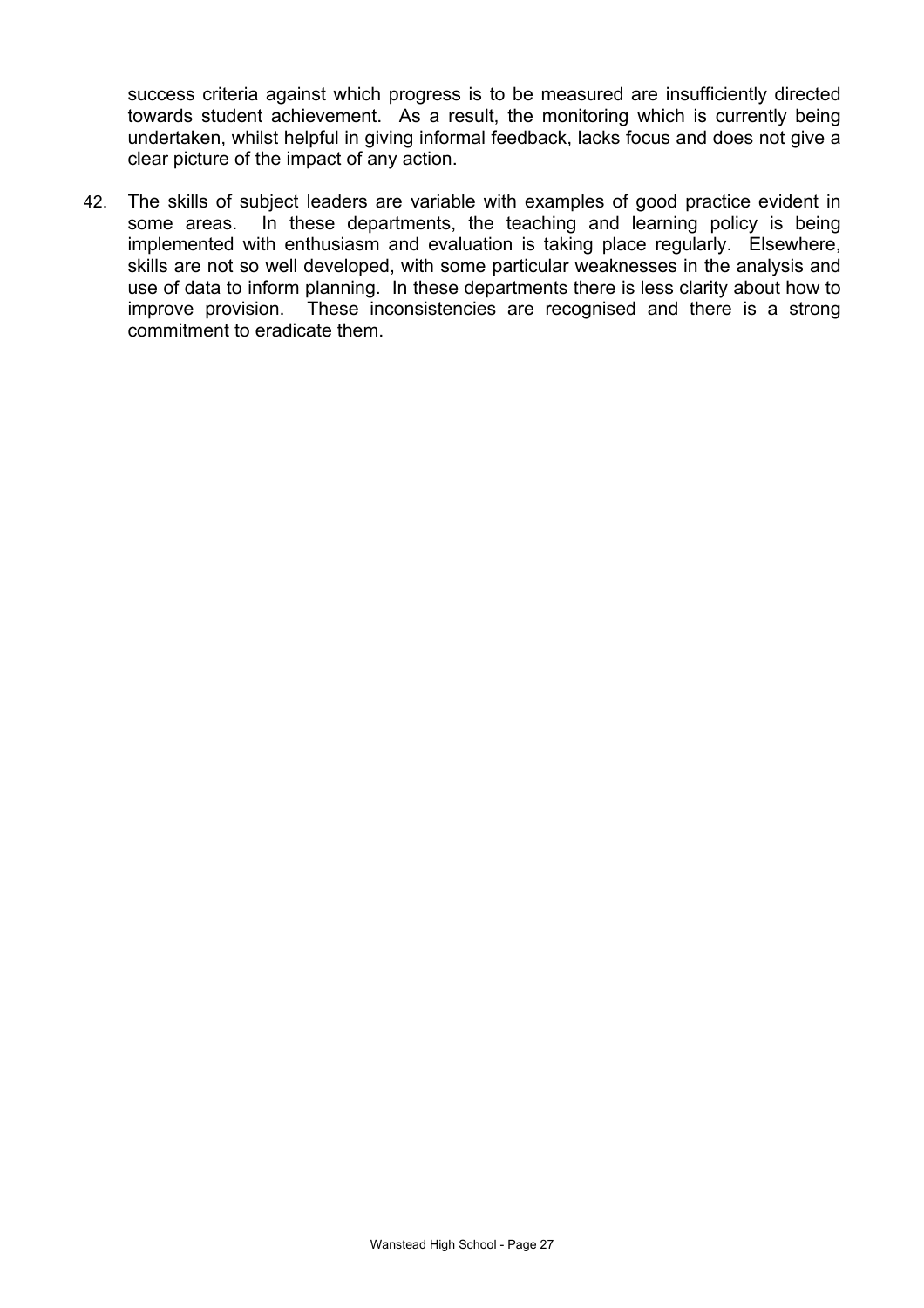#### **WORK RELATED LEARNING**

Provision for work related learning is **unsatisfactory**.

#### **Main strengths and weaknesses**

- The well-established work experience programmes help students to gain an understanding of the world of work and links to external careers advice are effective.
- The limited number of vocational courses does not enable the school to respond to the wide range of the students' aptitudes and interests.
- There is no policy to encourage departments to contribute to work related learning.

- 43. The school careers co-coordinator and line manager, together with organisations providing external careers advice have established a good work experience programme. However, there are problems with monitoring placements because allocated members of school staff are not always available to visit students. The lack of a work related learning policy results in departments missing the opportunity to play their part in this aspect of the curriculum.
- 44. Work experience gives students a good insight into the world of work. However, little use is made of the experience because it occurs at the end of the summer and is not reviewed until September when it is no longer fresh in the memories of students. Some subjects are supporting workplace skills by planning lessons where students work in teams or small groups and establish responsibility and personal development. Examples of where subjects help students to explore workplace skills include modern language study tours, design and technology teamwork; drama presentations and coaching skills in physical education. Students explained that they enjoy these activities because they are purposeful and make them feel involved. Unfortunately only a limited number of subjects are adopting this approach specifically to support work-related learning. However, in many cases these skills are being introduced through the new teaching and learning focus of whole-school planning.
- 45. The teaching and learning programme being developed by the school, has one consistent area that supports work-related learning. This is in promoting opportunities for students' reflection about themselves in a group or team activity, which has a good impact on raising self esteem. The increased flexibility programme is restricted to very few students. A limited careers library and office do little to stimulate interest in the world of work. There are few business links to draw on for work-related conferences or exhibitions and there has been no audit to determine whether parents may be interested in contributing to the programme.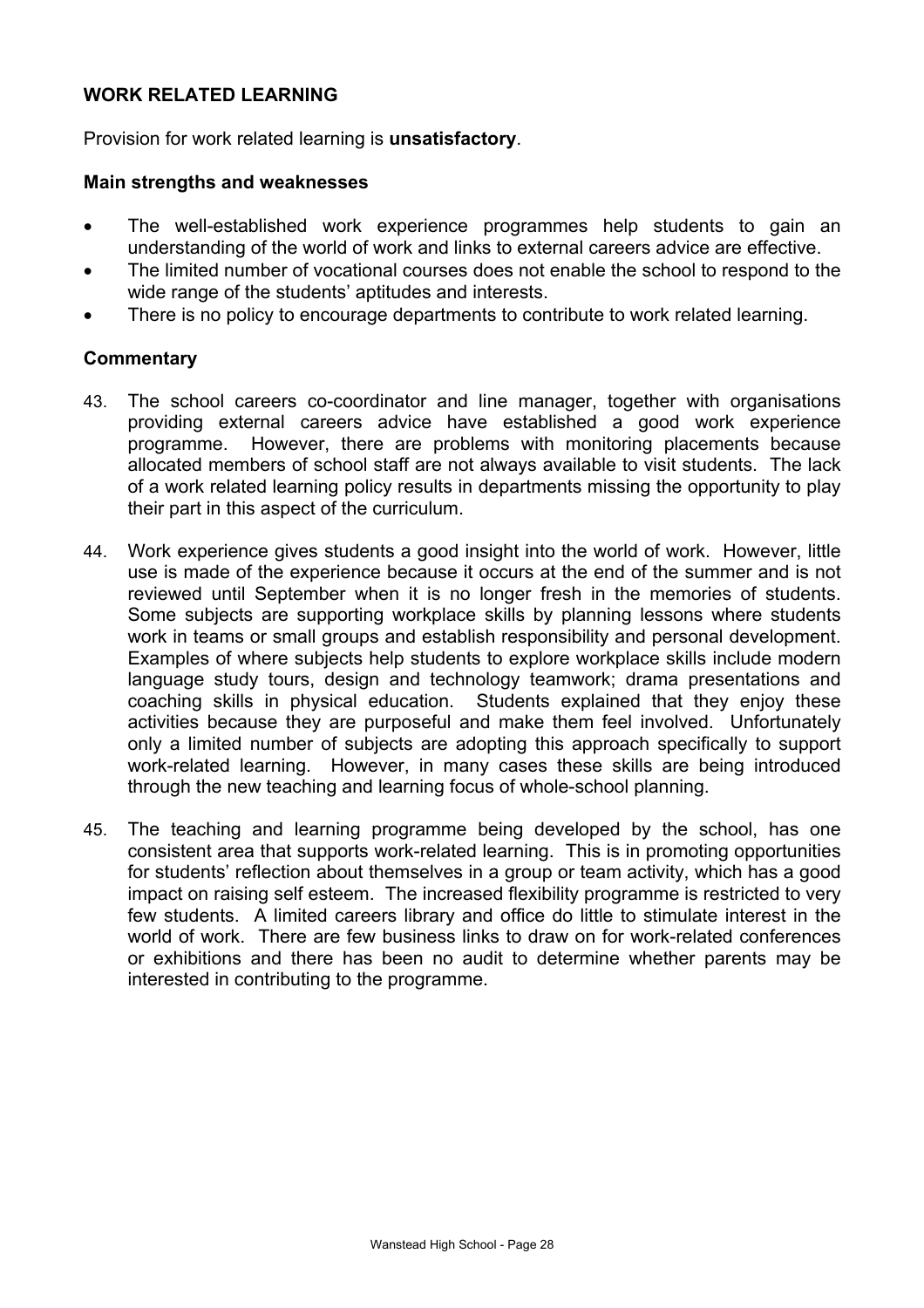# **PART C: THE QUALITY OF EDUCATION IN SUBJECTS AND COURSES**

# **SUBJECTS AND COURSES IN KEY STAGES 3 and 4**

# **ENGLISH AND MODERN FOREIGN LANGUAGES**

#### **English**

Provision in English is **satisfactory.**

#### **Main strengths and weaknesses**

- GCSE results in English are above average.
- Girls achieve well in this school. Boys are not making sufficient progress because teachers have low expectations of them.
- Teachers do not adapt teaching and activities enough in lessons to provide opportunities for the most able and low attaining students.
- Good support is given within the department to newly qualified teachers.

- 46. Achievement in English is satisfactory overall. Test results in Year 9 in 2004 were in line with the national average although these results represented barely satisfactory progress overall for the students from entry to the school. Not enough students reach Level 6 and above in test results, particularly when compared to levels on entry, because lessons offer insufficient challenge for the most able students.
- 47. GCSE results in English were above average in 2004 when compared to all schools and similar schools. Standards in Year 11 are above average and students make good progress but girls do better than boys. Current standards in Year 9 are typical of students' performance nationally and are broadly average. The most able students in Year 9 can write in a variety of styles, capturing the reader's interest and by Year 11 most students can explore ideas and respond to media and literary texts with confidence. However, low attaining students are reluctant to write at length and make many mistakes in spelling and punctuation.
- 48. Girls do well in English. They make good progress from their entry levels and GCSE results are well above average. Boys do not achieve as well as they should because expectations are not sufficiently high. This is identified in Year 9 teacher assessments, which underestimate the achievement of boys in test results. Girls achieve well above average standards at GCSE in English. It is commendable that the school has such a high entry rate for English literature although boys achieve below average and these results affect the overall grades.
- 49. Some progress has been made since the last inspection, although there is still inconsistency in the quality of teaching and learning across the department. This is largely because teachers do not adapt activities enough in lessons to provide opportunities for all students, particularly for lower attaining and gifted and talented students. However, teaching is satisfactory overall. In the best lessons, students build on previous learning and teachers plan swift transitions between a good range of activities. Students listen well to others students' views and respond thoughtfully to texts. In lessons that are too teacher-led, students have insufficient opportunity to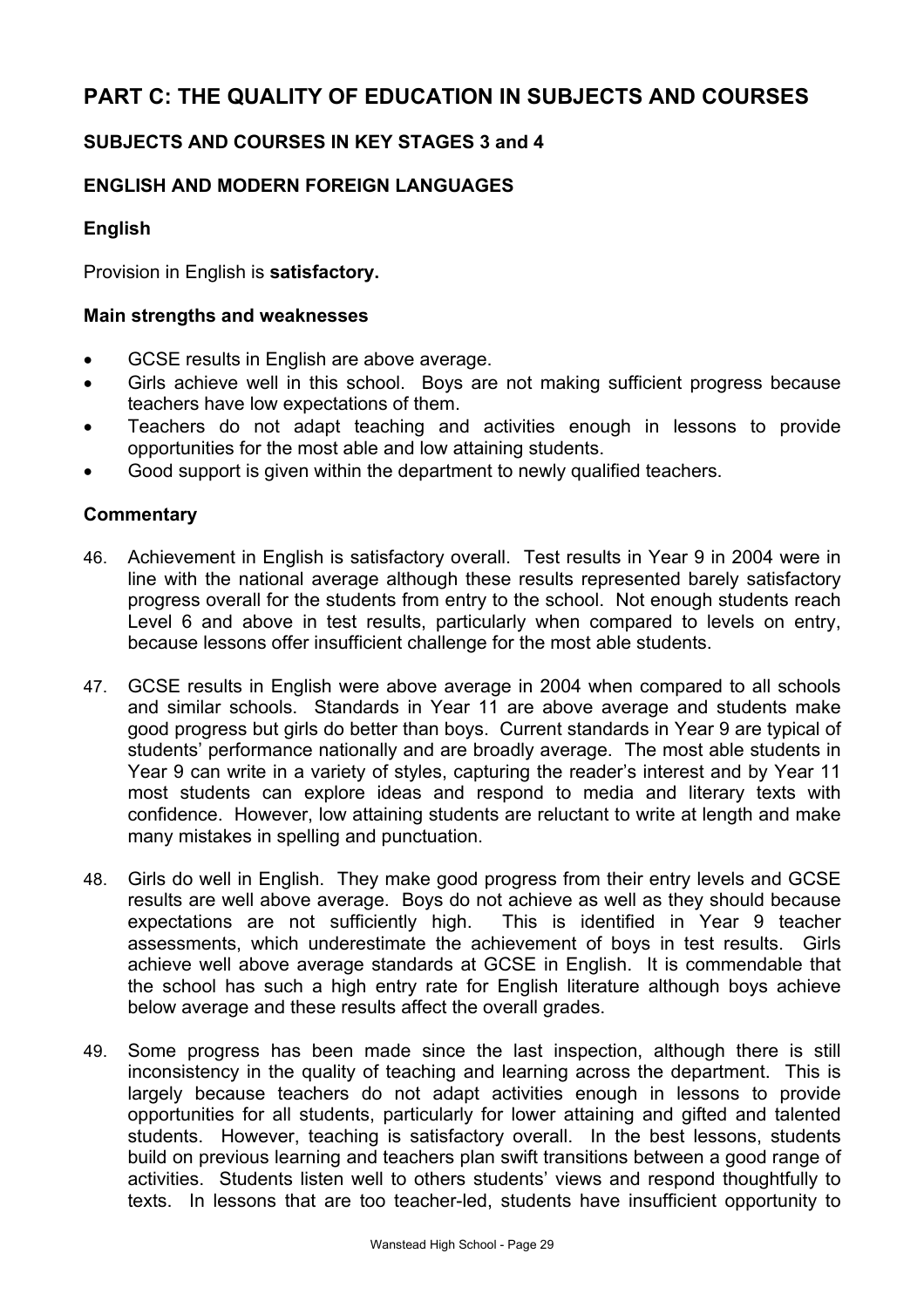learn independently and therefore do not progress as well. Teachers prepare resources to capture the interest of students but do not always use a wide enough range of teaching methods to engage all students. Teachers have good relationships with students and classes are generally well managed.

- 50. Some teachers are marking constructively, outlining what students are doing well and how they can improve. However, there are still inconsistencies across the department in the quality of marking and some teachers offer the briefest general comments and concentrate too much on the quality of presentation.
- 51. There has been improvement and the department has made satisfactory progress since the last inspection. The recently appointed head of department provides satisfactory leadership and management. He has identified important priorities for improving performance of students in Years 7 to 9, but these are in early stages of implementation. Particularly good support and guidance is provided for newly qualified staff through shared teaching and helpful curriculum planning. Lesson content and resources are planned together and schemes of work are shared across the department to ensure consistency. The school provides a generous time allowance for an experienced teacher to team teach with newly qualified teachers, offering a useful opportunity for shared planning and evaluation and for more experienced teachers to model examples of effective teaching strategies and skilled classroom management.

#### **Language and literacy across the curriculum**

- 52. Satisfactory progress has been made in the development of language and literacy skills across the school since the last inspection and standards of literacy are average. However, the school does not monitor sufficiently across departments to eliminate inconsistencies and ensure that objectives written into schemes of work are evident in lessons.
- 53. Students write in a variety of styles, participate well in discussions and listen to the opinion of others. They communicate ideas effectively through flow charts, annotations and brainstorming. By Year 9, higher-attaining students write at length and read with good understanding and Year 11 students can write extended essays, make notes and analyse different types of text. However, lower-attaining students are less confident in speaking in lessons and they often produce short written answers that restrict their achievement in all years.
- 54. Most departments emphasise the importance of using subject specific vocabulary, using word walls successfully to highlight key words. Successful strategies, most notably in history, physical education, design and technology and religious education include good use of starters and review sessions, display of questions and answers and students' work and well-structured group work. There is a whole-school marking policy but departments are not consistent in their implementation so some teachers do not correct inaccuracies in students' writing.
- 55. The library is welcoming and well stocked, offering a breakfast club and open-access during the day. Students have good opportunities to develop research skills and their interest in wider reading and departments are well supported with additional resources on request.

#### **French and German**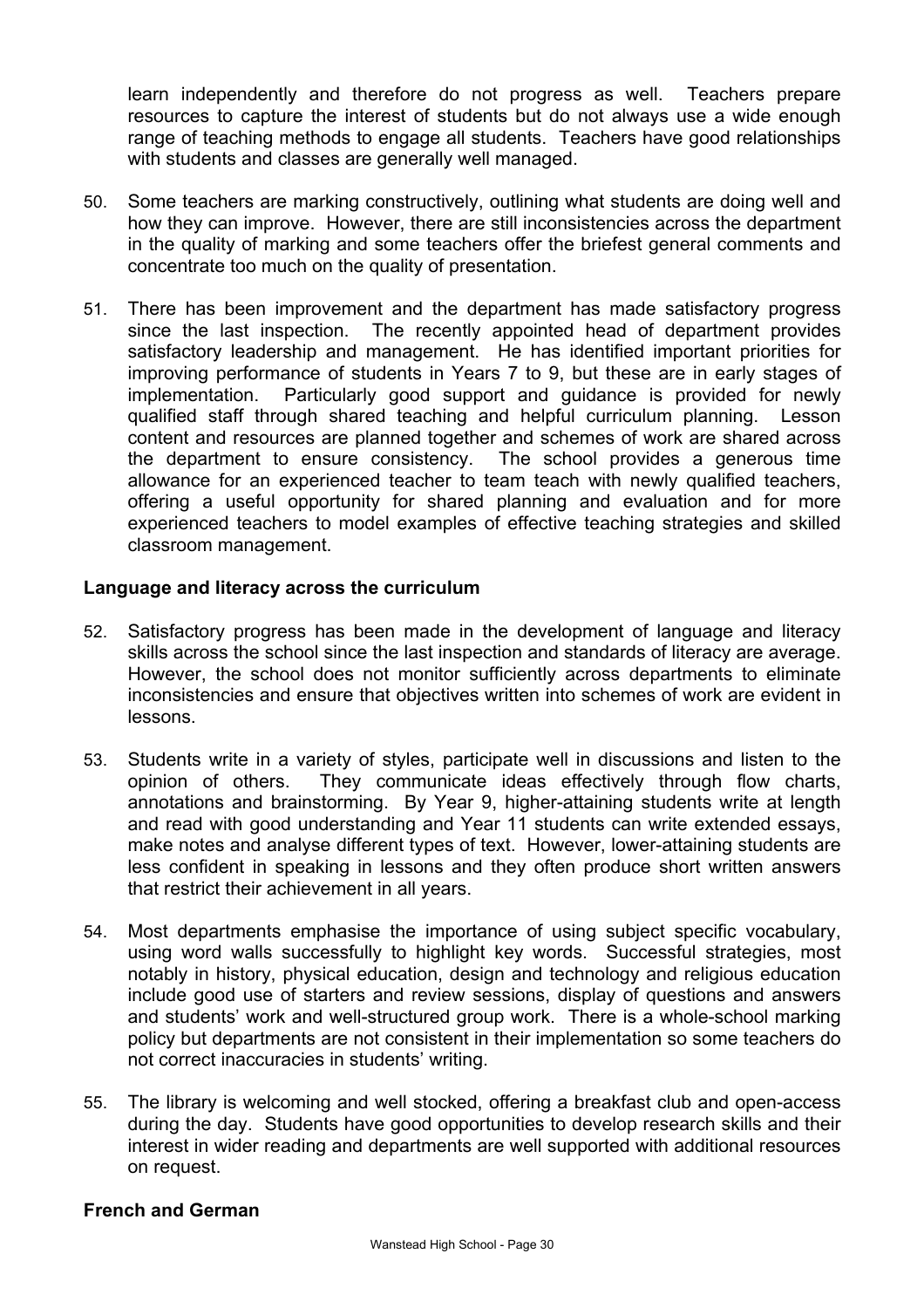Provision in French and German is **good**.

#### **Main strengths and weaknesses**

- Very good leadership has maintained the subject's popularity and standards.
- Attainment at the end of Year 11 is above average and students do well in comparison with their other subjects.
- Students' speaking skills are less well developed than listening, reading and writing.
- The department promotes students' cultural awareness very effectively.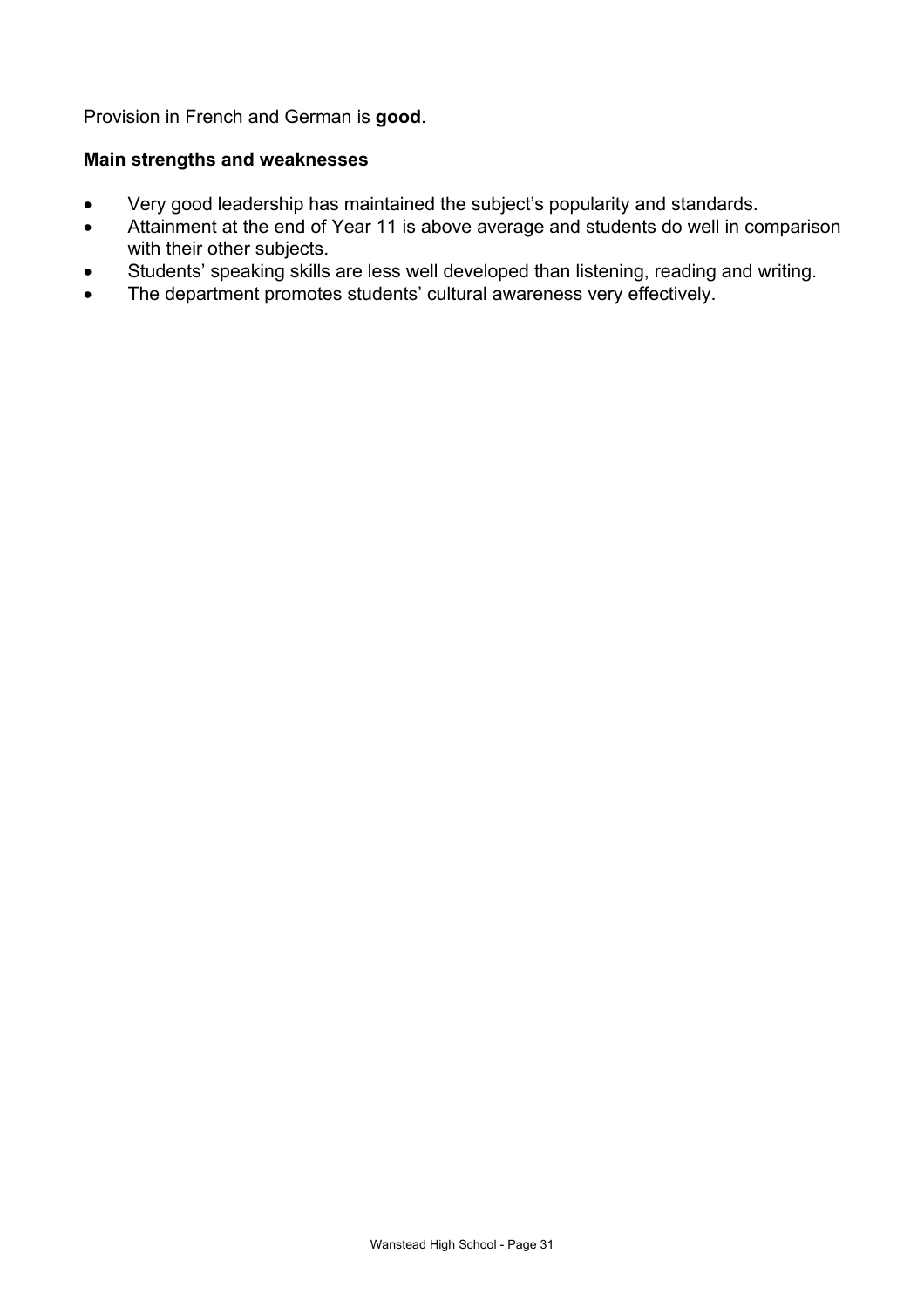## **Commentary**

- 56. The leadership and management of the modern foreign languages department are very good. There is a clear vision and the department has chosen the right priorities for the development of languages in the school. The department organises its work very well and ensures consistent practice by carrying out regular observations of lessons. Line management arrangements work well, keeping the school's senior management aware of all developments. The department keeps track of students' progress, gives them all target grades and analyses GCSE results in order to understand how to keep improving. Improvement since the previous inspection is satisfactory, but the department does not analyse students' results at the end of Year 9 in sufficient depth and some inconsistencies remain in the quality of different lessons. There is good teamwork and the head of department is aware of shortcomings, deploying a network of support mechanisms to deal with them.
- 57. Students achieve well in Years 10 and 11, where they focus strongly on what they need to know in order to fulfil their potential and gain good grades. They also achieve well in Years 7 to 9, with most working to capacity in most lessons. Students from all groups, including those with special educational needs, the gifted and talented, and minority ethnic groups achieve equally well. There is some evidence to suggest that boys do not achieve as well as girls overall in French in Year 9, but this varies from year to year. French and German GCSE examination results were above average in 2004 and students did better in both languages than they did in the average of all their other subjects. The performance of both boys and girls was similar in French, but boys gained higher results than girls, well above the national average, in German. The school's analysis shows that all girls and most groups of boys gained results which were above their individual expectations. In 2004, levels assessed by teachers at the end of Year 9 were above national averages of 2003, with boys just above and girls well above. Standards observed in lessons were above average in Years 10 and 11 and average overall in Years 7 to 9.
- 58. Teaching is good overall in all age groups, with some very good examples. Most teachers use the foreign language to conduct most lessons most of the time and this benefits all students, especially those learning English as an additional language. Nevertheless, most students lack confidence when asked to speak in the foreign language because they do not practise enough themselves. Teachers invent imaginative lesson activities and most adjust the level of work to suit students' needs. Students know what is expected of them because teachers make the lesson objectives clear at the start of lessons and assess their work thoroughly and constructively, providing useful guidance on how to improve. Students are strongly motivated by the programme of visits and links with schools abroad, and by the very good development of their awareness of foreign cultures, which is a feature of many lessons. The use of new technology to promote language learning is not consistent across all classes. The school provides an opportunity for students to learn Urdu in Years 10 and 11. GCSE examination results were average in 2004, with boys doing much less well than girls. Standards observed in lessons were above average, with students achieving well because of good teaching.

#### **MATHEMATICS**

Provision in mathematics is **satisfactory.**

#### **Main strengths and weaknesses**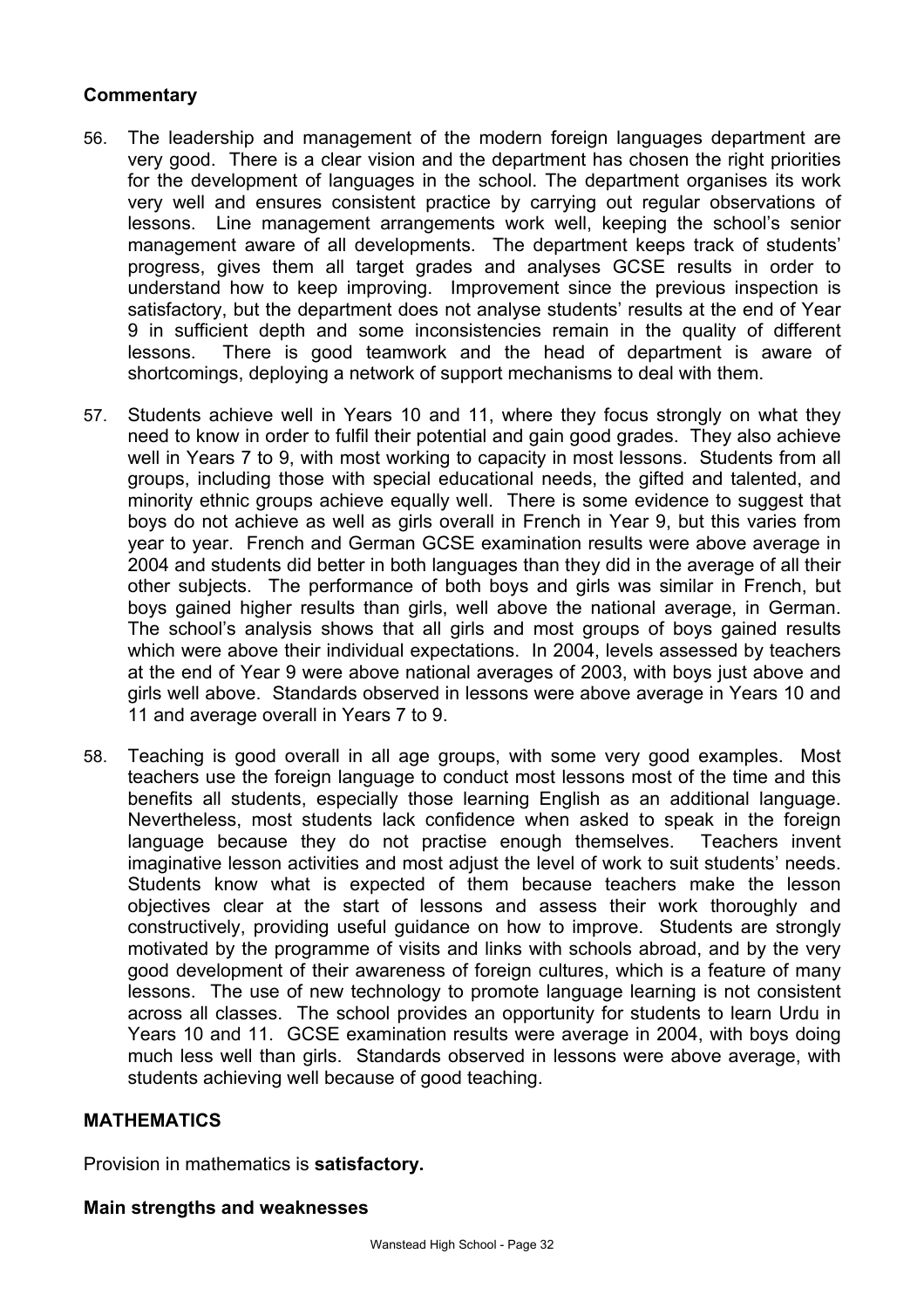- Students' performance in tests at the end of Year 9 is improving steadily year by year.
- The newly appointed head of department has brought a fresh vision for the future development of the subject.
- The implementation of the quidance of the national strategy for improving teaching and learning in mathematics is patchy so some students do not gain fully from its benefits.
- Teachers use interactive whiteboards well, but make too little use of computer rooms to enhance learning.

- 59. Test results for Year 9 students were in line with the national average in 2004. These results represented satisfactory progress overall for the students from entry to the school. Girls performed slightly better than boys overall, but black African and Caribbean girls made less progress than other groups. There is a gradual upward trend in results year-by-year. GCSE results were just above the national average in 2004 and slightly below those of 2003. Students achieve satisfactorily in lessons and over time in the school. Their standards at the end of Year 9 and Year 11 are average overall. Students with special educational needs achieve satisfactorily. They make good headway in lessons when helped by members of support staff who have prepared material jointly with the teacher and participate in its presentation.
- 60. Leadership is good and management is satisfactory. The newly appointed head of department is making a positive impact on improving teaching and learning. Teaching and learning are satisfactory overall. In the best lessons teachers manage students effectively, involving them fully in discussion and activities so they acquire knowledge and understanding steadily. The department makes particularly good use of recently introduced interactive whiteboards. These enable students to obtain a much sharper and more immediate perspective on the mathematics they are learning and, thereby, raise their achievement. In a Year 11 lesson a student gave an excellent presentation of her answer to an algebra question using the interactive whiteboard very effectively. An adverse side effect of the whiteboard introduction is a reduced concentration on literacy skills. Although key words receive too little attention at present, there are plans to employ the interactive whiteboard to much better effect once teachers appreciate its full potential. Some lessons start late because students take a long time to walk from their previous lesson. This impedes their achievement and learning.
- 61. Implementation of the national strategy for improving teaching and learning is at an early stage. Teachers use the national strategy guidance inconsistently. The quality of starter activities varies. Some of these activities engage and motivate students but others are too involved and take too long. Students lose interest and begin to misbehave. In some lessons there is insufficient mental work to sharpen students' skills so they do not always readily recall basic number facts. Review sessions are equally varied. The best lessons end with a clear summary of what has taken place so that students enhance their knowledge and understanding fully. In some lessons the purpose of the review session is unclear so students do not gain a rounded review of what they have learnt.
- 62. There has been good progress since the previous inspection. Standards at the end of Year 9 are rising. Extra-curricular provision is good with students participating in mathematics challenge competitions, video conferencing and various after-school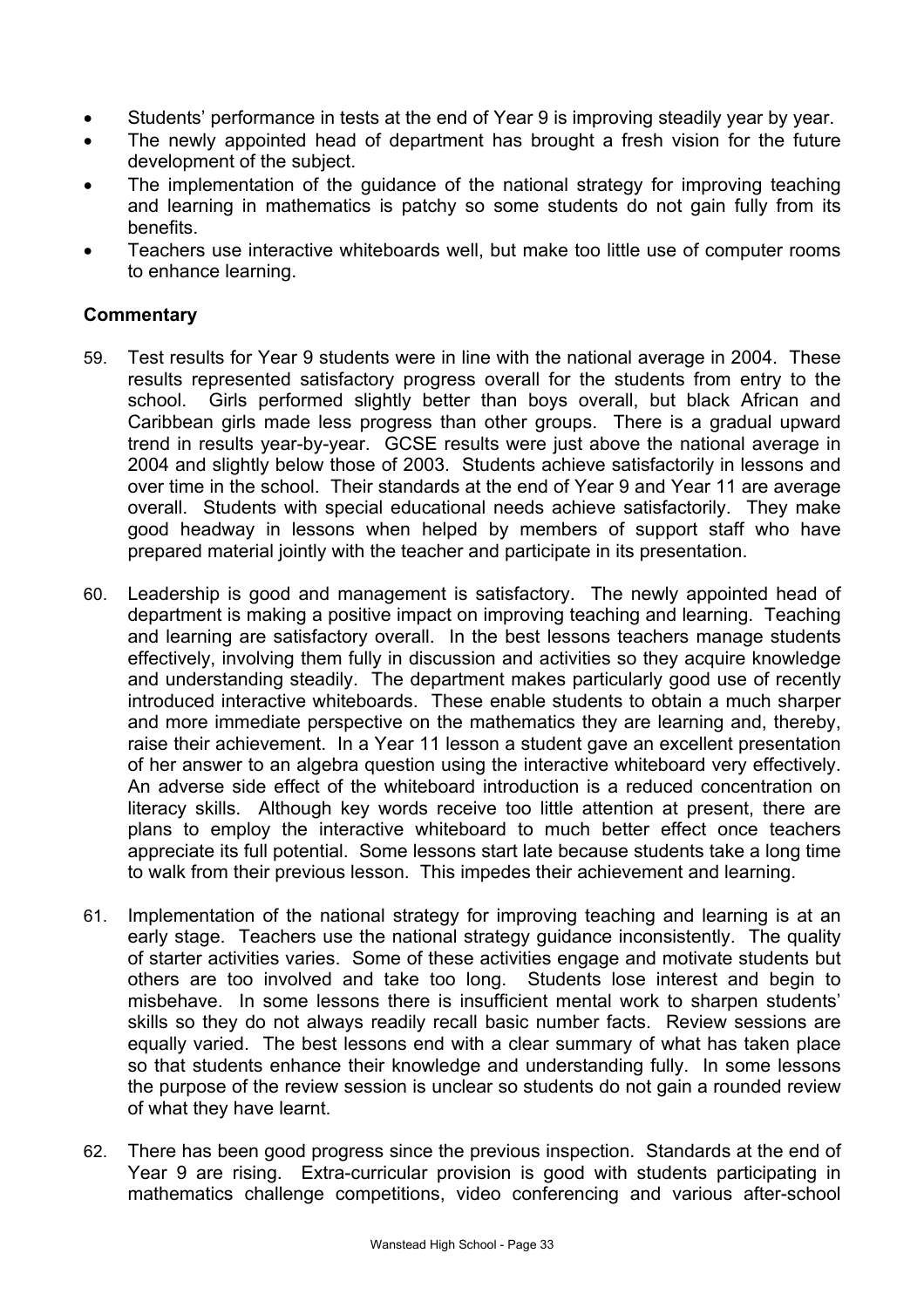booster classes. Teachers and students are making good use of the interactive whiteboard but there are still too few opportunities for students to experience handson activities in computer rooms. Assessment of students' work has improved. Students are routinely given written targets after their work is marked. They have a better appreciation of what they need to do to improve but some targets lack precision.

#### **Mathematics across the curriculum**

63. Students' standards in applying mathematics in other subjects are average overall. Provision is uneven because there is no co-ordinator in post to guide its use uniformly. Opportunities are missed in afternoon tutor sessions to interest and challenge students with cross-curricular mathematical examples. There is good use in subjects such as geography and design and technology. In geography, students complete climate graphs and analyse beach pebble distribution. In design and technology they produce scale models, calculate the calorie content of foods and consider pattern in work on textiles. Students in science complete graphs from experimental data and measure ultrasound depth. Although standards are average students sometimes forget to label axes or state units. History students confuse large numbers, such as one hundred thousand and one million, in the study of populations.

#### **SCIENCE**

Provision in science is **satisfactory.**

#### **Main strengths and weaknesses**

- Good teaching has contributed to a significant rise in standards at GCSE level.
- Teachers do not make enough use of different tasks to match the different scientific and literacy ability levels of students.
- Marking is inconsistent.
- Not enough emphasis is placed on activities to promote students' scientific thinking.
- There are good activities to enhance the curriculum.

- 64. Test and examination results and standards of work seen are an improvement on those at the time of the last inspection. Results of national tests at the end of Year 9 in 2004 were in line with the national average. In 2004 GCSE students took a mixture of single and double science. Both these groups of students had results above the national average and the students made very good progress compared to their results at the end of Year 9, but less well in relation to the attainment levels expected from when they entered the school.
- 65. Work seen in the inspection confirms these standards. In lessons seen there was no consistent pattern to any variation in attainment by gender although examination results show girls have usually performed better than boys in tests at the end of Year 9. Students with special educational needs and those with learning English as an additional language achieve at a similar rate to other students. Members of staff know the students well and general support is given in lessons. Students in Year 9 have satisfactory achievement in relation to their prior levels of attainment. Students in Years 10 and 11 do better than expected by their prior levels of attainment and so their achievement is good.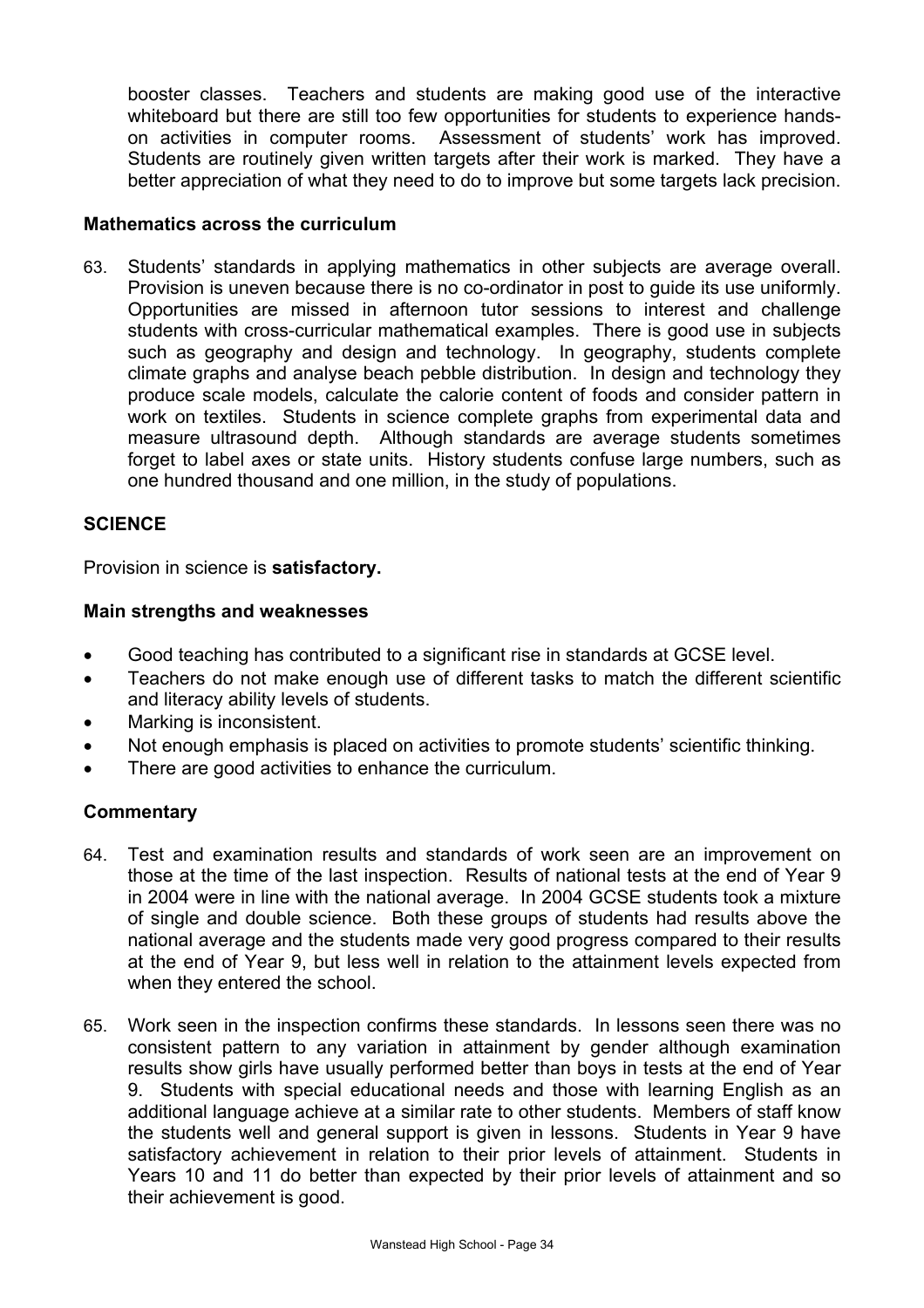- 66. Good teaching and learning in Years 10 and 11 have contributed to this rise in standards. In the better lessons, work has an appropriate challenge and students are constantly encouraged. Firm student management promotes a secure environment for learning and makes a positive contribution to the progress and learning in lessons. In Years 7 to 9 teaching and learning are satisfactory and they are satisfactory overall. In the less successful lessons, the management of students is weak and there is a lack of tasks designed specifically to the ability level of different students, even when these are included in the planning. The marking of books is inconsistent in all years, although again it is better in Years 10 and 11 where there is a greater use of comments linked to the examination expectations. Overall there is little use of constructive comments that enable students to understand their current level of work and what is needed to raise that level. This means that students do not have a clear lesson-by-lesson guide as to how they can improve their work and comments that are made are not always followed up. Lesson starter activities tend to be used to recap facts rather than to stimulate students' thinking. This inhibits the development of their inquiry skills. This also happens when questioning is used to draw out factual information rather than encouraging students to develop lines of thought. The visits arranged for students and the events such as the science week have help to raise the profile of and stimulate interest in the subject and give good support to the curriculum. Numerical skills are used appropriately and the new computer facilities are leading to a greater use of new technology to support teaching and learning. Most student's work well individually, in pairs and groups**.**
- 67. Leadership and management of the department are good. There is a clear vision for the development and improvement of the subject. With a number of staff changes the new head of department has already put strategies in place to move the subject forward although it is too soon to see the impact. There is thorough monitoring of staff with good support for new and unqualified staff. Improvement since the last inspection is good. The school has managed the department with strong determination to tackle weaknesses. There has been some improvement in all the areas identified at the last inspection and with the significant improvement of standards at GCSE.

# **INFORMATION AND COMMUNICATION TECHNOLOGY**

Provision in information and communication technology is **unsatisfactory.**

#### **Main strengths and weaknesses**

- Examination results at GCSE were well below average and completion rates were low.
- Staffing difficulties have had an adverse impact upon the department and the students' achievement.
- Unsatisfactory teaching has adversely effected achievement and standards in Years 7 to 9.
- All students now have timetabled information and communication technology throughout Years 7 to 11in which to develop their skills and capability.
- There is now a clear vision and drive for improvement, which is having a positive, impact upon achievement particularly in examination classes.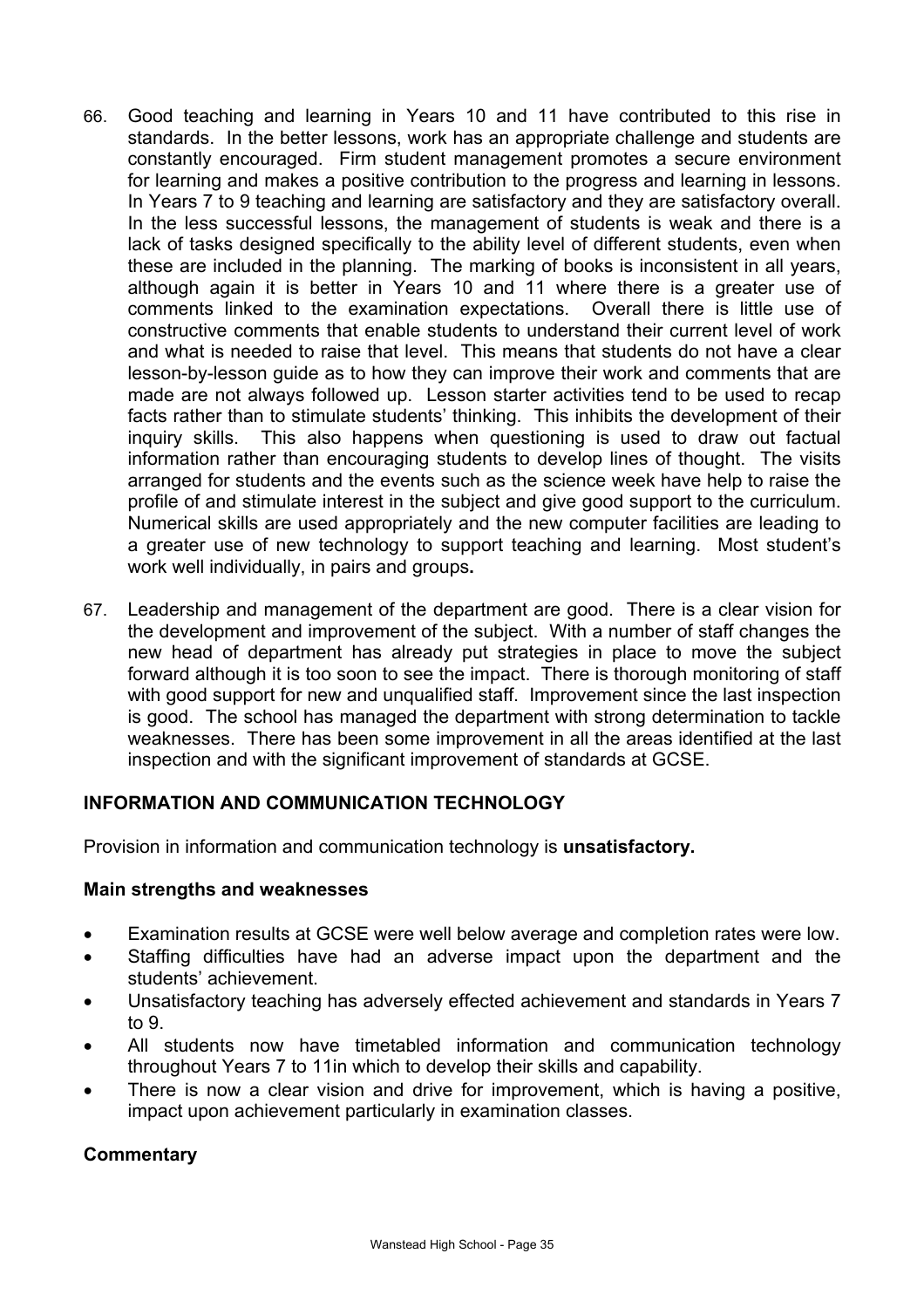- 68. Improvement is satisfactory, in the short time since the last inspection. However, staffing difficulties have had an adverse effect upon achievement and standards in the recent past. Teaching is still unsatisfactory overall in Years 7 to 9, where achievement is unsatisfactory in a significant number of lessons as result of ineffective classroom management. Consequently, overall standards are below average by Year 9. However, the staffing of lessons in Years 7 to 9 is more stable this year. There are more specialists in post and some satisfactory and good teaching was also seen.
- 69. All students in Years 10 and 11 now have the challenge of an appropriate examination course, either a short GCSE or the additional challenge of the applied GCSE course. Achievement and standards are now improving because the management, staffing and teaching in the department have improved largely because there are more specialists in post. However, examination results were well below average in the GCSE short course and in the GNVQ course in 2004. The unsatisfactory level of coursework completion on both courses was a significant factor. Teaching and achievement are now satisfactory in Years 10 and 11. The good teaching seen in classes taken by the more experienced staff is leading to good achievement for the majority of students. The improved examination curriculum makes a positive contribution to raising standards. Standards in the applied GCSE course are average. Standards are below average in the GCSE short course where there is less teaching time and students have wider range of ability. Because more students take the short course, standards overall are below average by Year 11. The procedures for monitoring coursework have been improved. The more rigorous management of the courses and in particular the coursework element is having a positive impact. This effort needs to be maintained consistently by all teachers to overcome the shortcomings, which were evident in the management of coursework in the past.
- 70. Leadership and management have improved and are now satisfactory. The department is clear about its future direction and is starting to deal with the legacy of past problems which adversely affected achievement and standards. The department is aware of its current weaknesses and is working hard to develop an effective team ethos and support teaching staff where it is needed. Resources continue to improve. The number of computers is now average for a school of this size and technical support is effective. Good use is being made of data projectors by most teachers, but in some Year 7 and 8 lessons this technology was not used effectively. There is very limited access to interactive whiteboards within the department to encourage more student participation in whole-class teaching activities.

#### **Information and communication technology across the curriculum**

- 71. The use of information and communication technology across the curriculum is satisfactory overall, but patchy in Years 7 to 9. All students have timetabled information and communication technology lessons in which to develop their skills and knowledge from Year 7 to 11. Although standards are below average in Years 7 to 9 students are able to use core software adequately to enhance learning. The number of computers is close to the average for a school of this size. There is a good deal of autonomous use by students for homework in all years and for coursework in most subjects. This consists mostly of word processing with suitable graphics where necessary, although there is also some use of spreadsheets and presentation software. There is also some use of the internet for research in most subjects.
- 72. Resources have increased in the two years since the last inspection. This includes a significant number of data projectors and also some interactive whiteboards which are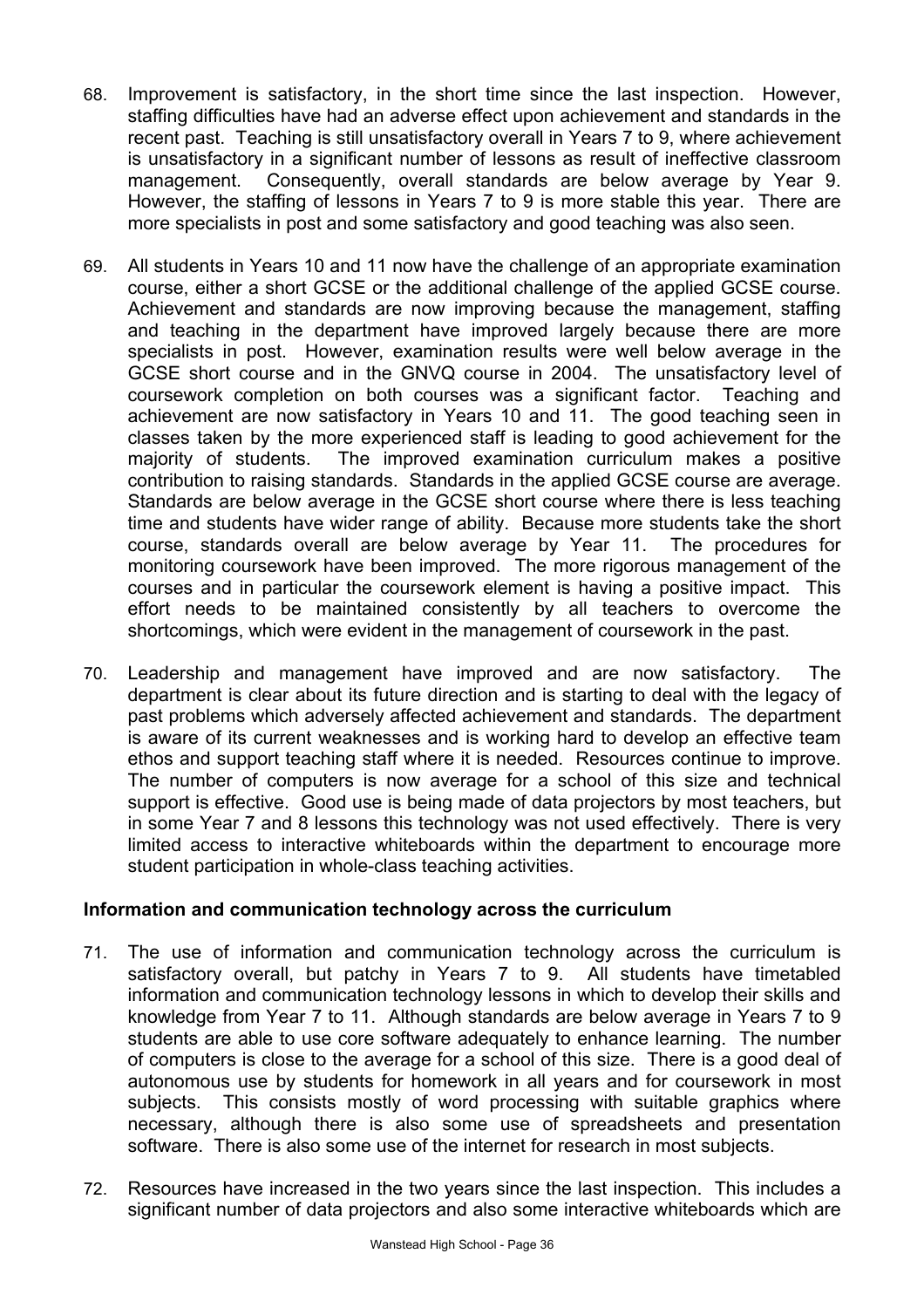having a very positive impact upon the use of new technology to support teaching and learning in many subjects. The use of information and communication technology is good and often very good in design and technology. Good use is made of new technology in geography, particularly in Years 10 and 11. Information and communication technology use is generally just satisfactory in other subjects with a few exceptions. Access problems are holding back more systematic use of new technology in most subjects. Good use is made of interactive whiteboards in mathematics but the use of computers by students is very limited. The use of information and communication technology is unsatisfactory in art and design, geography, history and religious education.

#### **HUMANITIES**

## **Geography**

Provision in geography is **satisfactory.** 

#### **Main strengths and weaknesses**

- Students' learning in lessons is not sufficiently consolidated.
- Teachers do not plan lessons with the whole range of abilities in mind.
- Teachers plan activities so that students are actively engaged in their learning.
- The subject makes good contributions to improving literacy and numeracy.

- 73. Students make satisfactory progress in Years 7 to 9. Teacher assessments of Year 9 students rose in 2004 to above average. This improvement is explained by more frequent and varied assessments which resulted in more accurate measurement of student attainment. Overall teaching, learning and achievement are satisfactory throughout the school. However, within teaching groups some students achieve less well where lessons lack pace and organisation. Many students make rapid progress whilst others are engaged on mundane tasks such as cutting and gluing. Often there are ineffective starter activities to recall previous learning and feedback sessions that are too brief to consolidate learning. Learning is much better where teachers check on the students' understanding by well targeted questions and where students work together and learn from each other. Learning is less effective where teachers do not challenge students but rely on volunteers to answer questions and where they fail to ensure that all students contribute to group work. Students' learning also slows where there is no extra support for writing for the less able and those with special educational needs and no extension tasks for more able students. However, there is good learning assistant support for those students learning English as an additional language. Boys and girls achievement is broadly the same in lessons. Student's attitudes vary from unsatisfactory to good depending on whether their interest has been engaged and on the degree of classroom management. There is much good collaborative work but some unproductive chatter.
- 74. In GCSE examinations in 2003 a large number of boys were awarded a grade D. To tackle this issue, the department instituted after-school sessions with the result that the proportion of D grades gained by boys in 2004 was less and more gained an A\*-C grade. By contrast, girls' attainment was well above average. However, overall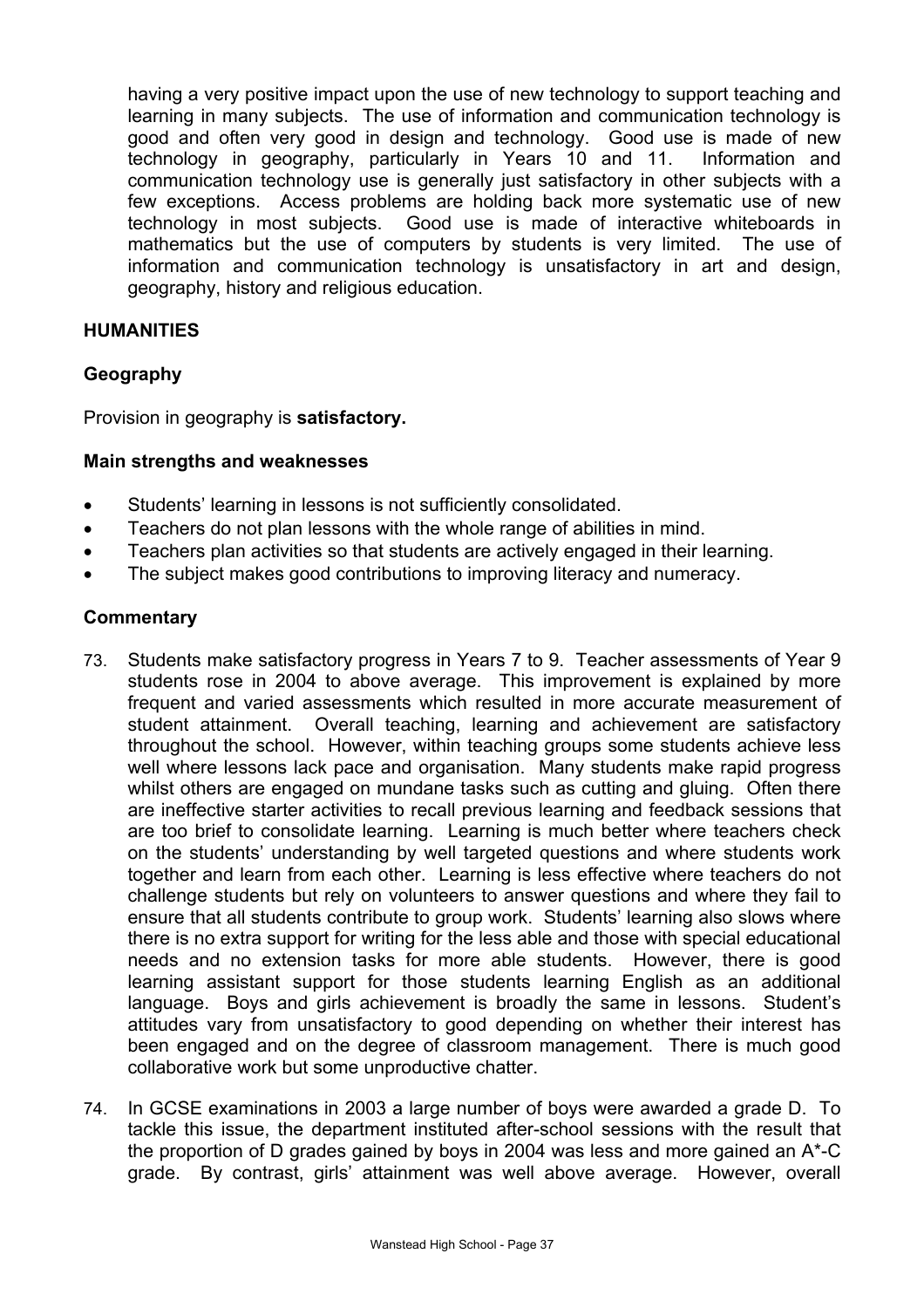results fell in 2004 to below national averages and students did less well than in many of their other subjects.

- 75. Standards are now average overall by Years 9 and 11. Students develop a good balance of skills throughout the school. The subject makes valuable contributions to their literacy development through imaginative activities, such as letter writing and journalistic style writing. Students' numeracy skills are developing well as shown in their work on climate graphs and population pyramids. There is little evidence of the use of information and communication technology in Years 7 to 9. Coursework in Year 10 is of a high quality and here computer skills are used well to produce digital photographs and generate graphs showing results of questionnaires conducted as part of students' fieldwork.
- 76. Improvement since the previous inspection is satisfactory. Some aspects of teaching and learning have improved but there is still insufficient focus on preparing the students for examinations. There have been improvements in leadership and management, both of which are now satisfactory. There is a commitment to monitoring the subject's performance and tackling weaknesses. The popularity of the subject is improving at GCSE level and fieldwork opportunities have been extended and include a very valuable residential trip.The department is becoming more reflective and making changes where necessary. Teachers collaborate well together to produce resources. There is a well focused programme of lesson observations and monitoring of homework setting and marking. Marking is satisfactory; it is mostly thorough and contains comments on how to improve. Consequently, students now have a better understanding of their attainment levels.

#### **History**

Provision in history is **good.** 

#### **Main strengths and weaknesses**

- Improvements in teaching strategies have brought about rapid improvement in GCSE results.
- There is a clear progression of learning from Year 7 to Year 11.
- The use of new technology to enhance teaching and learning is still not developed.
- Student management strategies in Years 7 to 9 are not consistently applied.
- Leadership is well established as a force for improvement.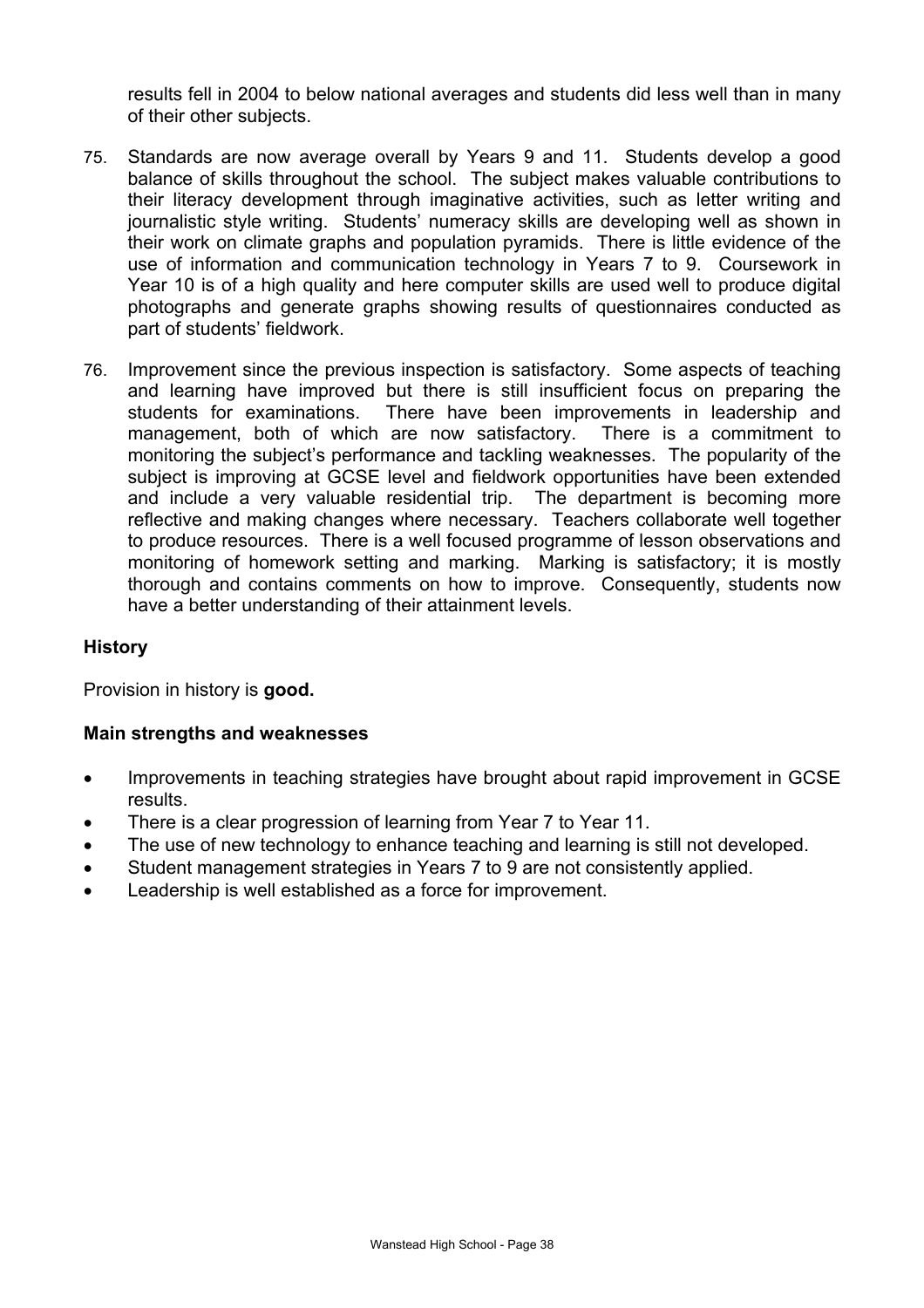# **Commentary**

- 77. GCSE results improved considerably between 2003 and 2004. They are now in line with the national average, although there were no A<sup>\*</sup> grades in 2004. The gap between girls' and boys' results has narrowed and is now smaller than nationally. This marked improvement is due to the introduction of a new regime of teaching styles that provide challenge and interest for all students; current standards indicate that the upwards trend will continue. Achievement is good throughout the school. Standards seen during the inspection are at least average by Year 11, although the work of some groups shows above average ability to analyse source material and write reasoned answers to examination questions. Year 11 students, preparing for their mock GCSE examination, have good recall of key information and can discuss motive and causation with confidence; this shows good achievement. Weaker students can still recall information but are not sufficiently perceptive to tailor their answers to fit the questions asked.
- 78. Standards at the end of Year 9 are broadly average with clear progress in the development in skills and presentation from Year 7 to Year 9. Students achieve well as they master new historical knowledge and understanding. By Year 9, many can successfully link information from a variety of sources and then evaluate the usefulness of each source. Other students write descriptively rather than analytically, but still show clear understanding of events such as those leading to the outbreak of World War I.
- 79. All classes now learn in a positive and participative manner. Groupwork and discussion enable higher-attaining students to lead and support the others, including students with special educational needs and those learning English as an additional language, who therefore achieve well as a group. This develops personal and social skills as well as extending knowledge. Teaching and learning are good in Years 7 to 9 and very good in Year 10 and 11. Students in Years 7 to 9 are sometimes more difficult to manage. On occasion extraneous chatter disturbs learning, when behaviour management strategies are inconsistently applied. In Years 10 and 11, students concentrate on their work intently and with much interest. At present teaching is not sufficiently well supported by the use of new technology. This misses an important opportunity to enrich resource material. Assessment is very good, through consistent marking practices and continuous assessment in class, so that teachers are aware of the needs of every student, and the students know how to improve their work.
- 80. Improvement sine the last inspection is good, not least of all because of the rising GCSE results. In the relatively short time she has been in post the head of department has built a strong and cohesive team, emphasising the importance of continuous monitoring and sharing of best practice in the classroom. This very good and well informed leadership and management is having a positive effect on students' learning.

#### **Religious education**

Provision in religious education is **good.** 

#### **Main strengths and weaknesses**

The easing of some staffing difficulties means that this is an improving department.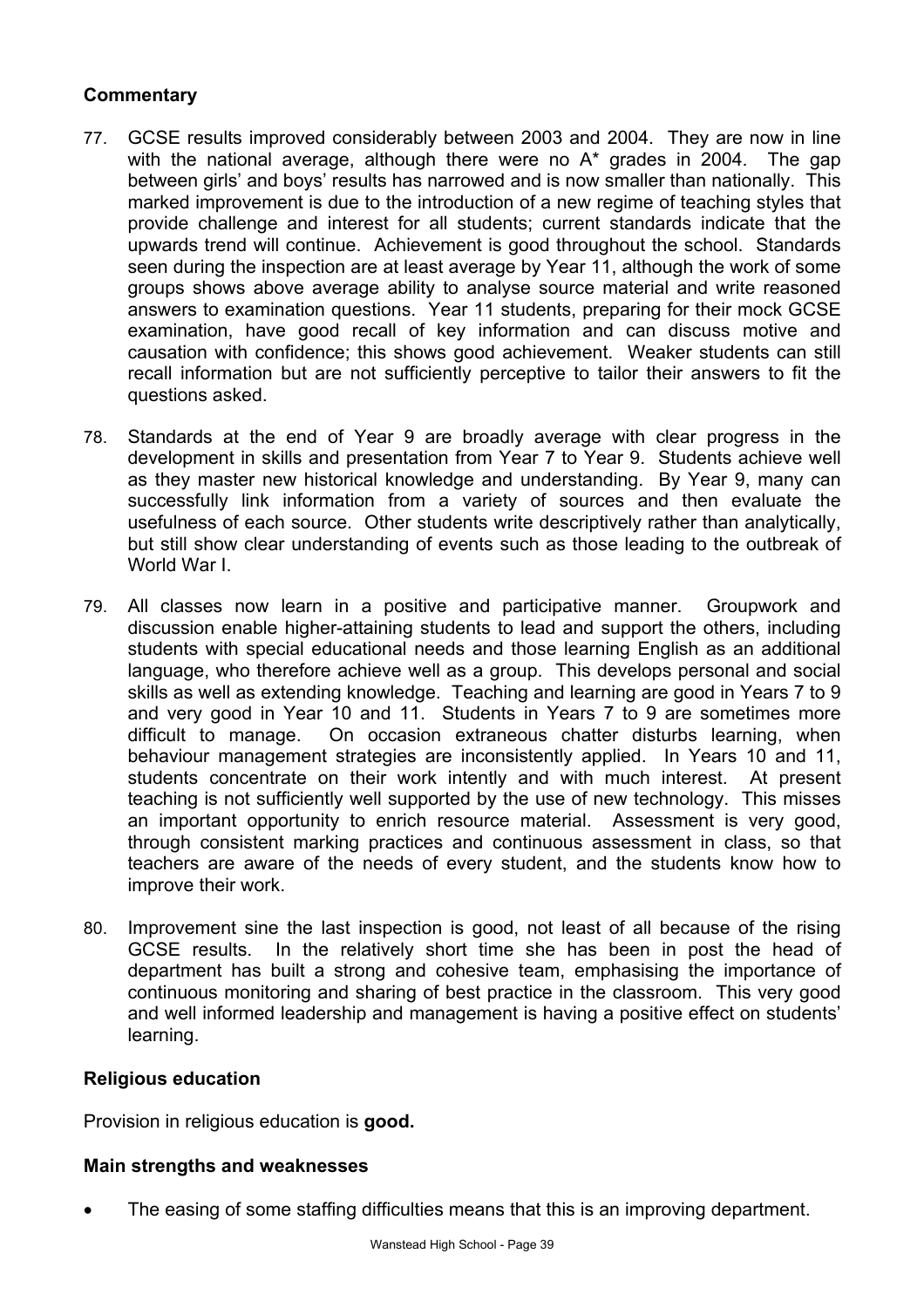- All groups of students are now beginning to achieve well because of good teaching and positive attitudes.
- Teachers are reflective and committed to improvement.
- Teachers need to ensure that boys continue to achieve well and do not under-perform in examinations.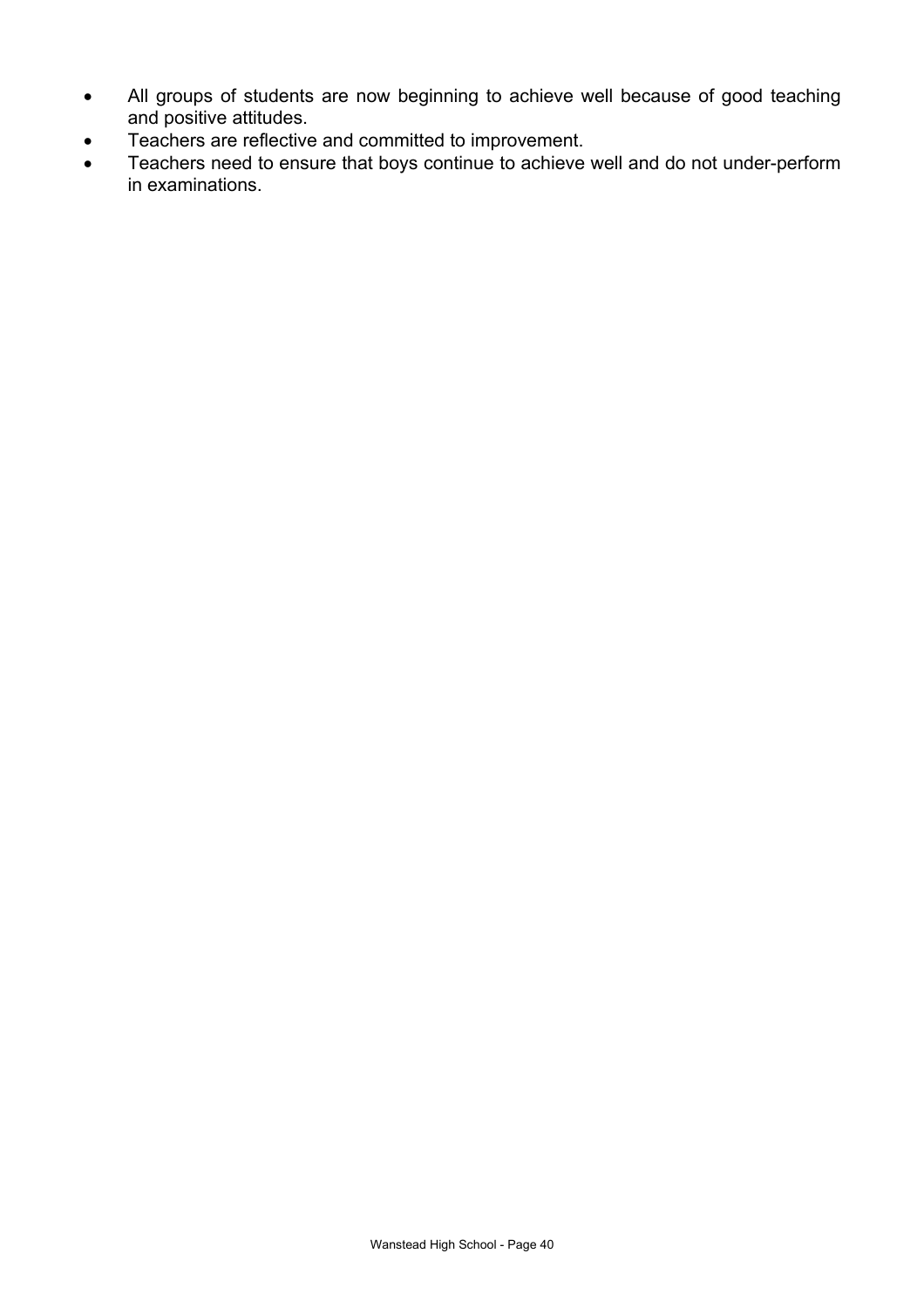#### **Commentary**

- 81. Results in the 2004 short course GCSE examination were below the national average. Although these results show that most girls achieved well in terms of their prior attainment, all groups of boys achieved less well than they should have. However, 2004 was the first year where all students took an examination course in religious education; prior to this, the subject was optional and tended to be chosen by the more able youngsters. An additional problem was caused by several years of staffing instability with some examination groups being taught by a series of supply teachers. A second specialist has recently been appointed and the evidence indicates that standards are beginning to rise and that teachers are coping better with teaching right across the ability range.
- 82. By the end of Year 9, students' standards are average overall. This represents good achievement since students enter the school with below average levels of knowledge, understanding and skills in religious education. By the end of Year 11, students' standards in the short course GCSE are also average. This represents good achievement, particularly in the context of recent staffing instabilities. There is no evidence that boys in Years 10 and 11 are still under-achieving. This is because teachers are making very good use of strategies that engage and motivate them.
- 83. Year 9 students have secure knowledge and understanding of the key beliefs and practices of Christianity and of the other world faiths represented in Britain and can appreciate the ways in which such faiths affect daily life. They use specialist vocabulary with growing confidence. Most students have developed good skills in empathy and reflection. All students move beyond the externals of religion to probe deeper questions of meaning and morality. Throughout the year groups there are examples of sensitive writing. Students in Years 10 and 11 build effectively on existing skills and knowledge. They form their own ideas on a wide range of ethical and religious issues and can apply their understanding to current situations.
- 84. Teaching is good overall with some very good features. There are many strengths in the teaching, which have a very positive impact on both students' attitudes and the quality of their learning. Lessons are well planned. This means that students enjoy their lessons and rise to the challenges they face. Clear exposition, coupled with effective questioning and prompting makes students think beyond the obvious in all year groups. Because of the good teaching, students participate in their lessons and are prepared to work hard. Although students have many opportunities to discuss their ideas, the next stage should be ensuring that they work more effectively in groups, sharing their ideas and building on each other's answers. Most students behave well and enjoy their lessons because teachers have clear behavioural expectations. During the week of the inspection, some very good practice was seen with regard to engaging the interest of boys.
- 85. Leadership and management are both good. There is clarity of vision and a shared commitment to improve. Procedures are supportive and non-bureaucratic. The appointment of a second specialist has meant that the department can move ahead more quickly. Teachers are reflective about their teaching and work hard to ensure that good practice and concerns are shared. These factors have all contributed to good improvement since the last inspection.

#### **TECHNOLOGY**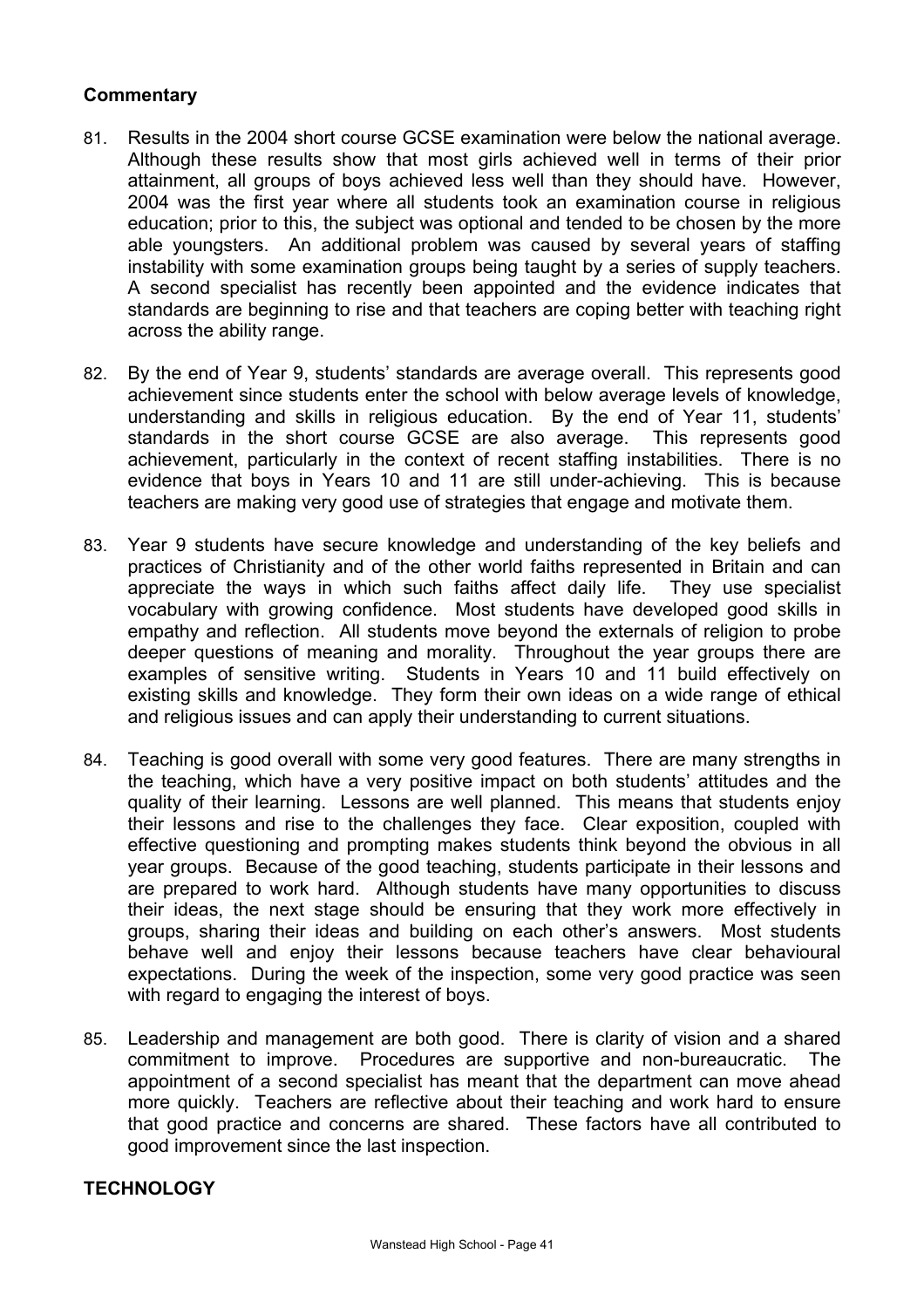# **Design and technology**

Provision in design and technology is **very good.**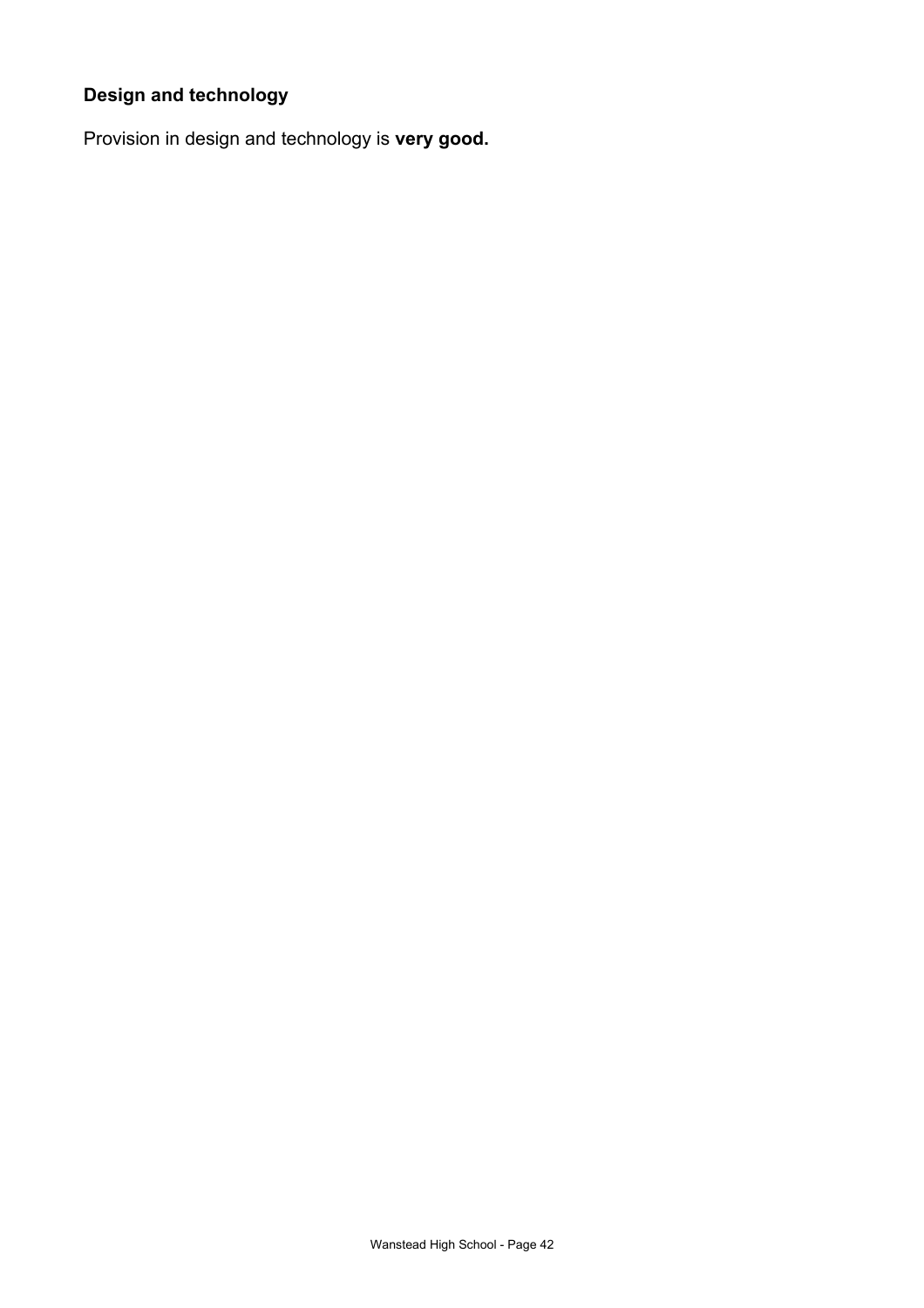#### **Main strengths and weaknesses**

- The department's focus on learning and very good assessment procedures are raising standards.
- Dynamic and resourceful leadership challenges members of staff to improve learning and teaching.
- Improvements in the use of new technology are raising standards but a lack of equipment such as interactive whiteboards limits teaching styles and the students' achievement.
- The introduction of applied GCSE courses is a start towards helping to meet students' needs.

- 86. Students have few designing and making skills when they join the school and there is no baseline assessment to make an accurate judgement on standards. Achievement is good in Years 7 to 9. The students' knowledge and techniques improve rapidly and by the end of Year 9 standards are in line with national average. GCSE results in 2004 were well above the national average and represented very good progress for the students concerned. Girls did better than boys, and most students achieved better results in design and technology than in their other subjects.
- 87. From Year 7 to 9 students experience a full range of design and make materials and develop good approaches to designing. Many skills are taught well through very good demonstrations by teachers which help to set the standards expected. Display work is effective in further clarifying expectations. Very good assessment ensures all students are tracked across all the elements of designing and making. There is a sharp focus on the progress of the individual. This ensures that students learning English as an additional language and those with special educational needs respond very well to opportunities to excel in making, even when they find theory work more difficult.
- 88. Achievement is very good in Years 10 and 11 and standards are well above average by Year 11. At GCSE level very good speed sketching and design development taught in graphics enable all students to come up with very effective and unexpected solutions to problems. Students like designing and making and there is much evidence of high quality products in displays around the department.
- 89. Learning and teaching are good across the department, with examples of very good and excellent teaching. Planning makes very good use of short sharp tasks to structure learning; this is a feature that has been introduced to improve boys' learning. Basic skills of literacy, numeracy and information and communication technology provide good support for the students' achievement. Generally behaviour is very good and students develop a good sense of responsibility for their work. Homework is used to extend learning and teachers make good use of a wide range of teaching styles that capture the advantages of working in groups and teams. Less successful lessons miss the opportunity to use students to lead the end of lesson review, so they do not develop as well in critical awareness of designing and making as they could.
- 90. Leadership and management of the department are very good. The team leaders have created a stable and unified team including technicians. Standardisation of work, piloting and embedding policies makes progress secure. Performance management is used well to identify and share good practice. High quality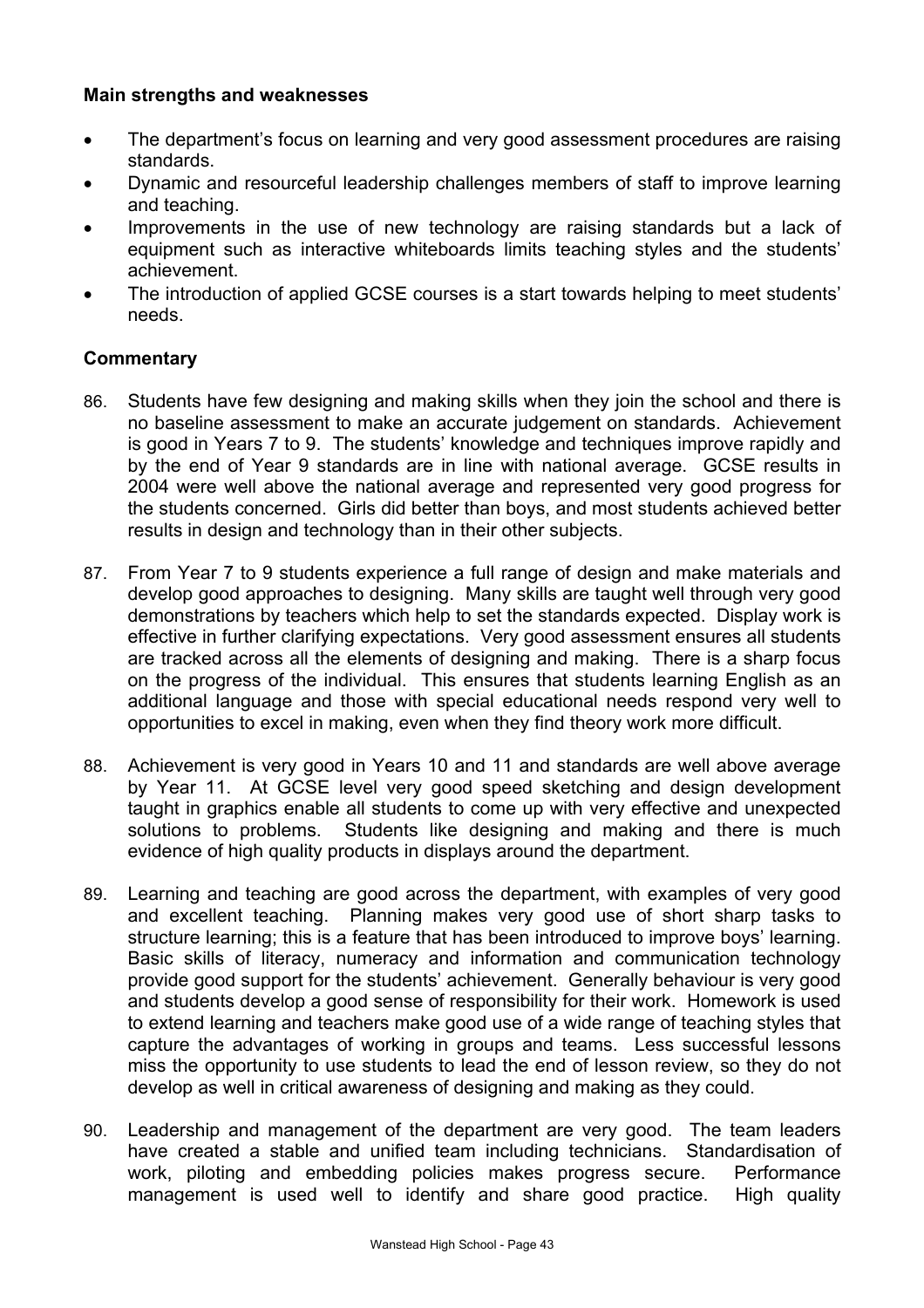assessment enables students to challenge themselves to do even better and informs modifications to schemes of work so that they meet students' needs well. Improvement since the previous inspection is very good. The department have initially developed an effective response to vocational accreditation through health and social care, which is now being considered for extension to other areas.

## **VISUAL AND PERFORMING ARTS**

- 91. Students made good progress in a very enthusiastically taught and very well prepared Year 10 **dance** lesson. They responded well to the teacher's clear demonstrations and explanations of dance terminology and were able to complete routines that were rhythmic, imaginative and illustrated good extension. The use of a video of monkeys at the start of the lesson was an imaginative use of new technology to illustrate the theme of humour.
- 92. Results in **drama** that were above the national average in 2002 at GCSE had declined to just below in 2003 but improved in 2004 to approach the national figure. New initiatives include introducing Year 7 students to speaking Shakespeare, and possible co-operation with the English department.

## **Art and design**

Provision in art and design is **good.** 

#### **Main strengths and weaknesses**

- Good teaching enables students to learn well in Years 10 and 11.
- Achievement of students in Years 7, 8 and 9 is adversely affected by curriculum and timetable arrangements.
- Computers are used but not enough to develop work creatively and to support teaching and learning.
- Extra workshops outside lesson time offer valuable opportunities for students of all years.

- 93. In recent years by the end of Year 9 most students have been working in line with expectations according to teacher assessments. A particularly talented cohort in 2004 contained a high proportion of students who attained above and well above national expectations. The percentage of students gaining A\*-C grades at GCSE in 2004 improved to be near to the national average but still below it. Graphics results dropped drastically from well below average to be poor. As a result graphics is no longer offered as a GCSE option. The gap between the achievement of boys and girls was more than that seen nationally.
- 94. By the end of Year 9, most students are currently working in line with expectation and their achievement is satisfactory. Students in Years 7 to 9 rotate between teachers in the department every ten weeks. Time and continuity are lost which result, over the years, in less progress being made. Teachers do not know students very well and planning is less attuned to their varying needs. Teaching is satisfactory in Years 7 to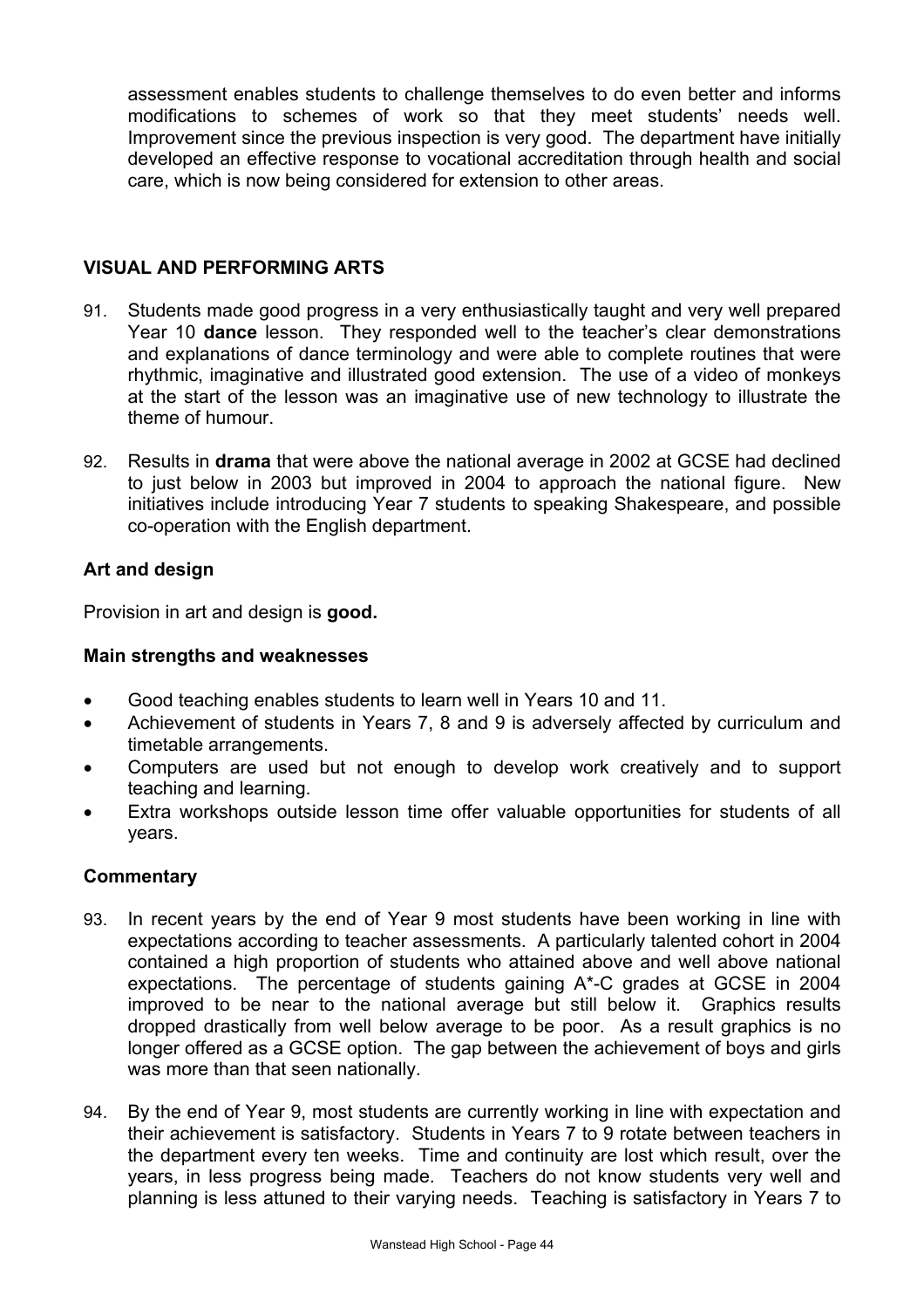9. By the end of Year 11 standards are above average and most students achieve well because teaching is good. Students in GCSE options have the same teacher for two years thus providing continuity. Progress is better because teachers know students better and are more able to respond to the needs of individuals. Assessment is closely related to examination requirements and informs students in Years 10 and 11 about their strengths and areas to improve. Students with special educational needs and those learning English as an additional language achieve as well as their classmates in all years.

- 95. Computer equipment does not work reliably. This means that students have few opportunities to develop ideas creatively; nor can teachers use computer technology to show artists' work to students. There is a wealth of books and pictures in the department but these are not as effective for showing to large groups of students as presentational software.
- 96. The cohesive and effective team is well led and managed through discussion and delegation. This has resulted in good progress being made on issues raised in the last inspection. For example, new courses have been introduced in Year 7, class sizes reduced in Years 7 to 9 and more three-dimensional work offered to improve the achievement of boys.
- 97. Art makes a good contribution to students' personal development through reflecting on their own and others' work and that of artists both here and abroad. Art is very popular and the extra workshops at lunchtime and after school offer opportunities not only to do extra work but also to share experiences and socialise with students across all years. Displays of vibrant, high quality artwork considerably enhance the environment and celebrate the achievement of students studying art.

#### **Music**

Provision in music is **good.** 

#### **Main strengths and weaknesses**

- Skilled leadership of the subject is securing continued development of music in times of rapid turnover of staff.
- Students' achievement in Years 10 and 11 is very good, due to very methodical teaching.
- Students' achievement in Years 7 to 9 is satisfactory, and is held back by the poor behaviour of some students.
- The range and quality of extension activities contributes very positively to the school's ethos.

#### **Commentary**

98. Since the previous inspection improvement has been satisfactory, despite considerable fluctuation of staff. Many classes in Year 7 to 9 last year were taught by a succession of teachers covering for absent colleagues this had an adverse impact on students' progress. Currently, all teachers are recently qualified, except the subject leader. Through her excellent example and high aspirations she provides strong support to her staff and has skilfully deployed them to secure improved achievement in Years 10 and 11 and greater student interest in both the GCSE and GCE options.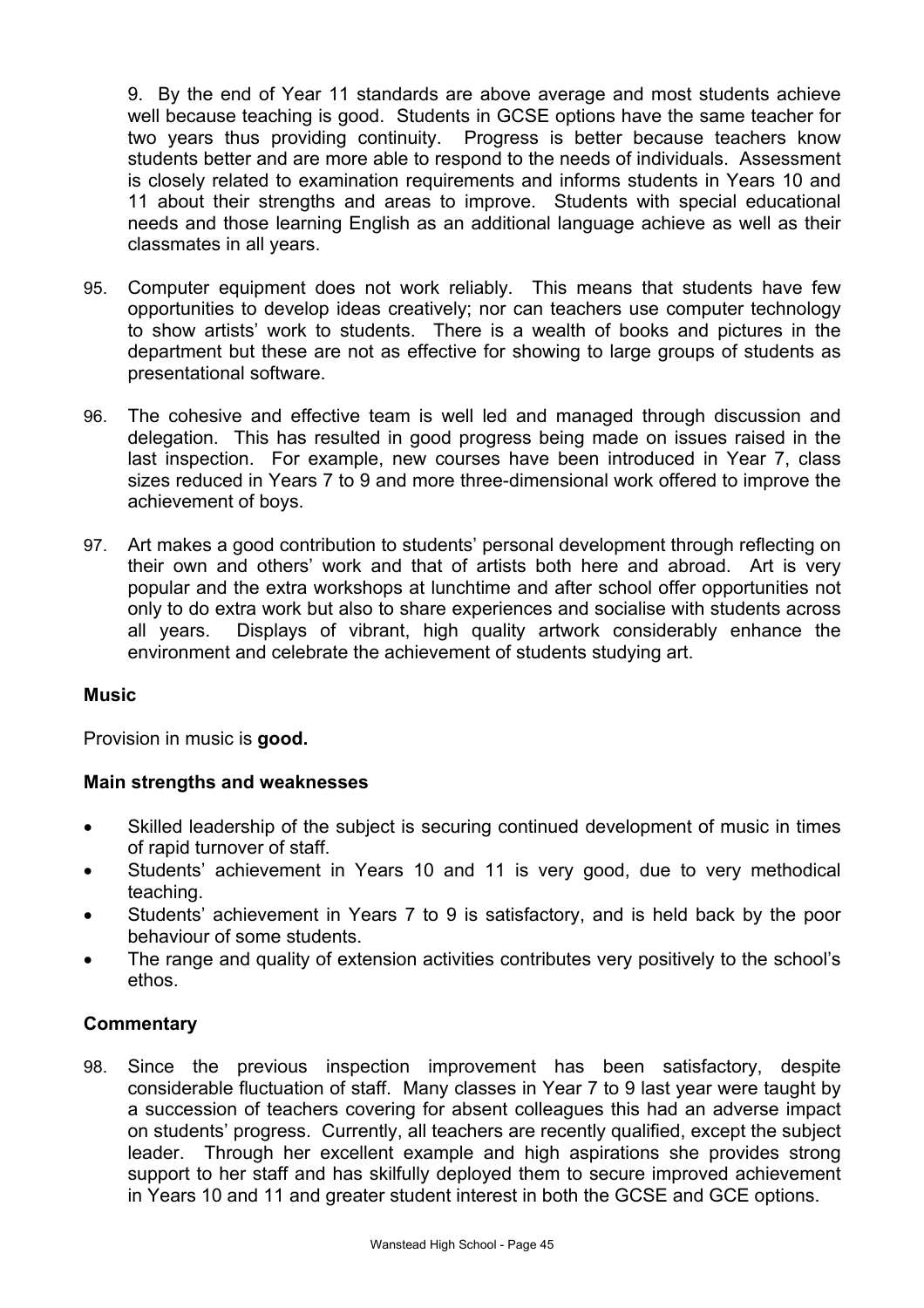- 99. GCSE results in 2004, as in 2003, were well above average with most students doing better than in their other subjects. Standards in Year 11 are above average. In Year 9 standards are average and achievement is satisfactory. In Year 7, unaffected by temporary staffing issues, achievement is good. Boys do not achieve as well as girls, but the gap is narrowing, especially in Years 10 and 11.
- 100. Overall and in Years 7 to 9, teaching and learning are satisfactory. Most lessons are well planned and structured, with pace and variety to hold the students' interest. In some classes teachers do not manage disruptive behaviour well, inhibiting better performance, especially of boys, and the effectiveness of homework to provide continuity between lessons. In work in groups at keyboards, students' concentration on the task in hand and their collaboration with their peers is inconsistent. However, very good teaching in Years 10 and 11 makes links between the skills of composing, performing and listening and takes account very well of the strengths and weaknesses of each individual student, with additional support out of hours. These students learn very well. They use new technology well to develop compositions, an area underdeveloped in Years 7 to 9 due to the limited number of computers for larger classes. Because of the strong engagement with a range of ethnic musical styles, variation in achievement by groups of different racial backgrounds is insignificant. All students in Year 7 have supplementary samba percussion classes and various drumming groups develop very good liaison with primary schools by giving frequent workshops. The achievement of students with special educational needs and those learning English as an additional language benefits from the good deployment of learning support assistants and work well tailored for these students.
- 101. The subject is very well led and managed. Very good use of assessment data supports clear and well focused departmental planning. Very good liaison with the local music centre gives opportunity for an above average proportion of students to learn instruments or singing and to perform in borough ensembles. A very good range of well led musical groups includes a large and well balanced orchestra. Community initiatives, such as the forthcoming production of *Noyes Fludde*, and summer schools and additional activities for talented students also ensure the department makes a very good contribution to the students' personal development.

# **PHYSICAL EDUCATION**

#### **Physical education**

Provision in physical education is **good.** 

#### **Main strengths and weaknesses**

- Students consistently achieve well in this subject, including in both the full and short course GCSE.
- Specialist teachers prepare stimulating, well-structured lessons which engage the students' interest.
- The subject is led and managed well with a clear vision for developing provision further.
- Indoor facilities are spacious but in need of refurbishment.
- There is insufficient curriculum time for non-examination students in Years 10 and 11.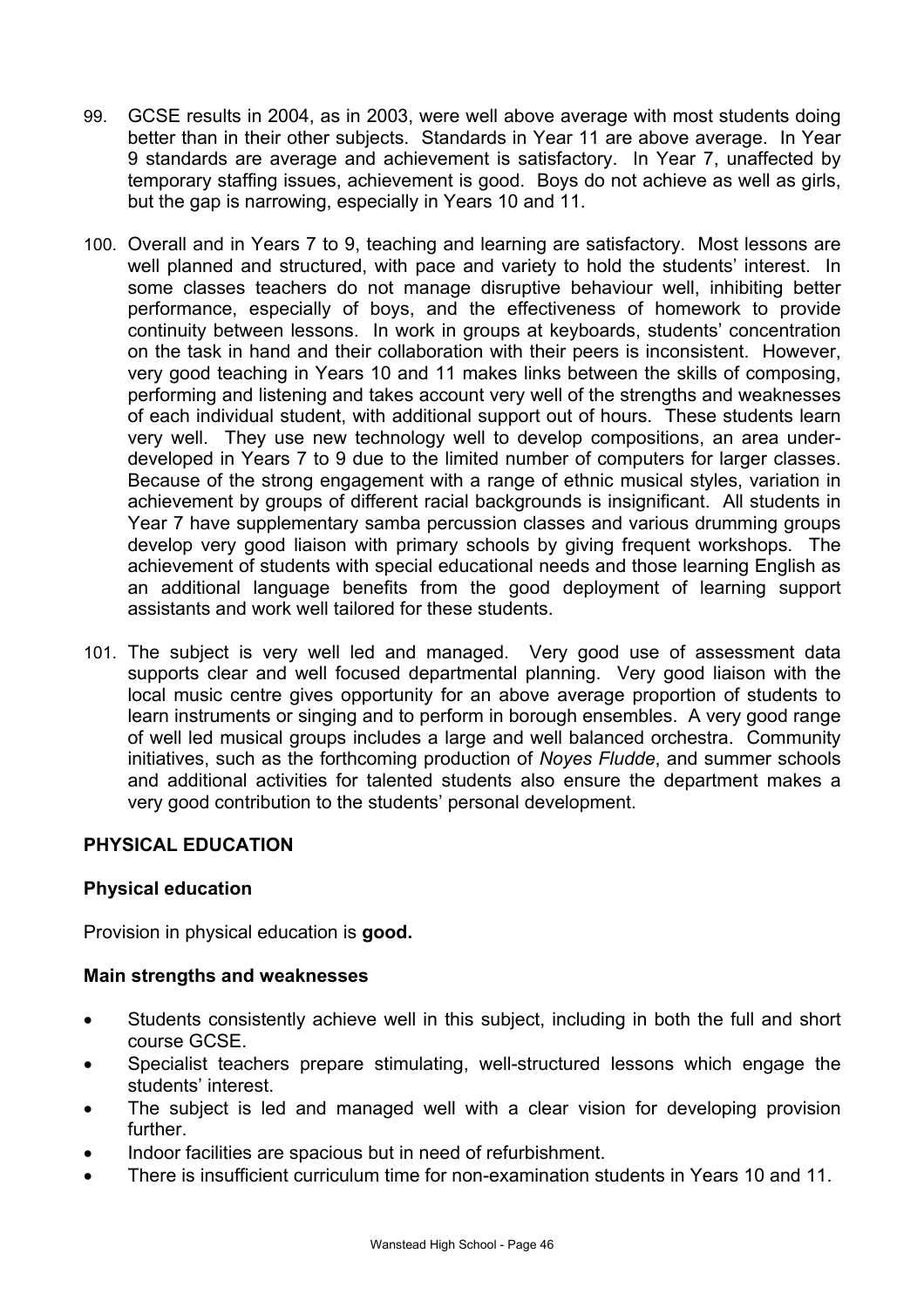- 102. Students achieve well across all years. They enter the school with levels of below average attainment, but consistently good teaching and a broad, stimulating curriculum taught by expert teachers ensures that they make good progress and are at least in line with national averages by the end of Year 9. For example, in a good Year 9 hockey lesson most students were able to receive, pass and shoot with good control and understood the basic rules of the game. Students achieve well at GCSE with results consistently at or above the national average. In 2004 students performed relatively better in physical education than in their other subjects. Although results in the short course dipped from the previous year's very impressive performance, this still represented good achievement for the students.
- 103. Current GCSE students are working at average standards. They benefit from expert teaching and an impressively laid out and resourced theory classroom which creates an ideal learning environment for students, particularly with its emphasis on improving students' literacy and understanding of terminology. Students' folders are exceptionally well organised and demonstrate a through understanding of theory including anatomy and physiology, principles of fitness and training regimes. Students learning English as an additional language and those with special educational needs are well known and catered for effectively; as a consequence these students achieve as well as their peers.
- 104. The department benefits from good teaching provided by five qualified subject teachers with no lessons judged less than good during the inspection. This is an improvement since the last inspection. Lessons are very well structured and authoritatively taught; as a consequence learning is at least good. For example, in a very good Year 7 netball lesson, the teacher communicated enthusiasm and skills in equal measure enabling all to develop their passing and footwork skills. Opportunities to demonstrate responsibility and leadership, particularly for the more able, are limited. However, Year 11 students worked with enthusiasm and commitment when coaching a range of basketball skills to Year 8 students. Students are generally well behaved, teacher-student relations are very good and students work co-operatively and productively in groups. However, there is a small but significant minority of students in all years who do not always participate and are given relevant work to complete or refereeing duties. Assessment of students' performance is good and the department is now beginning to use new technology to monitor and evaluate student performance, although the subject is without access to the school's intranet.
- 105. Leadership and management of the subject are good. The head of department effectively deploys and manages the team of specialists, has a very well planned and stimulating curriculum, particularly with the inclusion of dance and outdoor activities. However, non-examination students in Years 10 and 11 only have one hour of physical education each week; this is below the statutory guidance of two hours. Relevant additional courses such as junior sports leader awards, have still not been offered. There is a good range of extra-curricular teams and clubs which are enthusiastically taken up by both boys and girls and there is a range of school teams across all year groups. There are good links with outside clubs, where the most able are directed to. Links with feeder schools are being developed but are not yet formalised. The department's development plan is comprehensive but would benefit from having sharper, more explicit and more challenging targets. The subject uses the community sports hall and two other indoor areas, but as stated in the last report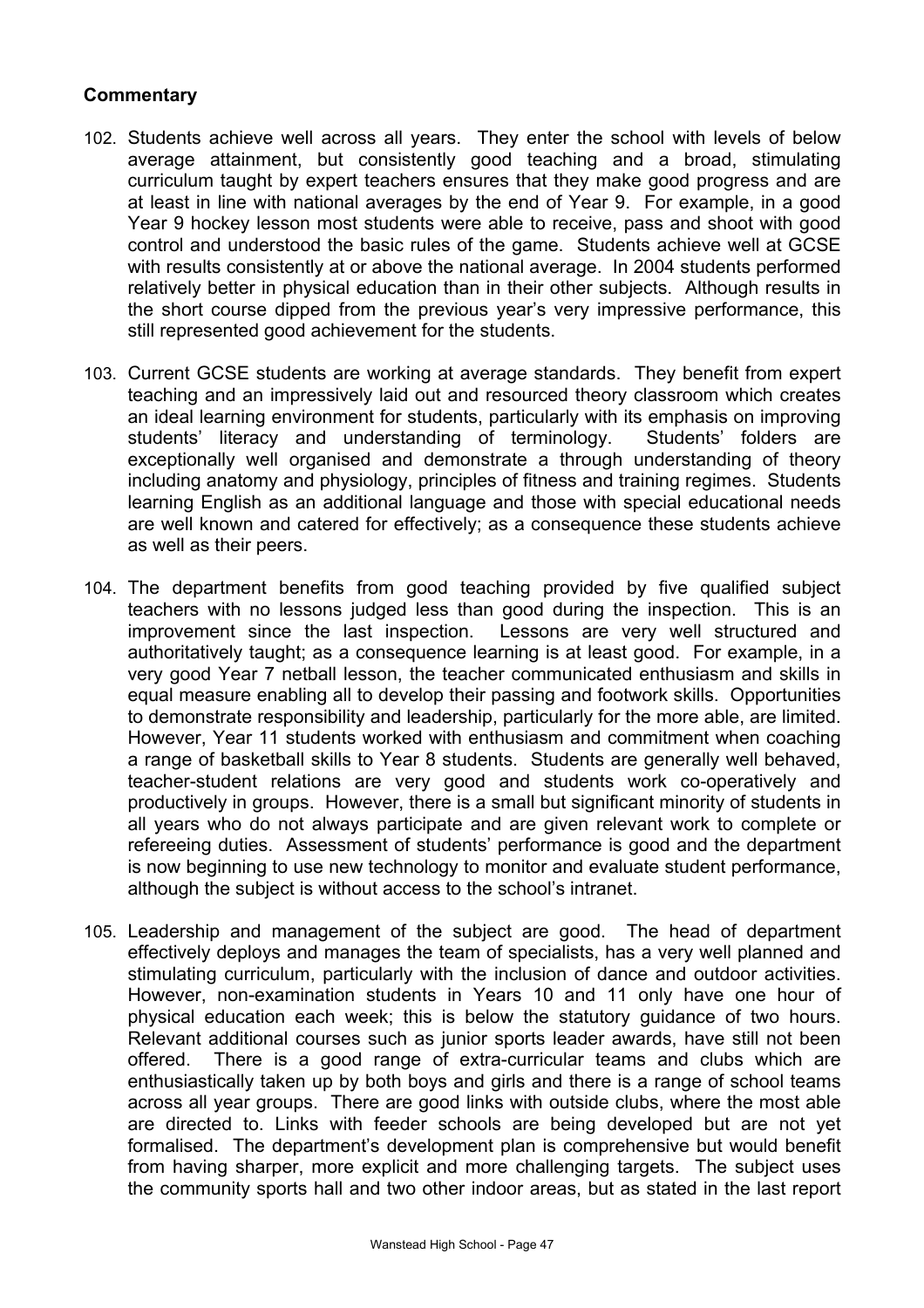these are in need of a major overhaul. There has been good improvement since the last inspection, particularly in terms of staffing and teaching.

## **BUSINESS AND OTHER VOCATIONAL COURSES**

- 106. Very good subject knowledge, enthusiastic teaching and very good use of targeted questions ensured all students achieved very well in a very good Year 11 **business studies** lesson. Students showed good understanding of business objectives and decision making, such as whether firms should lease or purchase capital equipment.
- 107. One lesson was also observed in **health and social care** to Year 11 students. This was very well taught and the students' achievement was very good. As a result, the standard of their work was above average for the course.

## **PERSONAL, SOCIAL AND HEALTH EDUCATION AND CITIZENSHIP**

#### **Citizenship**

Provision in citizenship is **satisfactory.**

#### **Main strengths and weaknesses**

- Good leadership has resulted in good improvement since the last inspection.
- Teachers have started to assess students' work, but the department did not complete an evaluation of students' progress at the end of Year 9 in 2004.
- Students achieve well in Years 7 to 9 because they are well taught and the course is well planned.
- Students in Year 10 now have the opportunity of citizenship lessons for the first time.

- 108. Improvement since the last inspection has been good. At that time, citizenship did not have a place on the timetable and the school had undertaken no audit of opportunities for students to develop their skills and knowledge, so provision was unsatisfactory. This led to a breach of statutory of regulations in 2004 because the school could not report on the standards reached by students then in Year 9. The teacher with responsibility for remedying this situation has worked effectively to enable the majority of students now in the main school to receive regular, well-taught lessons and to achieve well. Leadership is good, with a clear vision for the course, good strategic planning and a clear view of how to phase it in. There are innovative ideas for involving students in the life of the school and an imaginative programme of external speakers and events for students in Years 10 and 11. The school council contributes well to students' awareness of the functioning of democratic institutions. Management is satisfactory, but improving. There is some monitoring of teaching and of students' work, but no assessment results have been produced yet and the department has not yet evaluated the effectiveness of teaching by analysing data and looking at the comparative performance of different groups of students.
- 109. Standards of work seen during the inspection are in line with national averages by Year 9. Students in Years 7 to 9 achieve well. Teachers have high expectations of them all, including those with special educational needs, the gifted and talented and those from minority ethnic groups. Occasional instances of misbehaviour undermine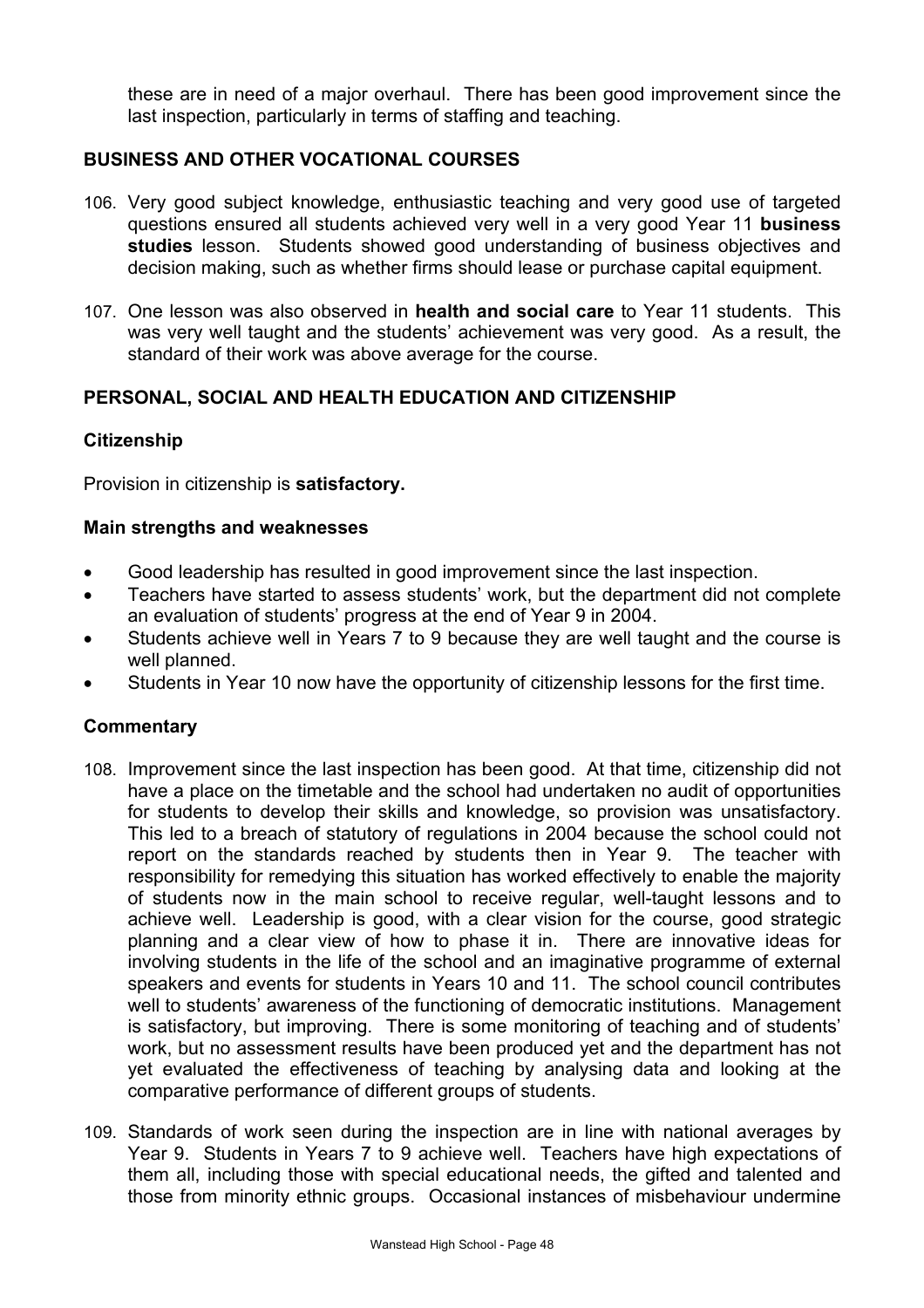the learning of a minority of boys, but overall, boys achieve as well as girls. Teaching is good, characterised by good planning, which ensures that all three strands of the programmes of study in citizenship are covered. Students know what the learning intentions are at the start of every lesson so they know what they are doing and why. They have confidence in their teachers, who have a good understanding of their strengths and learning needs. Teachers create a positive atmosphere and most students regard the lessons as interesting and relevant, with the result that they work hard, set their work out neatly and take pride. Opportunities are taken for giving students an insight into the way democratic institutions work, by letting them take part in surveys conducted during lessons. Most of the teachers' marking is good with advice to students on how they might improve their performance or find out more about the topics. While a small team does most of the teaching, a large number of teachers are also involved, teaching only one class each, and in some of these cases, the quality of marking is less good. Students in Year 10 have one lesson every two weeks, but none could be observed during the inspection. The work seen indicated that the achievement of older students is satisfactory, but they had not had lessons in citizenship before this year. The course is well designed, but has not had time to make an impact and no formal qualifications have been taken yet.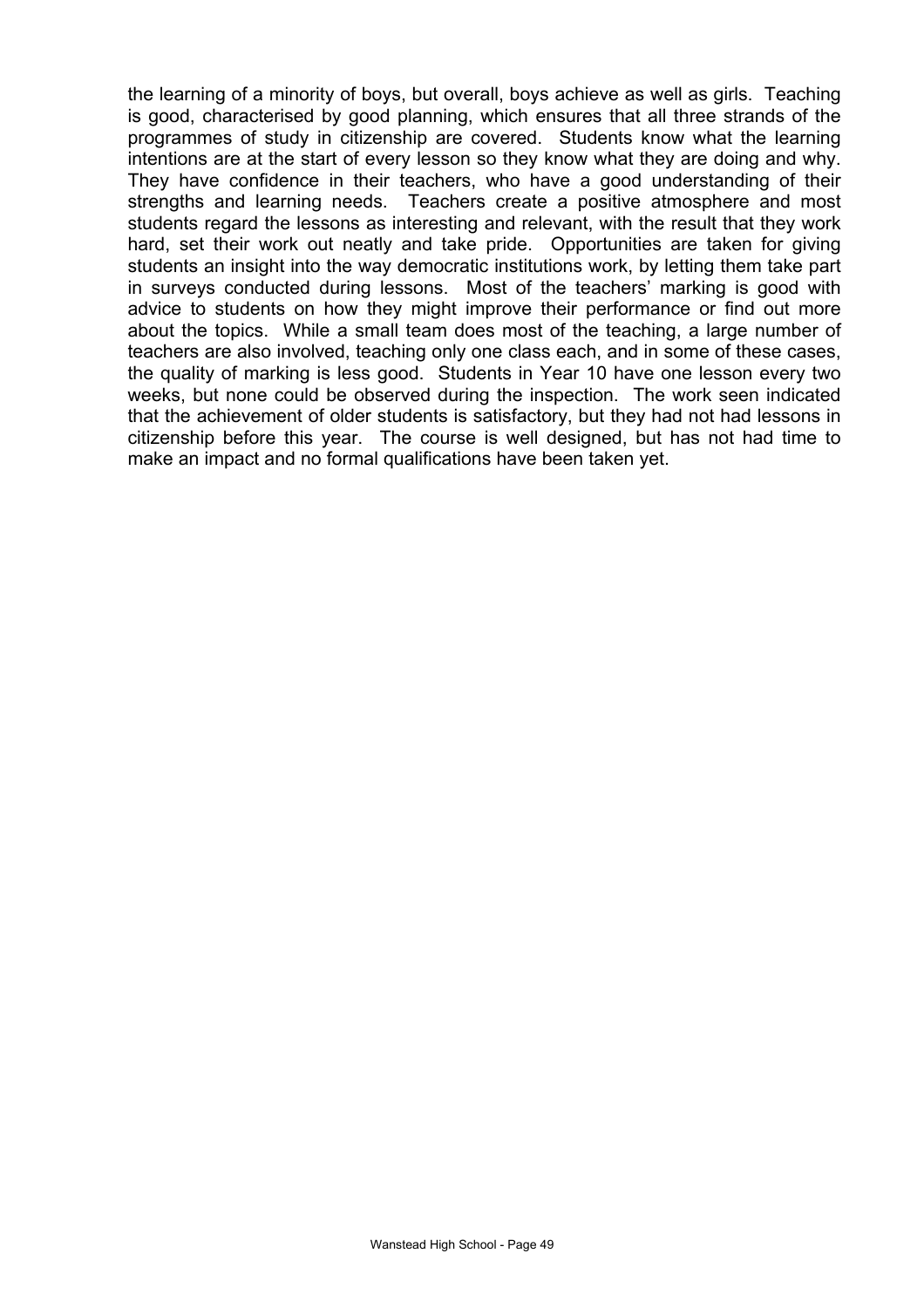# **SUBJECTS AND COURSES IN THE SIXTH FORM**

The table below shows entry and performance information for courses completed in 2004.

| <b>Subject</b>               | <b>Number</b><br>entered | % gaining grades A-E |         | % gaining grades A-B |         | Average point score |         |
|------------------------------|--------------------------|----------------------|---------|----------------------|---------|---------------------|---------|
|                              |                          | School               | England | School               | England | School              | England |
| Art and Design               | 10                       | 100.0                | 78.3    | 30.0                 | 21.6    | 36.0                | 28.5    |
| Biology                      | 8                        | 62.5                 | 63.5    | 0.0                  | 10.4    | 18.8                | 19.8    |
| <b>Business Studies</b>      | 6                        | 66.7                 | 75.3    | 0.0                  | 15.4    | 16.7                | 25.7    |
| Chemistry                    | 3                        | 66.7                 | 70.3    | 0.0                  | 13.2    | 16.7                | 23.0    |
| <b>Classical Studies</b>     | $\overline{2}$           | 50.0                 | 89.1    | 0.0                  | 36.0    | 15.0                | 36.5    |
| <b>Communication Studies</b> | 9                        | 100.0                | 87.2    | 22.2                 | 24.9    | 38.9                | 32.8    |
| Drama                        | 5                        | 100.0                | 86.6    | 20.0                 | 19.8    | 38.0                | 30.9    |
| Economics                    | 3                        | 33.3                 | 71.6    | 0.0                  | 18.6    | 13.3                | 25.8    |
| English / English Language   | $\overline{\mathbf{4}}$  | 100.0                | 85.3    | 0.0                  | 16.1    | 27.5                | 29.0    |
| <b>English Literature</b>    | 3                        | 100.0                | 86.2    | 0.0                  | 17.4    | 23.3                | 29.7    |
| French                       | $\mathbf{1}$             | 0.0                  | 79.8    | 0.0                  | 19.4    | 0.0                 | 28.2    |
| <b>General Studies</b>       | 43                       | 86.0                 | 73.6    | 30.2                 | 16.9    | 31.2                | 25.5    |
| Geography                    | $\overline{2}$           | 50.0                 | 75.5    | 0.0                  | 20.4    | 10.0                | 27.0    |
| History                      | 3                        | 66.7                 | 82.2    | 0.0                  | 20.8    | 13.3                | 29.2    |
| Information Technology       | 8                        | 37.5                 | 66.6    | 0.0                  | 8.8     | 11.3                | 20.6    |
| <b>Mathematics</b>           | $\mathbf{1}$             | 0.0                  | 59.9    | 0.0                  | 14.1    | 0.0                 | 20.5    |
| Music                        | $\overline{2}$           | 50.0                 | 79.8    | 0.0                  | 16.9    | 15.0                | 27.5    |
| Other Languages              | $\mathbf{1}$             | 100.0                | 82.5    | 0.0                  | 47.7    | 20.0                | 37.8    |
| <b>Other Social Studies</b>  | 16                       | 68.8                 | 67.8    | 6.3                  | 15.1    | 20.6                | 23.2    |
| Physics                      | $\mathbf{1}$             | 100.0                | 66.4    | 0.0                  | 14.8    | 30.0                | 22.4    |
| Religious Studies            | $\mathbf{1}$             | 100.0                | 82.2    | 0.0                  | 26.1    | 30.0                | 31.2    |
| Sociology                    | 14                       | 92.9                 | 72.1    | 14.3                 | 19.6    | 32.1                | 25.9    |
| Sports / PE Studies          | $\mathbf{1}$             | 100.0                | 72.2    | 0.0                  | 11.8    | 20.0                | 22.8    |
| <b>Vocational Studies</b>    | $\overline{c}$           | 0.0                  | 56.7    | 0.0                  | 8.9     | 0.0                 | 18.0    |

# *Level 3 GCE AS level courses*

# *Level 3 GCE A level and VCE courses*

| <b>Subject</b>               | Number<br>entered | % gaining grades A-E |         | % gaining grades A-B |         | Average point score |         |
|------------------------------|-------------------|----------------------|---------|----------------------|---------|---------------------|---------|
|                              |                   | School               | England | School               | England | School              | England |
| Art and Design               | 20                | 90.0                 | 98.3    | 40.0                 | 50.2    | 70.0                | 87.1    |
| Biology                      | 8                 | 87.5                 | 96.6    | 0.0                  | 40.0    | 52.5                | 79.3    |
| <b>Business Studies</b>      | 11                | 100.0                | 98.9    | 9.1                  | 39.4    | 63.6                | 81.8    |
| Chemistry                    | 8                 | 87.5                 | 97.7    | 0.0                  | 50.0    | 57.5                | 85.7    |
| <b>Communication Studies</b> | 22                | 100.0                | 99.2    | 31.8                 | 40.4    | 82.7                | 83.5    |
| Drama                        | 8                 | 87.5                 | 99.6    | 37.5                 | 42.8    | 65.0                | 85.1    |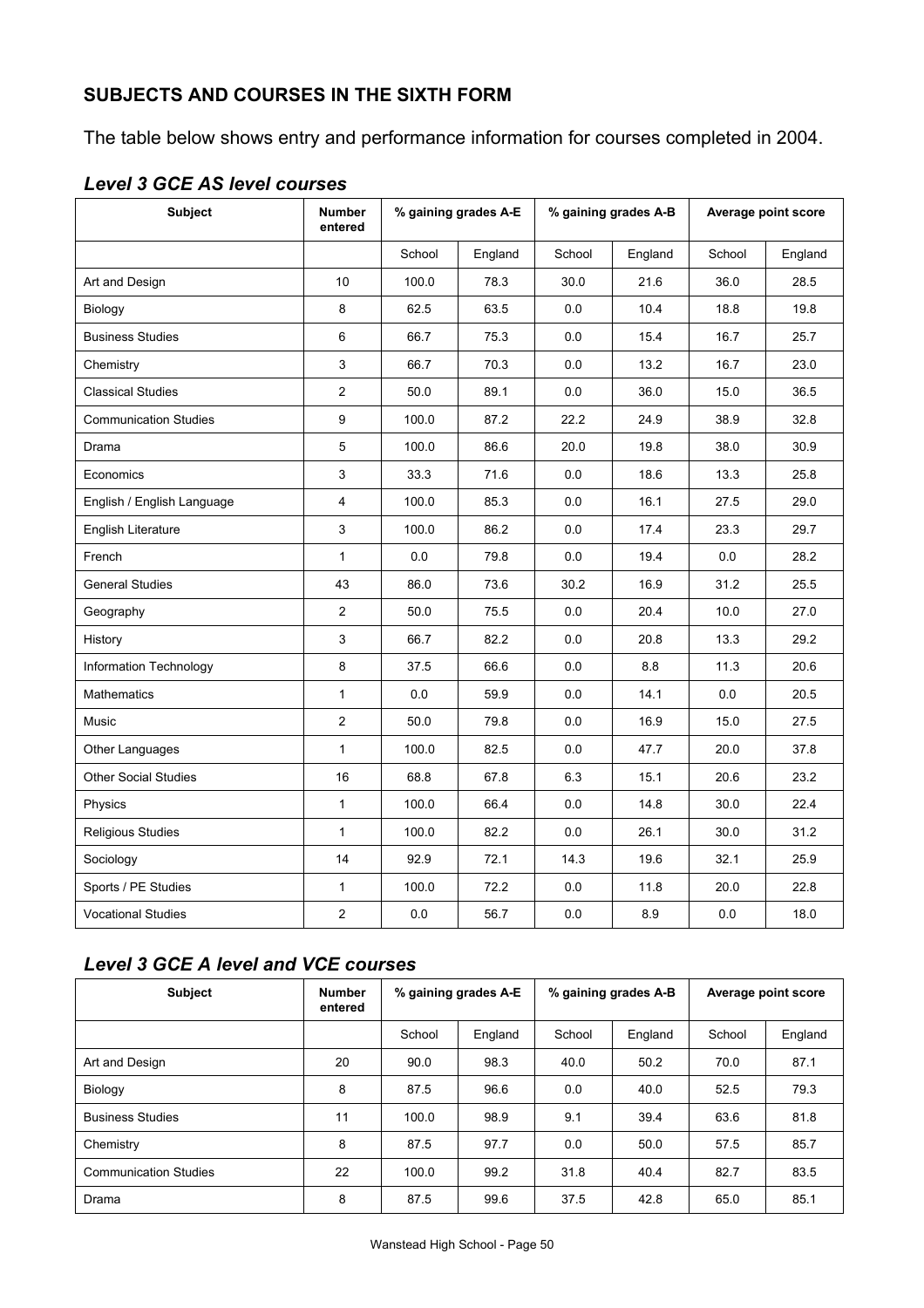| Economics                   | 5              | 80.0  | 98.8 | 0.0  | 54.3 | 44.0 | 89.8 |
|-----------------------------|----------------|-------|------|------|------|------|------|
| English / English Language  | 17             | 88.2  | 99.2 | 5.9  | 36.4 | 56.5 | 81.1 |
| English Literature          | 17             | 100.0 | 99.4 | 23.5 | 44.9 | 77.6 | 85.5 |
| French                      | $\overline{2}$ | 100.0 | 99.0 | 0.0  | 53.1 | 80.0 | 88.9 |
| Design and Technology       | $\overline{7}$ | 100.0 | 97.8 | 28.6 | 35.0 | 82.9 | 77.9 |
| Geography                   | 5              | 100.0 | 98.8 | 20.0 | 46.4 | 72.0 | 85.2 |
| German                      | 3              | 100.0 | 98.6 | 33.3 | 49.6 | 73.3 | 86.3 |
| History                     | 11             | 100.0 | 99.0 | 36.4 | 45.6 | 81.8 | 85.1 |
| Information Technology      | 17             | 94.1  | 96.3 | 17.6 | 25.7 | 60.0 | 71.1 |
| <b>Mathematics</b>          | 13             | 92.3  | 96.8 | 23.1 | 56.6 | 67.7 | 89.5 |
| Music                       | $\overline{2}$ | 100.0 | 98.2 | 50.0 | 37.1 | 90.0 | 79.5 |
| <b>Other Social Studies</b> | 26             | 100.0 | 97.4 | 34.6 | 42.5 | 77.7 | 81.6 |
| Physics                     | 3              | 100.0 | 96.7 | 0.0  | 45.3 | 66.7 | 82.6 |
| Sociology                   | 12             | 100.0 | 98.5 | 58.3 | 45.3 | 91.7 | 84.6 |
| Sports / PE Studies         | 6              | 100.0 | 97.8 | 50.0 | 30.9 | 80.0 | 75.4 |

# **ENGLISH, LANGUAGES AND COMMUNICATION**

# **English**

Provision in English is **satisfactory.**

#### **Main strengths and weaknesses**

- English offers a choice of three A Level courses, and it is currently the most popular sixth form subject.
- Results in the 2004 A Level examinations showed a sharp decline from the previous year.
- In some Year 12 groups, poor attendance affects performance and achievement.
- Good teaching was seen in both years.
- Not enough has been done to remedy the weaknesses noted in the previous report.

# **Commentary**

110. More students choose English at A Level than any other subject. The department offers a choice of English literature, English language and a combined literature/language course. The extent to which teaching the three is advisable or viable, in the light of last year's disappointing results, has not been evaluated because sixth form work has not been a priority in this term's departmental reviews. Nor is there any evidence of the monitoring of attendance in relation to results or choices. Results at A Level fell in 2004 in all three subjects. English literature had the largest number of candidates in 2004, when 28 percent of students gained A and B grades in comparison with 44 percent in the previous year, when results were below the national average. In English language, only 8 percent of students attained A and B grades, which is very low. In comparison 38 percent gained a grade A or B in the previous year. Four students took the combined paper and none attained A or B grades. These results might be seen as a decline for one cohort in one year, but the AS Level results do not promise better outcomes in 2005. Results in English literature and the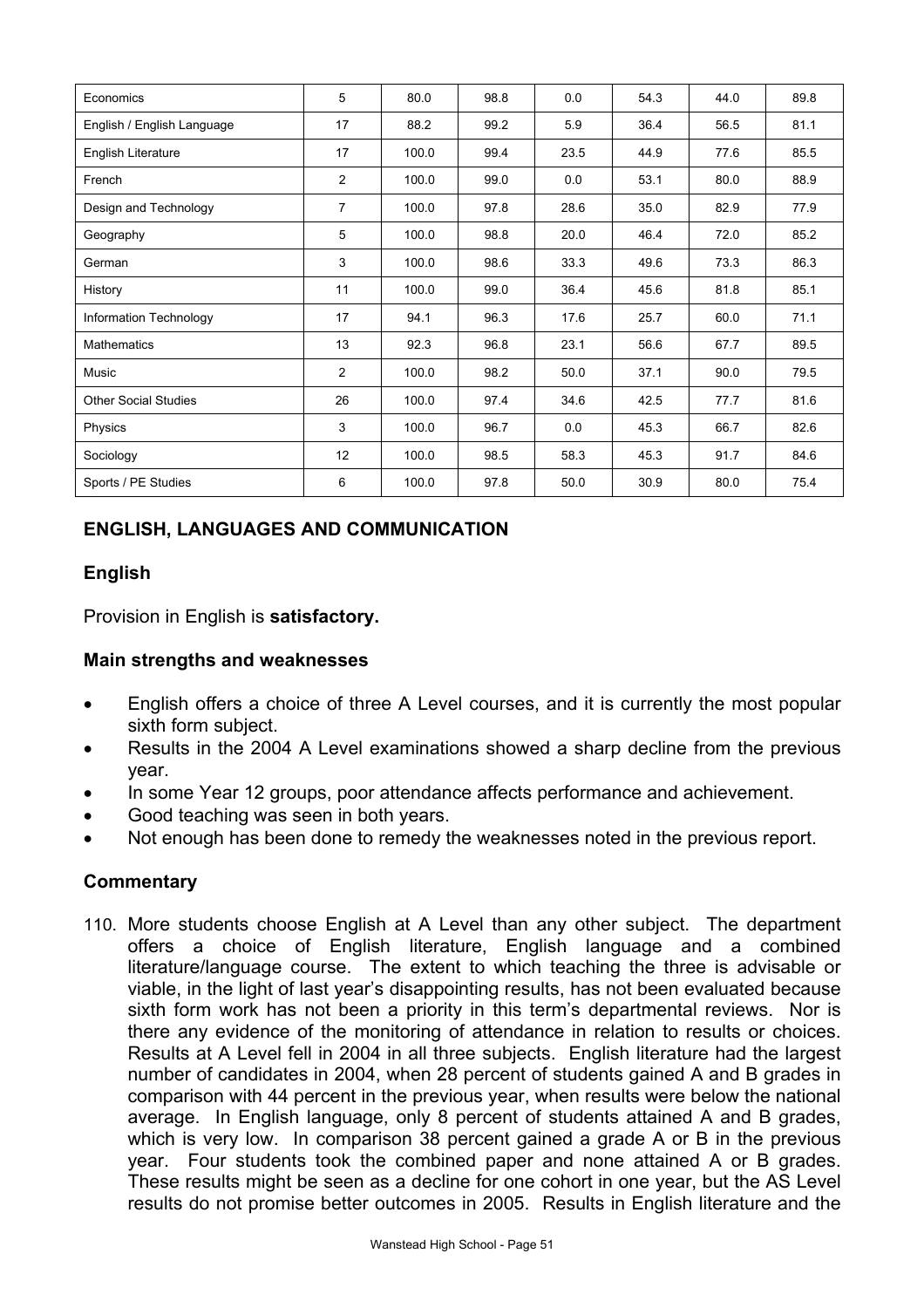combined course were lowest, with a significant number of students achieving poorly and not reaching their target grades.

- 111. Standards of work seen during the inspection reflected these results to some extent, although in literature there was some good work by higher-attaining students. Overall achievement is satisfactory and standards are below average. Evident interest in literature and language, and response to good and very good teaching in some lessons indicates that there is potential for higher attainment and also for more sharing of good practice in teaching. No unsatisfactory lessons were seen and the approach to sixth form teaching, with most lessons taught in seminar style, is appropriate. Teachers enjoy the subject and most use their knowledge skilfully to develop students' understanding and enthusiasm and to encourage them to express and exchange views. Relationships are good and the atmosphere in most lessons friendly and focused. Where groups were small there was effective use of whole group discussion and commendable absence of worksheets or writing frames. Students learning English as an additional language, all at advanced stages, were making satisfactory progress and a student with special educational needs contributed valuable critical points in an excellent lesson on *Othello*.
- 112. There are areas for improvement in teaching and learning, which were satisfactory overall. Students are not writing enough or benefiting from the short essay or study, regularly submitted for comment and assessment in between major assignments. If the general level of writing is to improve, this is a priority. Students' folders contain far more background material, both provided by the school and downloaded from the internet, than their own writing. This mixture of handouts, articles and essays makes it very difficult for student or teacher to follow through the work they have done over a term and to monitor quality or see improvements which are emerging or needed. Separation of these would be helpful. Satisfactory lessons could improve to good with higher levels of expectation, both of student understanding and student participation. Overall, there is scope for encouraging more independent learning, with students coming to class prepared to deliver findings from their own reading and research and thus to take the lead in discussion.
- 113. In Year 12 poor attendance in one lesson of the combined course and one GCSE English retake class showed that English too is suffering from the poor attendance levels in the sixth form generally. Few lessons were without some absentees. This has an inevitable impact on progress and more needs to be done to monitor and challenge poor attendance.
- 114. Some of the good features noted in the last report are still evident, particularly the good range of challenge in the best lessons and teachers' love of their subject. However, too many points have not been tackled so that improvement over the two years remains unsatisfactory. Data on students' performance is still not being used to track progress and set teaching targets. Absences and lack of active participation by students are still a concern and curriculum enrichment requires more than the occasional theatre visits, welcome as these are. At present the leadership and management of sixth form work are unsatisfactory and the new head of department has rightly recognised the need to produce a more coherent system for A Level work, although the deadline suggested does not give this a high enough priority. The large English team, which includes several newcomers, has shown enthusiasm and commitment. Students choose the subject in large numbers. This is a good moment for careful evaluation of A Level English and some determined planning for improvement.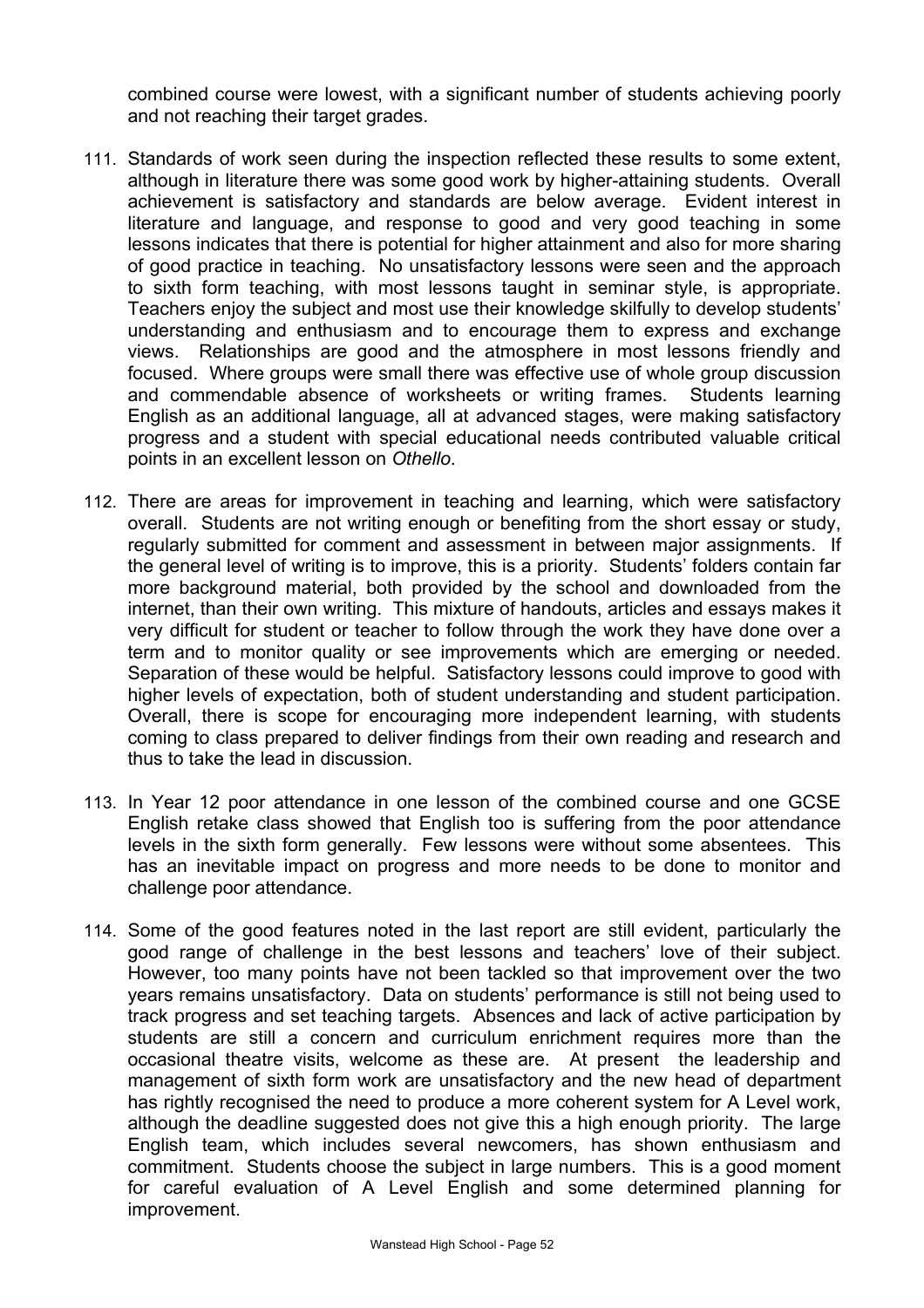#### **Language and literacy across the curriculum**

- 115. Reading and writing competence was judged satisfactory or better in the subjects which were a focus of the inspection. Weaknesses in literacy are not a serious concern in sixth form work, and there were no reports of progress being held back for this reason. However, in some subjects both teachers and inspectors noticed areas for improvement. In media studies, where there was excellent extension of vocabulary, good ideas were not always well expressed in essays. In physical education, a Year 12 class showed below average ability in their language use. In science there was insufficient extended writing to develop higher quality writing skills, and no policy for the consistent correction of errors. Very good work was seen in history, with a strong emphasis on vocabulary development, reading and extended writing. Students and teachers were making a real effort and good work was produced. In geography, analytical skills were developing well and in art high attaining students were extending their range of language structure and vocabulary.
- 116. In most subjects students are encouraged to take part in discussion and students talk well in art, science and in some English and drama lessons. In mathematics, students are less articulate and not readily involved in class discussion. The extent to which tutorials, assemblies and the personal, health and social education contribute to students' language competencies varies widely. In the school's extra-curricular programme, high quality drama productions are particularly valuable, but there is scope for more use of debate, discussion, lectures and visits to extend students' range of thought and language.

# **MATHEMATICS**

Provision in mathematics is **satisfactory.**

#### **Main strengths and weaknesses**

- Results at A Level and AS Level in 2004 were well below average but show signs that standards are currently higher.
- Well-organised and varied teaching ensures most students make satisfactory progress through the course.
- The unsatisfactory attendance and punctuality of some students limits their achievement.
- Students make good use of interactive whiteboards but have too little scope to utilise other aspects of information and communication technology.

- 117. Results in 2004 at both A Level and AS Level were well below average because few candidates achieved the higher grades. This was a decline over results in 2003, which were in line with the national average. The department has taken suitable action to redress the very high number of students who achieved ungraded AS Level results in 2004. In 2005 students will take some papers at a later date than in 2004 so they have sufficient time to prepare properly.
- 118. For students currently studying mathematics in the sixth form, standards are below average in Year 13 and Year 12. A significant proportion of students enter the course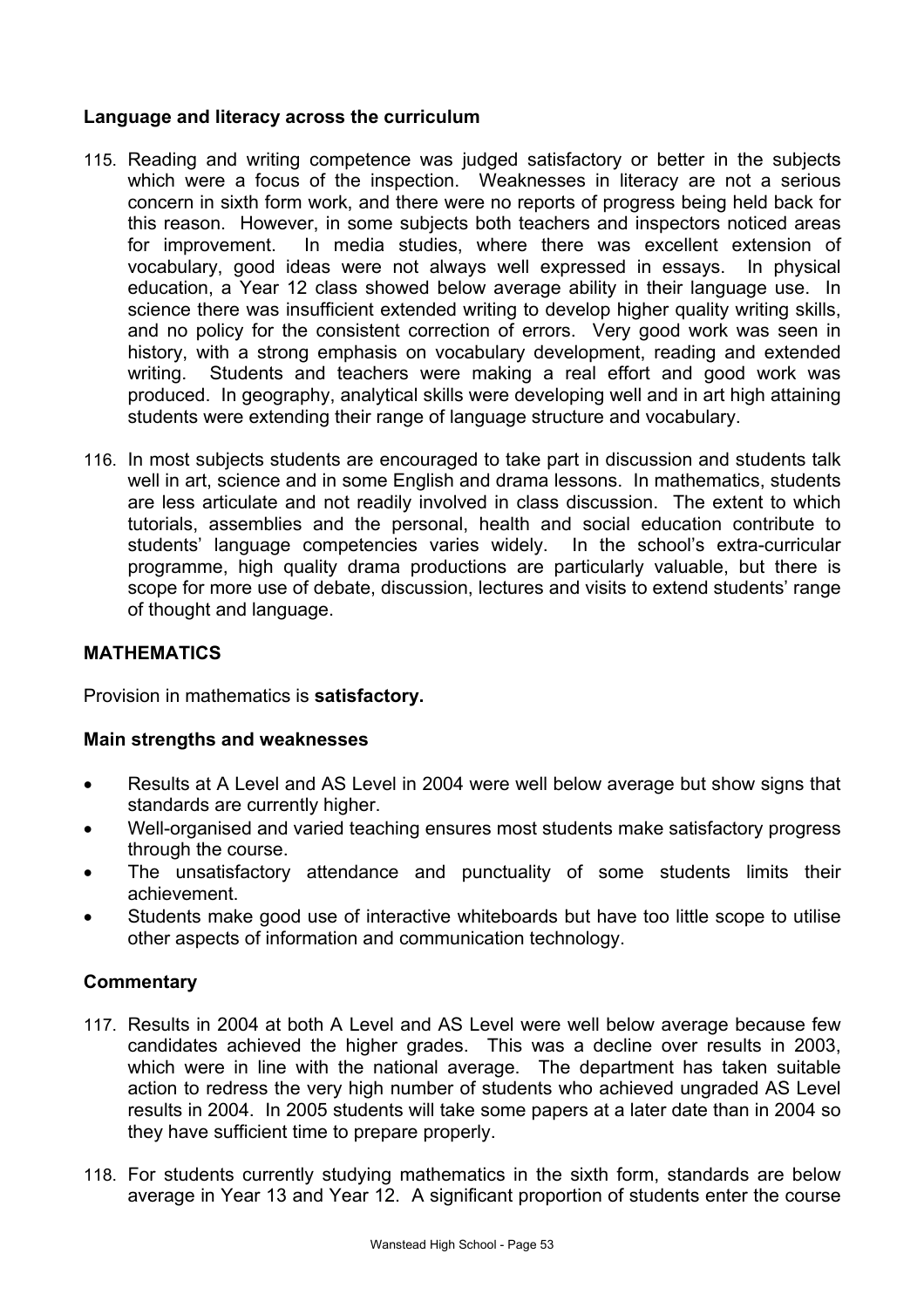in Year 12 with GCSE grades based on the intermediate course. Many of them struggle to keep pace with the AS Level course but are helped to keep on board by some effective teaching. They lack confidence and experience particular problems with the level of algebra required. A high proportion of Year 12 students do not continue with mathematics to A Level in Year 13 although a few retake AS Level papers while in Year 13.

- 119. Students achieve satisfactorily overall because teaching and learning are satisfactory. Students receive a good grounding in the basic AS Level course because teachers have a secure knowledge of their subject and plan lessons well. Students comment that mathematics is well organised. For example, teachers carefully mark their work and take trouble to explain difficult points in lessons. Teachers involve students effectively in a variety of ways such as paired or group work and encouraging them to give mini-presentations of their work. This raises students' confidence and enables them to come to terms better with the challenging level of work required. Teachers are beginning to use interactive whiteboards well to enliven lessons and to highlight aspects of the work more effectively.
- 120. The department uses the three-part lesson structure to plan lessons but with variable quality. In the best lessons a brisk starter engages students' interest straight away and the review session ties up the lesson well to reinforce their learning. Lessons are less successful when the starter is too long and thus limits the time available for the main theme. Some students do not attend school regularly enough to achieve satisfactorily in mathematics. Others arrive very late to lessons and miss important aspects of the work. The sequential nature of the subject makes it hard for these students to catch up.
- 121. Leadership and management of the subject are satisfactory. A concerted effort to introduce the interactive whiteboard across the department is bearing fruit. Several high quality members of staff contribute to A Level teaching. There has been satisfactory improvement since the last inspection. A wider range of teaching strategies and resources are in place to meet students' needs. Assessment data is used better to help students make progress. Students participate in using interactive whiteboards in lessons and use graphical software on computers, but their wider use of new technology is at an early stage of development.

#### **Mathematics across the curriculum**

122. Standards overall are below average. Provision is satisfactory in most subjects but good in geography where it plays a major part in fieldwork. Students accurately determine the strengths of solutions in biology. In chemistry, they can calculate rates of reactions. However, students in physics struggle with density equations and are insecure about estimating. In information and communication technology they construct and interpret spreadsheets satisfactorily.

#### **Biology**

**SCIENCE** 

Provision in biology is **satisfactory.** 

#### **Main strengths and weaknesses**

Teaching overall is at least secure and some is good.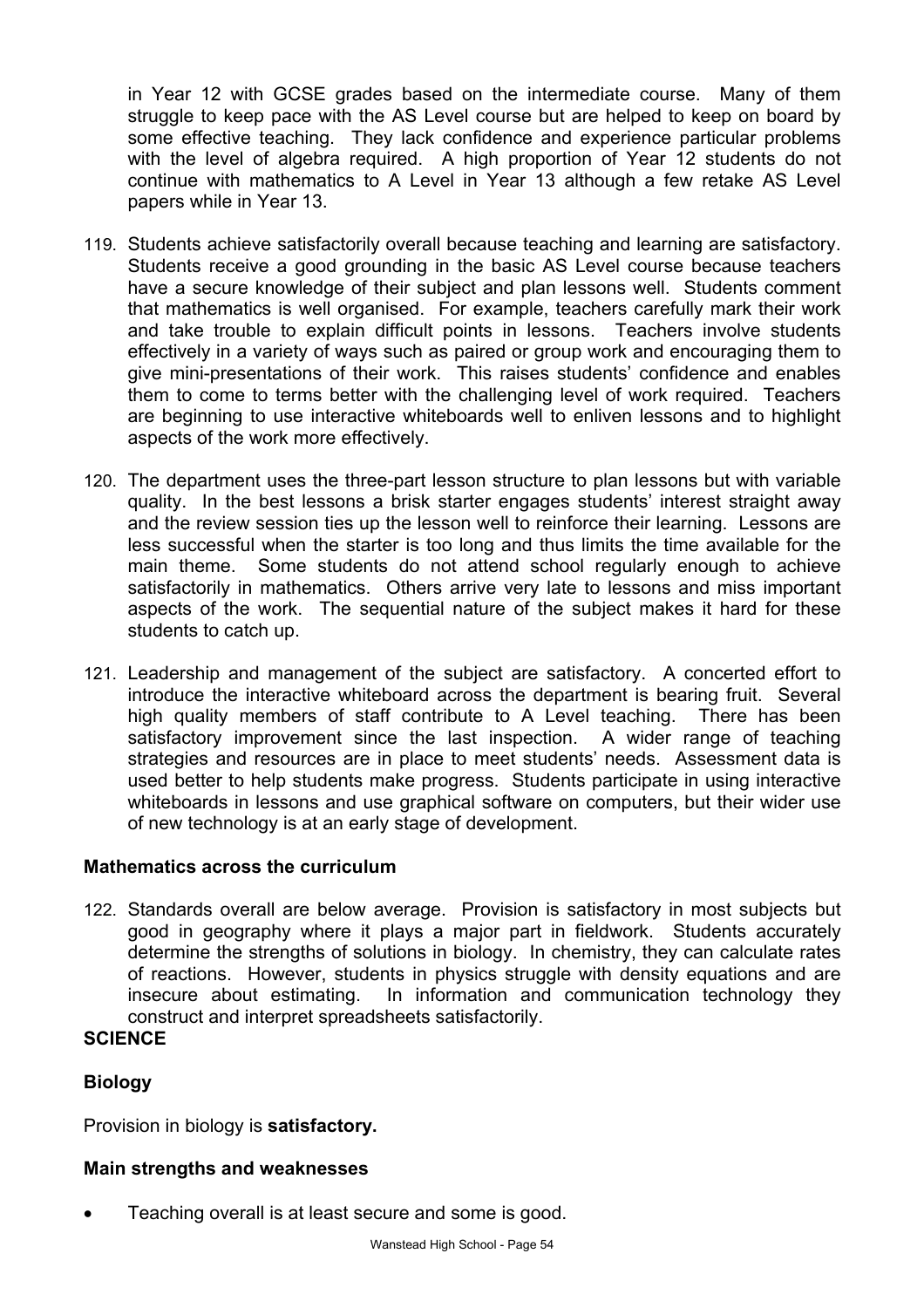- Students demonstrate positive attitudes towards the subject.
- There are insufficient opportunities provided for students to take on more responsibility for their own learning.
- Assessment data is not used regularly to monitor the progress of students against targets set and guidance on how to improve is too vague.

## **Commentary**

- 123. A Level results in 2004 were well below average and a significant number of students did not do as well as they should have given their earlier GCSE results. Results for the AS Level examination for Year 12 students were similarly well below average, with a high proportion of students gaining no grade at all. However, results for this examination have improved over the last three years. Inspection findings show that standards in Year 13 are currently below average given that a number of the students who failed to gain a graded at AS Level have now left the course.
- 124. Teaching and learning are satisfactory overall and this is resulting in satisfactory achievement in lessons. Teachers demonstrate good subject knowledge and often use this well to underpin clear explanations about both key biological principles and experimental procedures. As a result, students are able to tackle both individual and group activities with confidence as was evident in a Year 13 lesson on inheritance. Students enjoy practical work and show good levels of co-operation in these sessions. Skills of note taking are less well embedded. In some lessons, whilst expositions are clear, there is an over–reliance on teacher talk and the students, whilst listening attentively, are not being sufficiently involved or challenged to check their levels of understanding. For example, there are too few opportunities for them to prepare for new topics and subsequently lead discussions on them.
- 125. The students say that they find those lessons where they are able to take more of an active role through discussion are the most effective in helping them to consolidate their understanding. All have found the transition from GCSE to A Level very tough. The subject handbook has some useful information in it but it is not referred to sufficiently to help the students to gauge the standards that they are currently working at and those to which they should be aspiring. In general, marking practise is inconsistent with some work, but not all, being graded. Comments rarely give extensive feedback on what students need to do next to improve. Individual feedback in class is usually constructive but opportunities to do this are more limited with the larger group sizes in Year 12.
- 126. The head of department has only been in post since September. Leadership and management are satisfactory. Results have been analysed and areas for development identified. Strategies planned are largely appropriate although a number are short-term. Teaching and learning is recognised as an area for development but specific actions are not listed as the head of department does not have a complete picture of provision as yet. There is a clear commitment to improve and, with focused support from senior staff, the potential is there to make further progress. Overall improvement since the last inspection, given the staff changes, is satisfactory.

#### **Chemistry**

Provision in chemistry is **satisfactory.**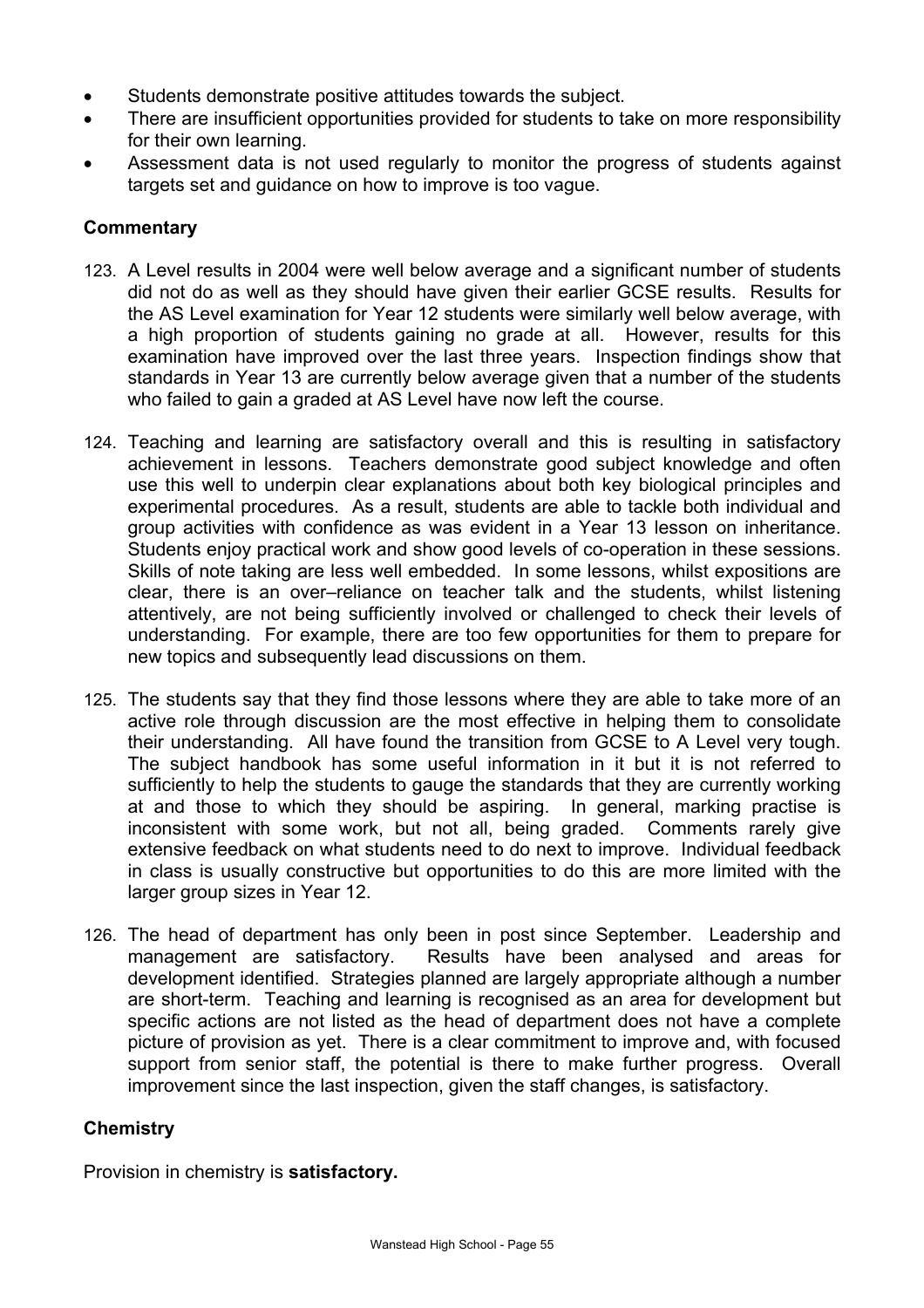#### **Main strengths and weaknesses**

- Some of the teaching is well-paced and challenging.
- Positive attitudes are displayed by the students.
- There are inconsistencies in assessment practice as data is not being used to inform planning and set challenging learning targets for the students.

#### **Commentary**

- 127. A Level results in 2004 were well below average and a significant number of students did not do as well as they should have given their earlier GCSE results. Results for the Year 12 students were also well below average. Standards in Year 13 observed during the inspection are higher and are now below average as many of the Year 12 students who did not gain a secure grade in the AS Level examinations are no longer studying the subject.
- 128. Teaching and learning are more consistent than at the time of the last inspection and are satisfactory overall with some good features. Lessons generally progress at a brisk pace and students are often challenged to apply their knowledge of chemical principles to new situations. The teachers' subject knowledge is secure, resulting in well-focused questioning for individuals, some lively group discussions and good reinforcement of practical techniques. The students respond well to these approaches and engage enthusiastically with the tasks in hand. The teachers have created an atmosphere where the students have the confidence to express their ideas and explore possible explanations of observations. The commitment shown is reflected by the fact that some Year 13 students are now attending additional Year 12 lessons in order to consolidate their understanding of modules studied earlier in the course.
- 129. Students are being given some guidance on coursework requirements but there is limited evidence of consistent and regular assessments with clear written feedback on how to improve their work. Procedures for introducing students to sixth form work have not been sufficiently well developed with limited exposure, particularly in Year 12, to the expectations of the A Level programme and final examinations. Too little account has been taken of the prior attainment levels of those entering the course. The subject handbook, which contains some helpful guidance on standards, has not been used as much as it could have been. As a result, whilst teaching and learning have improved, achievement overall remains satisfactory.
- 130. Leadership and management are both satisfactory. The head of department shows a clear commitment to improving standards. He has analysed examination data although the interpretation is rather more favourable than the results warrant. However, strengths and weaknesses have been identified particularly those aspects of the course that have proved most challenging for the students and sensible steps are being taken to tackle shortcomings. A number of these are short term such as additional revision sessions, although there is a commitment to longer-term improvement strategies based on establishing more effective assessment procedures. At present the development plan for the subject is too vague and insufficiently focused on outcomes for students. Given the more secure teaching and learning and other steps taken to raise achievement, improvement since the last inspection is satisfactory.

#### **INFORMATION AND COMMUNICATION TECHNOLOGY**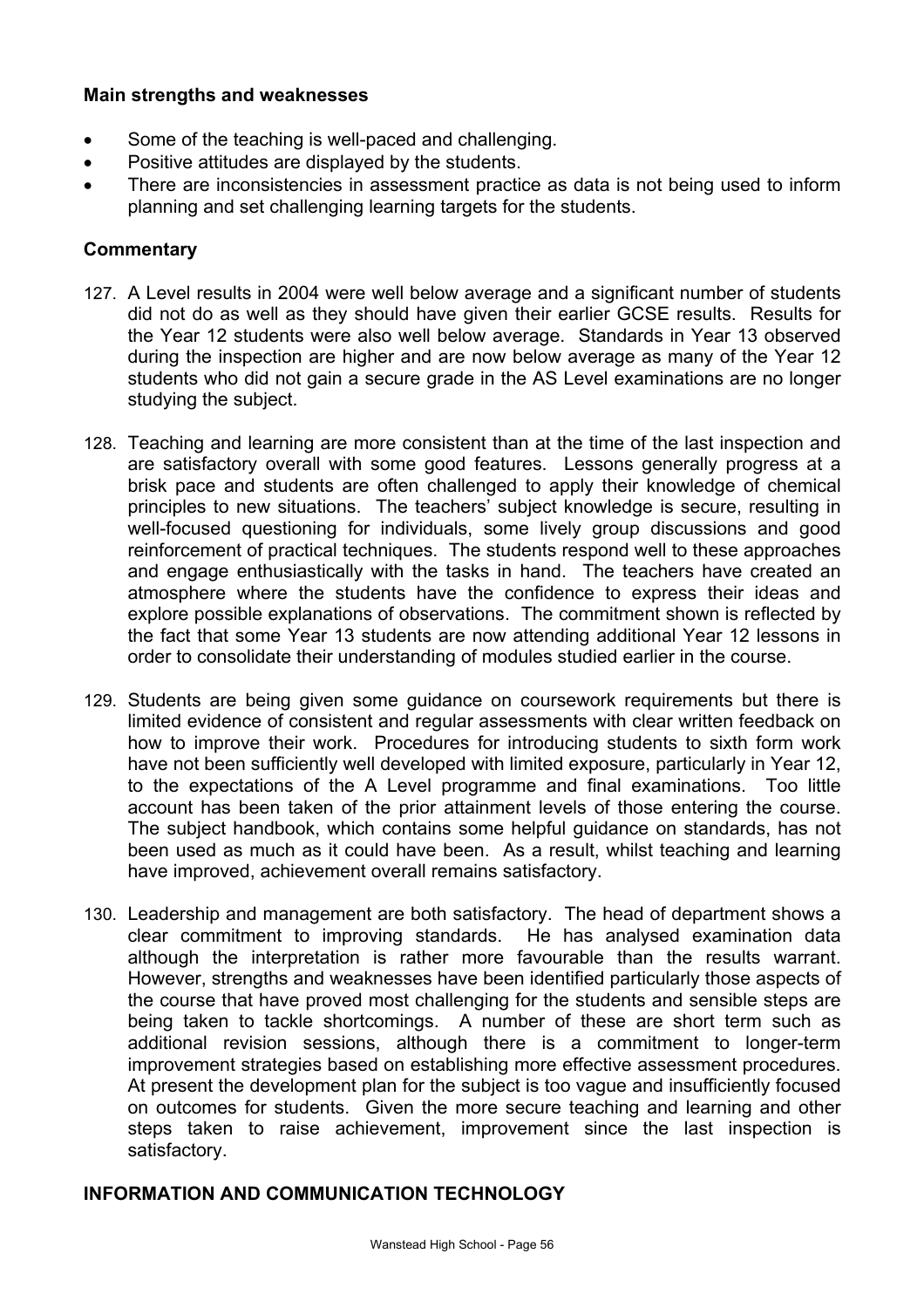Provision in information and communication technology is **satisfactory.** 

#### **Main strengths and weaknesses**

- Examination results in A Level computing are a strong feature of the department.
- Teaching is good on AS and A Level courses.
- The curriculum has improved and now provides two courses to suit different student needs and aspirations.
- Standards have improved and are now broadly in line with the national average.
- Some accommodation for A Level lessons is poorly furnished and it does not provide a comfortable or welcoming working environment.

#### **Commentary**

- 131. Improvement since the last inspection is satisfactory, although recent examination results have fluctuated. A Level results improved significantly in 2003. The proportion of A and B grades was above the national average and all candidates passed. In 2004, there were no A or B grades but all candidates passed; however, overall results were below average. In A Level computing, which was taken by a small number of candidates for the first time in 2004, all candidates passed the examination.
- 132. Achievement is good overall across the courses. Standards seen in lessons and students' work are average overall in both courses within a reasonably wide range of attainment. There are some strong candidates in both groups this year. Some students are producing a good standard of work and there is little overall difference in the performance of male and female students. The A Level computing course is taken predominantly by male students all of whom were very clear about why they chose this particular course. Achievement is at least satisfactory and but there is good achievement on both courses. The majority of candidates are very diligent in lessons and in the production of coursework. Good peer support is a feature of lessons because students are cooperative and keen to share their expertise.
- 133. Teaching and learning are good overall and some very good teaching was seen. Courses and lessons are well prepared and good, challenging resources are used. Learning objectives are shared with students so that they have a clear picture of what they are to tackle in the lesson. Expectations are high and a good working atmosphere generated in lessons. Teachers ensure students are fully involved through good individual support and frequent question and answer sessions to reinforce learning. Students' work is assessed appropriately and regularly. They know how well they are performing and what they need to do to improve.
- 134. Leadership and management are good and the teachers work effectively as a team. Curriculum development has been appropriate and the A Level courses cater appropriately for different aspirations. The teaching room used for the computing course is in a poor state of repair and does not provide a particularly good learning environment. Data projectors are available in teaching rooms but there are no interactive whiteboards in the department to support more student-centred lessons.

#### **Information and communication technology across the curriculum**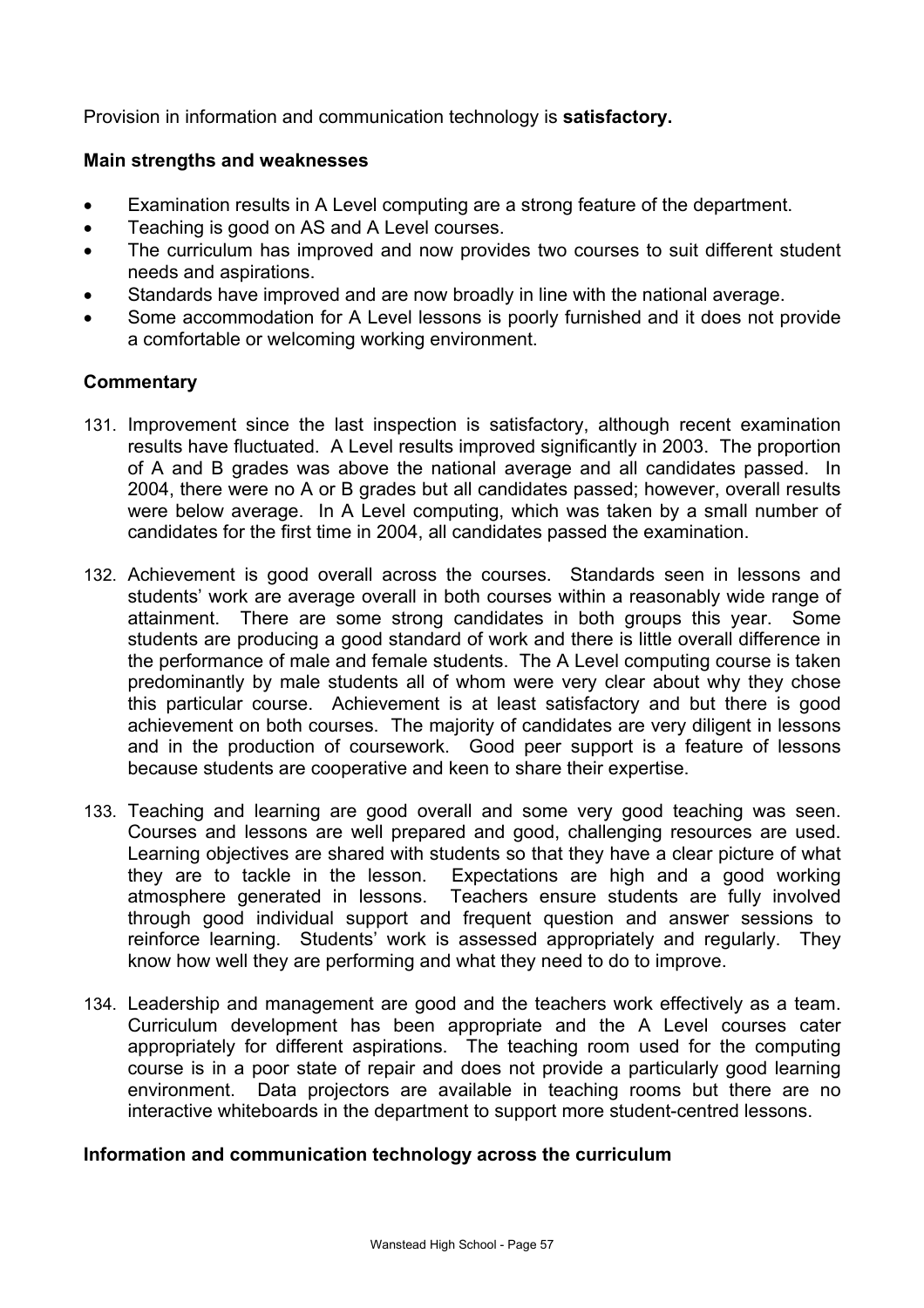135. The use of information and communication technology across the sixth form curriculum is satisfactory overall. Most students in the sixth form now have opportunities to develop their information and communication technology skills in earlier years. Word processing and presentational software are used effectively in some lessons and more generally in coursework. Students have appropriate skills and generally make good use of the internet for research in homework and coursework in all subjects. The relatively limited numbers of interactive whiteboards that are available are used effectively in those departments where they have been installed. There is more scope in most subjects to use new technology to enhance teaching and learning in the sixth form but access to appropriate facilities restricts use. This is a particular concern where the regular use of data and research information is needed and where software for data analysis could help to provide more rigour in students' work and teachers' presentations.

## **HUMANITIES**

## **Geography**

Provision in geography is **satisfactory.** 

#### **Main strengths and weaknesses**

- Students attain below average standards at A Level particularly in the higher grades.
- Curriculum provision is not suitable for the lower-attaining students.
- Students achieve well in lessons through experienced teaching that focuses well on promoting higher literacy standards.
- Students adopt very positive attitudes and are actively engaged in their learning.

- 136. The current standards being reached by the students are in line with the national average. Achievement in lessons is good largely because students are learning to deal with complex themes through a developmental approach in which they are fully involved; they also benefit from knowledgeable and skilful teaching. Improvement since the previous inspection is satisfactory. Students still do not attain the highest grades at A Level, although this is largely due to their below average attainment on entry to the sixth form. In 2004 there were no A grades and only one B grade. Overall results were below the national average. Nearly all the students who have not taken GCSE geography only follow the subject as far as AS Level and attain below average standards.
- 137. The satisfactory leadership and management are committed to improvement through monitoring the subject's performance and tackling its weaknesses. This has led to consideration of how to widen the curriculum by developing a vocational examination course for students for whom A Level is not suitable. Teaching is good. The subject benefits from experienced teaching in the main, but is seeking to improve further through providing support for those less experienced. Learning is good because students learn from each other, such as when they adopted roles as environmentalists and dam builders to debate the damming of the Colorado River. This enabled them to demonstrate their good knowledge and understanding and use this effectively to put arguments and counter arguments clearly. This style enables the students to learn to take a more balanced view of issues so that they can answer examination questions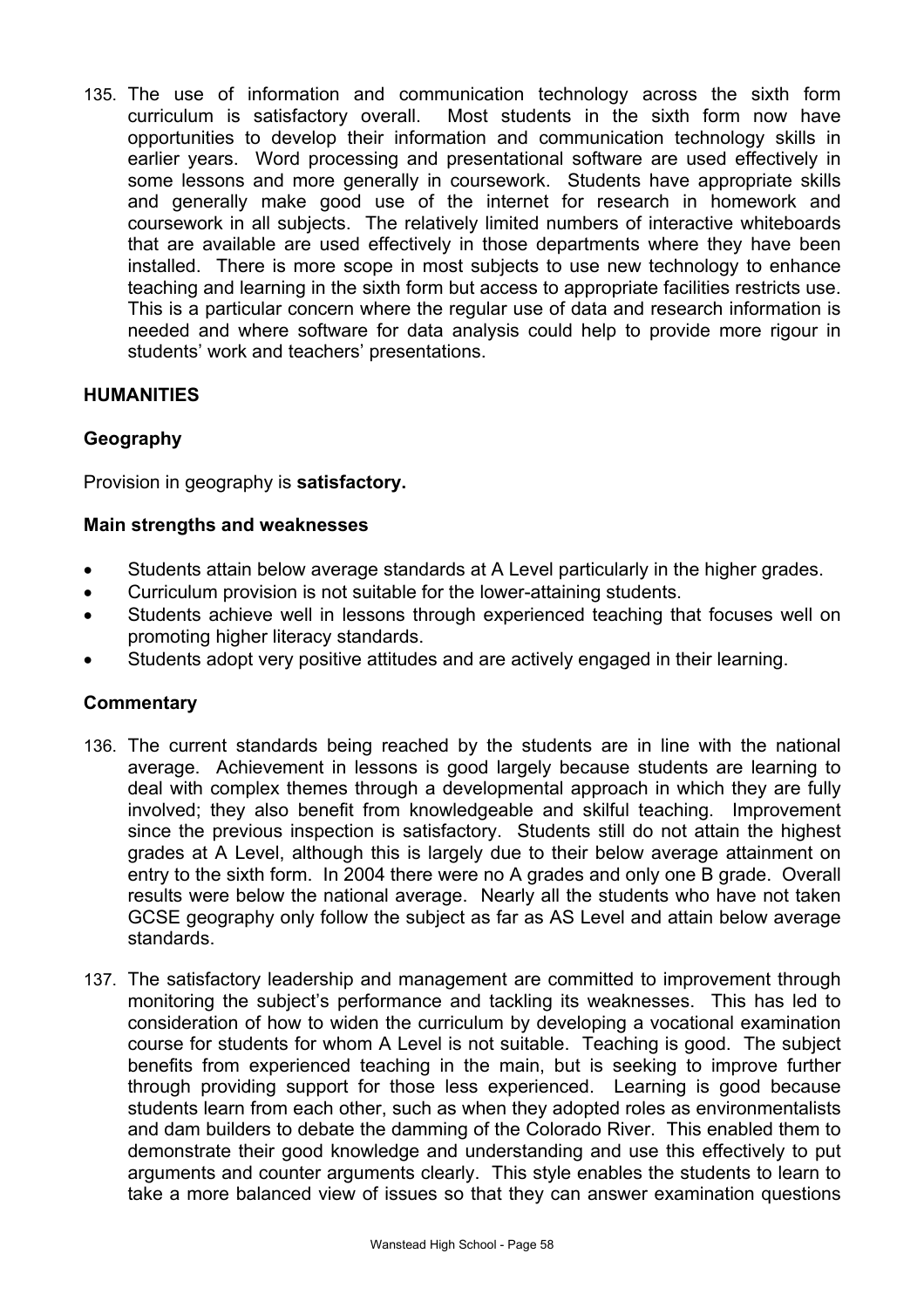more effectively. Where lessons are dominated by the teacher, students are more passive and progress is less evident. The students benefit from the very good fieldwork opportunities and through this lessons come alive as teachers relate theory to real world examples that are familiar to the students. They concentrate well, work at a good pace and are positive about their learning.

138. There are good contributions to the development of literacy, such as when the students critically analysed an examination question that had been answered at a low level. They identified its weak points, conducted a thorough analysis through class discussion and wrote a high level answer for homework. This was very effective in enhancing the students' knowledge of how to reach higher levels of attainment as well as being valuable revision for examinations. Similarly, a Year 13 lesson on ecosystems was carefully structured so that the students were able to build upon their prior knowledge. The teacher ensured that the relationships between various factors and processes were demonstrated clearly by constructing a mind map which the students played a full part in developing. Assessment is used to respond to individual needs. Marking is diagnostic and helps students to improve their work. Students find teachers' comments on work particularly informative, although they do not always take action to improve. For example, essays are well written but teachers frequently comment on students' work that they have not written a conclusion.

#### **History**

Provision in history is **good.** 

#### **Main strengths and weaknesses**

- Achievement is good and the evidence indicates that standards are improving.
- Teachers focus well on learning and on enabling students to become more independent learners.
- Leadership and management are good with a clear focus on improvement.
- Punctuality to lessons is poor for a small minority of Year 12 students.
- The department does not provide sufficient support for the less able students.

- 139. Results in the 2004 A Level examination were below average for A and B grades, but in line with the national average overall. However, all students obtained a pass grade and their progress was satisfactory in relation to their prior attainment. Although AS Level results were well below average for the same year, this was largely due to poor performance in one particular paper, caused primarily by staffing problems. The evidence indicates that standards are beginning to rise; standards have improved significantly in the last two years and the staffing problems have been resolved.
- 140. When students enter the sixth form, standards are at best below average. Standards are average by the end of Year 13, and all groups of students achieve well. Above average and average students are enabled to work to their fullest potential; there is still scope to support the least able more effectively. Students write carefully constructed essays and can explain their historical arguments with growing confidence. However, many find it difficult to fully analyse historical documents and this is something the department is targeting with increasing effectiveness.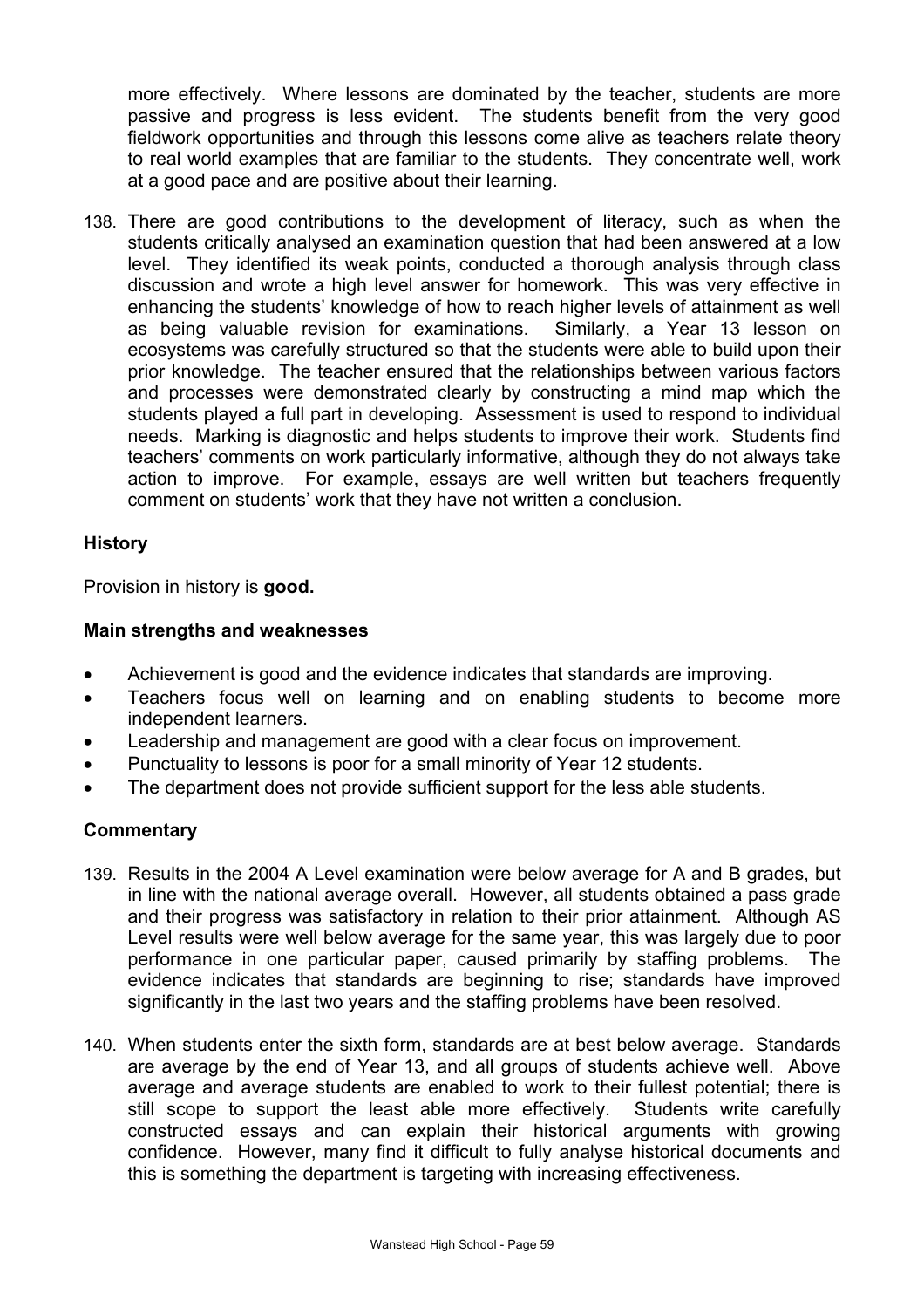- 141. Teaching in the sixth form is good with some very good features. Teachers make use of a wide range of strategies to engage students' interest and enable them to develop independence in their learning. Lessons are challenging and well planned. Teachers are clearly enthusiastic about their subject and students are positive about their history lessons. During the week of the inspection, for example, several students attended a lunchtime revision session for their AS Level re-sits. However, a small number of Year 12 students show casual attitudes towards the start of lessons, often arriving late with no real reason for their poor punctuality. Marking is of a high standard with clear guidance on what students need to do in order to improve.
- 142. Leadership and management are both good. Teachers are reflective and have worked hard to improve provision. The head of department has established a very clear focus on learning and teachers spend time sharing good practice and concerns. She has a very clear understanding of departmental strengths and weaknesses and focuses very effectively on these. There has been good improvement since the last inspection.

# **ENGINEERING, TECHNOLOGY AND MANUFACTURING**

- 143. No subjects were inspected in depth in this curriculum area. However, lessons were observed in textiles and resistant materials.
- 144. The **textiles** course inspires the students and their achievement is very good. Students' appreciation of renowned artists and textiles designers, both past and present, helps to develop their critical awareness of influences on creativity and encourages excellent experimentation. Teaching is outstanding and challenges the students' fertile imaginations. Leadership and management of the course are very good gaining local interest from students in other schools who have joined the sixth form.
- 145. The **resistant materials** course attracts mainly male students. They enter the course with below average standards and struggle with the theory aspect of the course; however, their practical work is good. The course is taught by more than one teacher and the quality of teaching is inconsistent. Surprisingly for sixth formers, students often display very immature and disrespectful attitudes to some teachers.

# **VISUAL AND PERFORMING ARTS AND MEDIA**

146. One lesson of **music** was observed in Year 13 during the inspection. Standards are above average. Good, well-structured teaching, sensitive to the different learning needs and musical experiences of the students, is securing good learning and achievement. Students view the course positively and numbers taking the subject are increasing.

#### **Art and design**

Provision in art and design is **good.** 

#### **Main strengths and weaknesses**

- Very good student attitudes enable them to achieve well as a result of good teaching.
- Computers are used but not enough to inspire, inform and develop work creatively.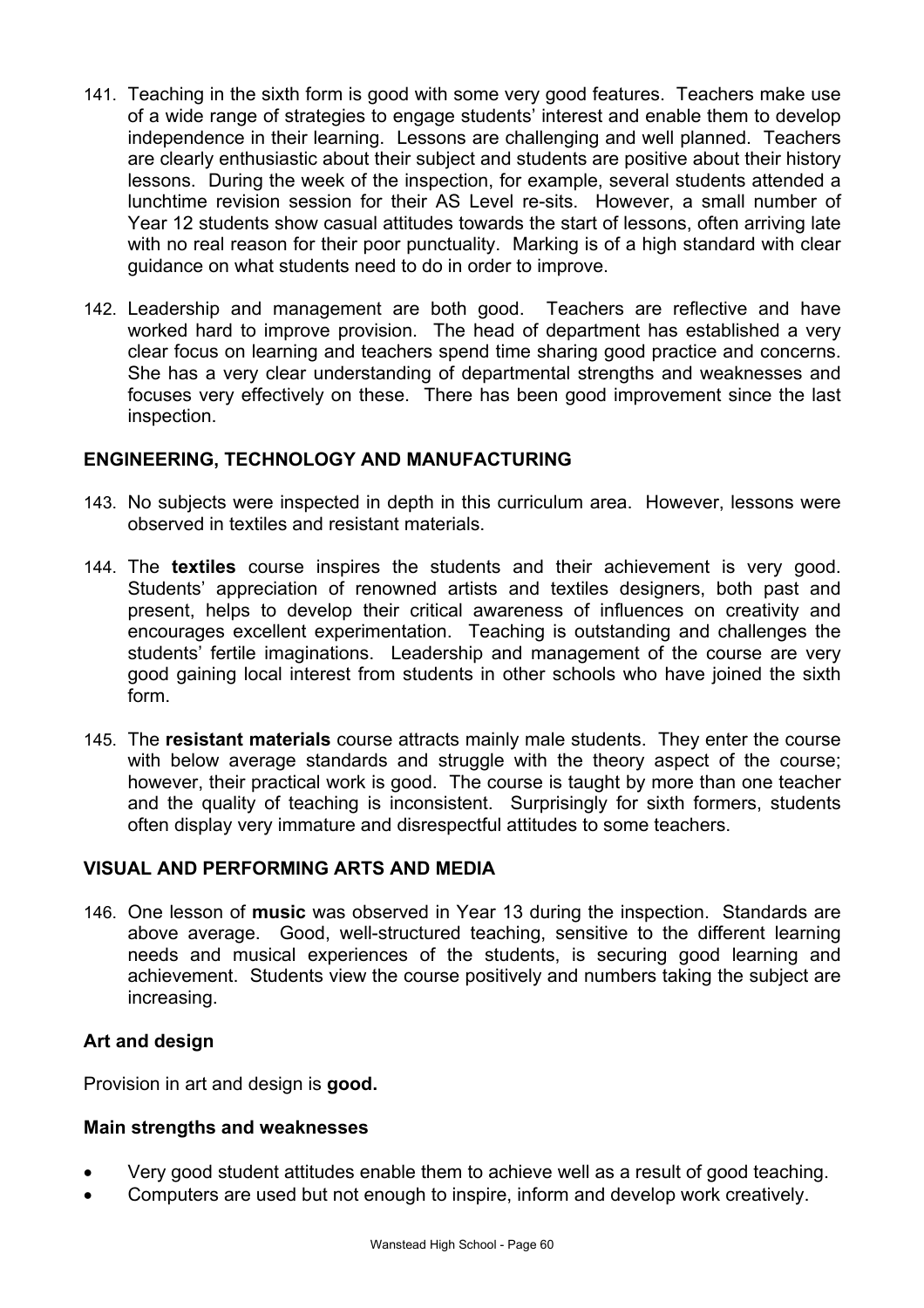- Work by higher-attaining students using mixed media is extremely effective.
- Good quality painting sometimes lacks depth in interpretation because of a lack of challenge to extend their ideas.

## **Commentary**

- 147. Art is a popular choice at AS Level with most continuing to the full A Level. Results have been around average in recent years with most students achieving as expected at AS Level. At A Level, results have generally been above average, dropping to be well below average in 2004 with most students achieving as expected given their earlier results. From work seen during the inspection, students in Years 12 and 13 are working at above average standards and are achieving well in both art and photography as a result of generally good teaching and the very positive attitudes of all students towards their work.
- 148. Groups are shared between teachers and the co-ordination of this and the good quality communication about students is led and managed well. Good personal support ensures students develop individual responses to themes and assessment criteria are used very well to ensure that every student knows their strengths and the areas to improve. Work in mixed media by higher-attaining students is impressive and painting and drawing are strikingly confident. However, mid and lower-attaining students who produce technically competent pieces are not challenged enough to extend their ideas to be original and perceptive. Most students make connections between their own and artists' work, but few students record the development of their ideas and why these happen.
- 149. Information and communication technology is used in the form of internet research and to manipulate images using software, although work in this area is not of as high a quality as in other aspects of their work. Lack of reliable facilities also affects the way teachers are able to vary lesson presentation to inform and inspire students' work. Visits to galleries and museums and to take photographs on location make a huge impact on students' work in both fine art and photography. Students take their work seriously and their positive attitudes have a good effect on their learning. The sixth form studio is pleasant, spacious and well equipped and enables students to work in addition to their usual lesson time. Leadership and management are good. As there were no specific areas for development identified in the last inspection, and students continue to achieve well, improvement since the last inspection is satisfactory.

#### **Drama**

Provision in drama is **good.**

#### **Main strengths and weaknesses**

- Staffing problems in the past have affected numbers and at A Level; the subject has attracted comparatively few students until this year.
- Examination results were well below average in 2003 but improved in 2004.
- Teachers are enthusiastic, have good subject knowledge and are keen to develop the work of the department.
- Leadership and management of the subject are very good.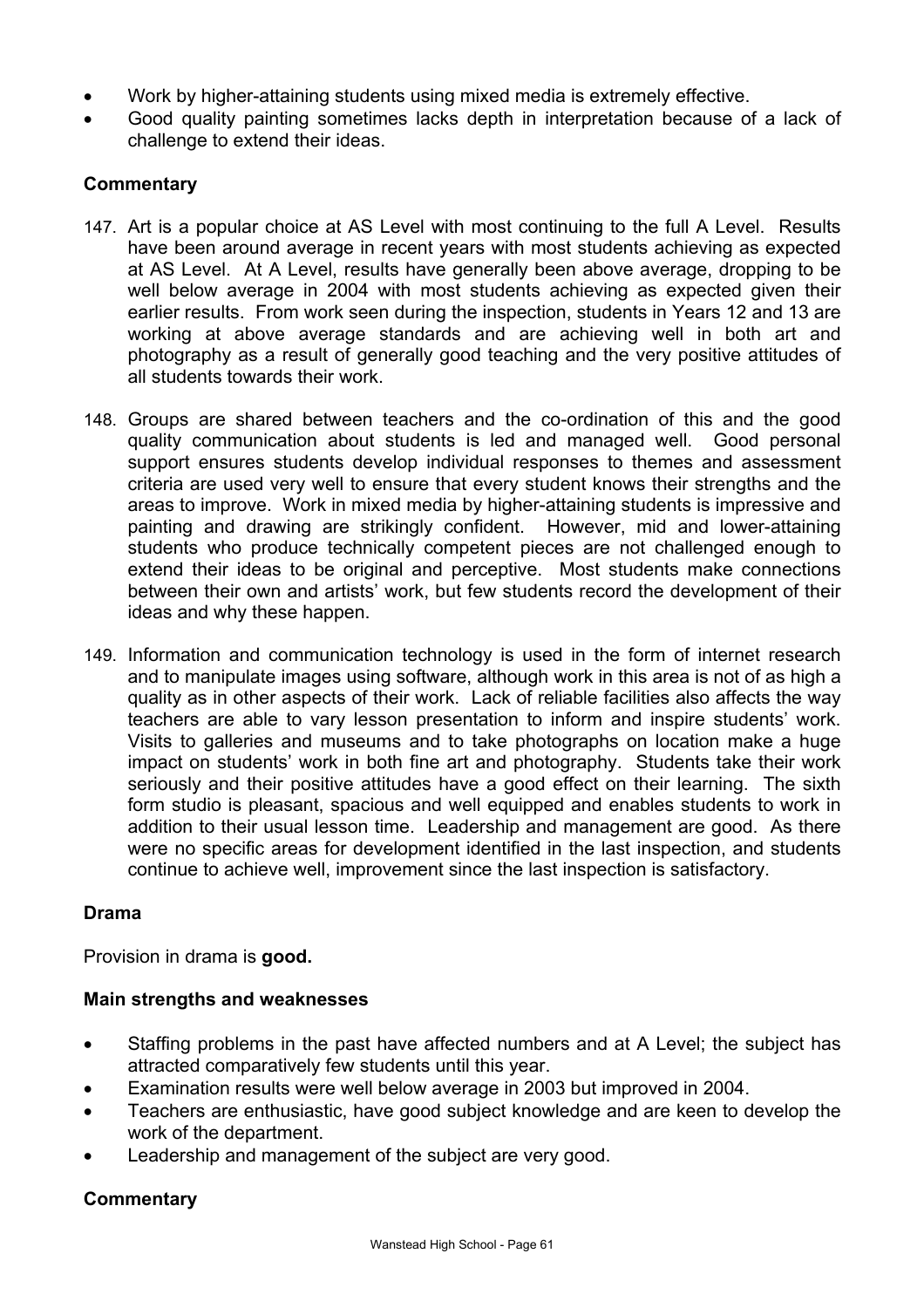- 150. At the time of the last inspection, the drama department was undergoing a staffing crisis which made it difficult for the school to maintain its previously high level of examination results. The effects of that instability were still being felt at A Level in 2004 when results were well below average. However, results at AS Level in 2004 were among the best in the sixth from with almost all students achieving their target grade or above. This indicates that the department is now moving away from a period in which few students chose A Level drama or did well in it. Although only four Year 13 students will take the A level examination in 2005, there are now 14 in Year 12.
- 151. Achievement is now good, largely because teaching is good overall. Standards of practical work in the lessons observed during the inspection were above average. Students understand and follow the disciplines of drama, and they were working with good control, imaginative improvisation and much enjoyment of the work. Students in both Years 12 and 13 are keen and committed. Some very good work on the play *Equus* was seen in Year 12, students showing good understanding of how to use physical and vocal skills to plan, direct and present a short scene. There was good collaboration and students' evaluation of their own work and that of others was perceptive and well expressed. The teacher guided the activity well, with carefully judged interventions to show students how they could develop and improve their work.
- 152. In Year 13 the work was to some extent limited by the small size of the class. There was compensation for this in the intense concentration on their work by the students and both their teachers as they prepared for the examination presentation. Their devised piece, based on literature and biography, was original and striking in its content and structure. Students' individual performances were convincing and they had identified the need to improve the overall coherence and flow as they worked to achieve high quality in performance.
- 153. A very effective sixth form teaching team consists of the head of department, appointed last year and a newly qualified teacher with acting experience. Their enthusiasm gives the department a buzz of activity and excitement and their expertise provides careful guidance to students in understanding the criteria and meeting the requirements of the examination. Under very good leadership and management, drama is making a valuable contribution to the life of the school. The choice of plays for the regular school and sixth form productions is enterprising and varied. There are good links with colleges, and several student trainees have been working in the department.
- 154. There has been good improvement since the last inspection. Current achievements, thoughtful self-evaluation and imaginative planning for the future show that drama is recovering well from past difficulties. Its work throughout the school is central to the development of a successful performing arts college. It also does much for students' personal, social and cultural development, increasing their self-confidence and their ability to work in collaboration with others.

#### **Media studies**

Provision in media studies is **very good.** 

#### **Main strengths and weaknesses**

Media studies is a popular A Level option attracting a consistently high entry.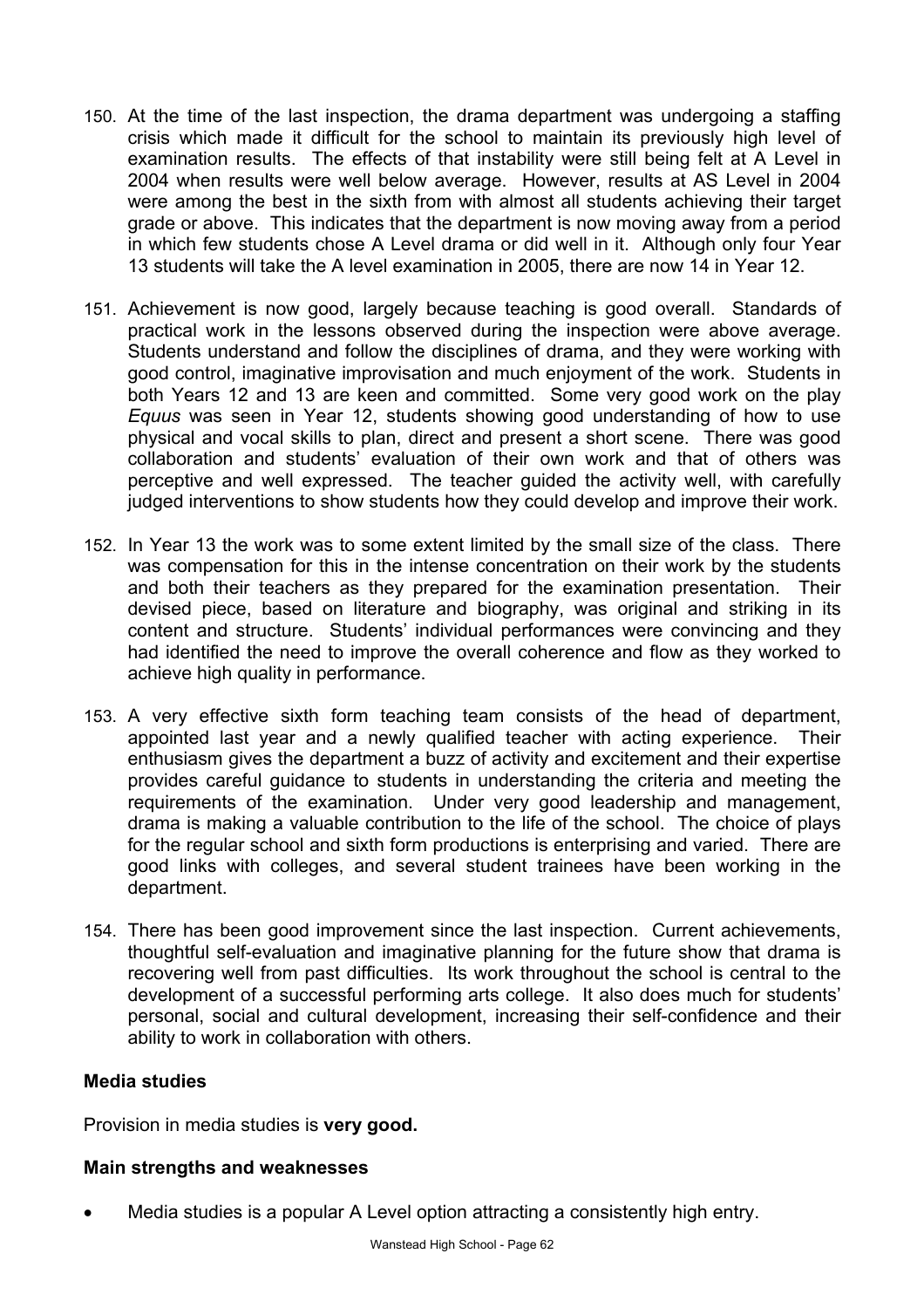- Results were above the national average in 2003 and in 2004.
- Accommodation and facilities have improved since the last inspection.
- The attitudes and participation of some Year 12 students are unsatisfactory.
- The subject is very well led and managed by a keen and experienced head of department.

- 155. Although numbers have declined slightly as new subjects appear on the curriculum, media studies remain a popular and successful A Level option. Results in 2003 were above the national average. There was a drop in A and B grades in 2004, but a 100 percent pass rate with 18 of the 22 students gaining B and C grades and none below D. Overall achievement is good in a subject which has hitherto been new to A Level students. Standards of work seen during the inspection were variable, but were above average overall. From this year, media studies is also being offered at GCSE where it has attracted a large number of students. Most students embarking on the A Level course in 2006 will thus have a basis in Media Studies from which to measure their A Level progress.
- 156. Achievement in the lessons seen was closely related to students' attitudes and responses. In a vigorous discussion of gender issues and encoded assumptions in magazines, Year 13 students developed some good understanding of this medium, what influences it and how it may influence its readers. Another Year 13 class, although working with keen interest, appeared to have more limited knowledge of film genres and range as they prepared for their written examination on film genre. In contrast, a group of students in Year 12 were confident in their work on film theory, using appropriate terminology as they analysed a piece of narrative for adaptation to film in preparation for practical film making in the following term. In one Year 12 group, students were not achieving as they should because of lacklustre attitudes and inadequate effort. Their response was surprising in a subject which they had chosen and which the majority of students clearly find exciting and motivating.
- 157. Teaching and learning are good overall. In the best lessons, teaching was very good. For example, the teacher's expertise led students to analyse media texts critically, venture opinions and develop a new vocabulary to judge the material they were considering. They became aware of the cultural and sociological implications of some of the visual and print texts examined. New territory was explored and issues confronted, with a good deal of enjoyment and humour. Some students still have difficulties with structure and spelling in their written work and sound ideas in essays and evaluations are not always well expressed. This is recognised in some very good marking, which points out to students how to improve. The challenge for the subject now is to share best practice and ensure that all teaching matches the quality of the best. With two newly qualified teachers, both of whom are keen and well-informed, the possibilities are encouraging.
- 158. There is a careful and realistic analysis of current strengths, results achieved, changes made and areas for development. Teaching of the AS Level course has been reviewed and improved, and a one year intermediate level vocational course. The subject contributes well to the school's extra-curricular activities, with visits to the school by media practitioners and visits by students to work in other studios. There are productive links with outside bodies and the head of department has contributed to media education for teacher trainees. A second sixth form magazine will be produced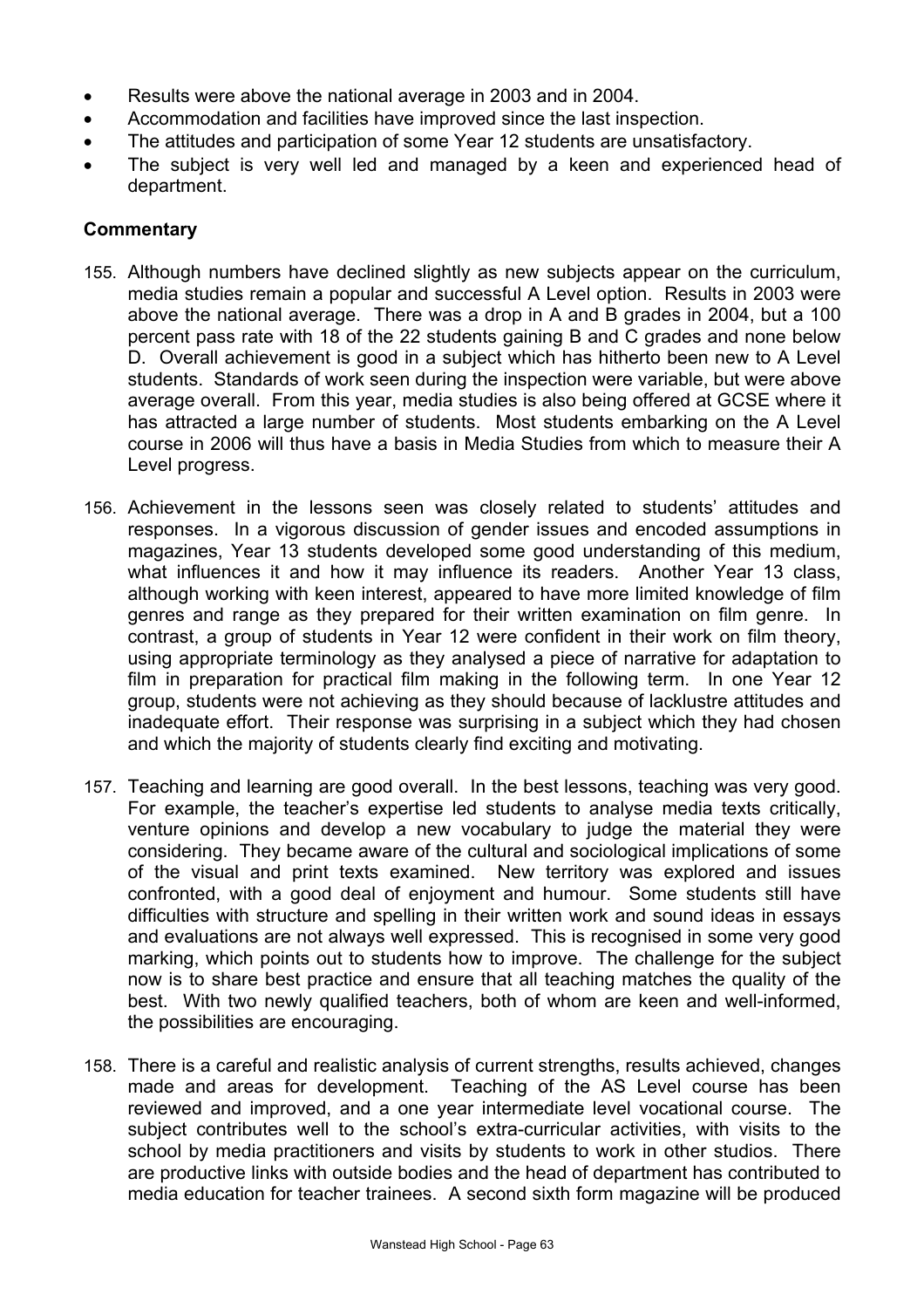this year and students are working on a promotional video to be used in sixth form recruitment. There have been good improvements since then. The status of media studies as a separate department has been confirmed, and accommodation and resources improved, with the addition of a small computer suite, digital cameras and more computers. Further access to new technology, training and support will be needed for the expansion of a department which is contributing much to the work of the sixth form and the school as a whole.

#### **HOSPITALITY, SPORTS, LEISURE AND TRAVEL**

159. There are no arrangements for students to take physical education lessons as part of their compulsory sixth form courses. A very good Year 12 AS **sports studies** lesson on skill acquisition was very well prepared utilising an extensive range of resources and was expertly taught. Whilst not all of the students followed the instructions for performing the exercises correctly, they worked productively and co-operatively and were able to gather a range of relevant information for further analysis. Teacherstudent relations in this lesson were excellent.

#### **BUSINESS**

#### **Business studies**

Provision in business studies is **good.** 

#### **Main strengths and weaknesses**

- Students achieve well by the end of Year 13, all meeting or exceeding their target grades.
- Students benefit from good teaching which is characterised by very good individual support and carefully structured lessons.
- There is no alternative vocational course for students in the sixth form.
- Students generally have a positive attitude to the subject and appreciate the access to teachers and computers.
- There is some under-achievement of students entering the AS Level.

#### **Commentary**

160. Despite entering the sixth from with below average attainment levels, and often without a business studies background, students achieve well in this subject by the end of Year 13, all gaining at least a pass grade. Although results overall are generally below the national average or well below average as was the case in 2004, all students entered met or exceeded their 2004 target. AS Level students have generally not performed as well; a significant number entered in 2004 not passing with a sizeable minority of students not gaining their target grades. The staffing problems and ineffective teaching which had led to this underachievement has been resolved with the current students now benefiting from authoritative teaching of very well structured lessons and very good individual support. As a consequence current students are achieving well and standards are average. Year 13 students have a satisfactory knowledge of business terminology, such as on the objectives of marketing, business stakeholders and how to calculate and use financial ratios. Current Year 12, particularly those without the business studies GCSE, are less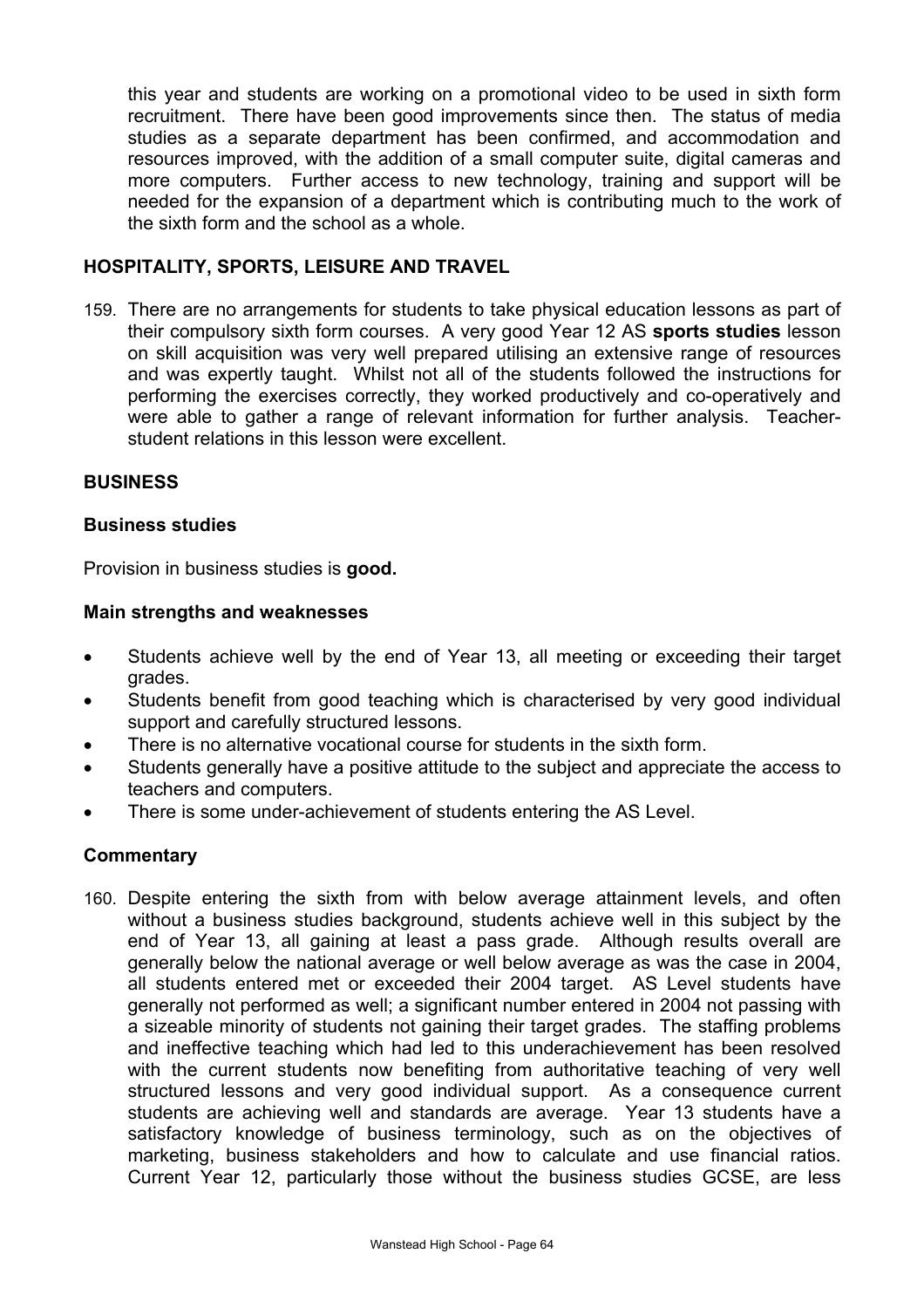secure in their knowledge, understanding and usage of technical language and would benefit from an induction period which tackles this.

- 161. Teaching and learning are good overall and where it is enthusiastic, authoritative and engages students' interest they make very good progress in lessons and achieve well. For example, in a very good Year 13 lesson, the very well prepared and enthusiastically taught lesson ensured that the students gained a secure understanding of the key features and example of democratic practices in the workplace. Where the lesson is not structured and tasks not adapted in such a way as to accommodate all, particularly the less able students, they make satisfactory progress as seen in a Year 12 lesson on the difficult topic of critical path analysis. Students appreciate the access to staff and the good range of computers.
- 162. The department does not provide a vocational business course in the sixth form. However, it has started the applied business course in Year 10 and is planning to introduce the AVCE in September 2005. This will provide a broad range of business courses as well as a structured business pathway from Year 10 upwards. This is part of a comprehensive departmental development plan which also has a key focus on improving teaching and learning. However, targets are not sufficiently sharp to enable the department to measure and evaluate how well they are doing. Leadership and management are good, with the head of department setting high aspirations for expanding the subject further, being a good role for staff and students and evaluating thoroughly the performance of students and the department. Accommodation and resources are good, if a little cramped for the numbers; students have good access to computers. Business links are expanding but are not yet extensive enough to provide a significant contribution to students' learning. There has been satisfactory progress since the last inspection.

### **Economics**

Provision in economics is **satisfactory**.

#### **Main strengths and weaknesses**

- Examination results were below average in 2004.
- Teaching has improved since the last inspection.
- The monitoring of AS Level candidates lacks rigour.
- The economics department lacks ready access to new technology to retrieve and analyse current economics data for teaching purposes.

- 163. Improvement in the since the last inspection is satisfactory. A Level results showed a good improvement in 2003 and were above average representing good progress for the small number of candidates involved. However, results fell back again and were below average in 2004. The majority of students who completed the AS Level course in 2004 attained grades above their school target. This was good progress for some students, but there was a significant proportion of unclassified candidates and results were below average overall.
- 164. Achievement is now satisfactory in both Years 12 and 13. Standards now are average; students' achievement is improving because teaching is now satisfactory. Standards seen in portfolios and class work were average overall in both the A Level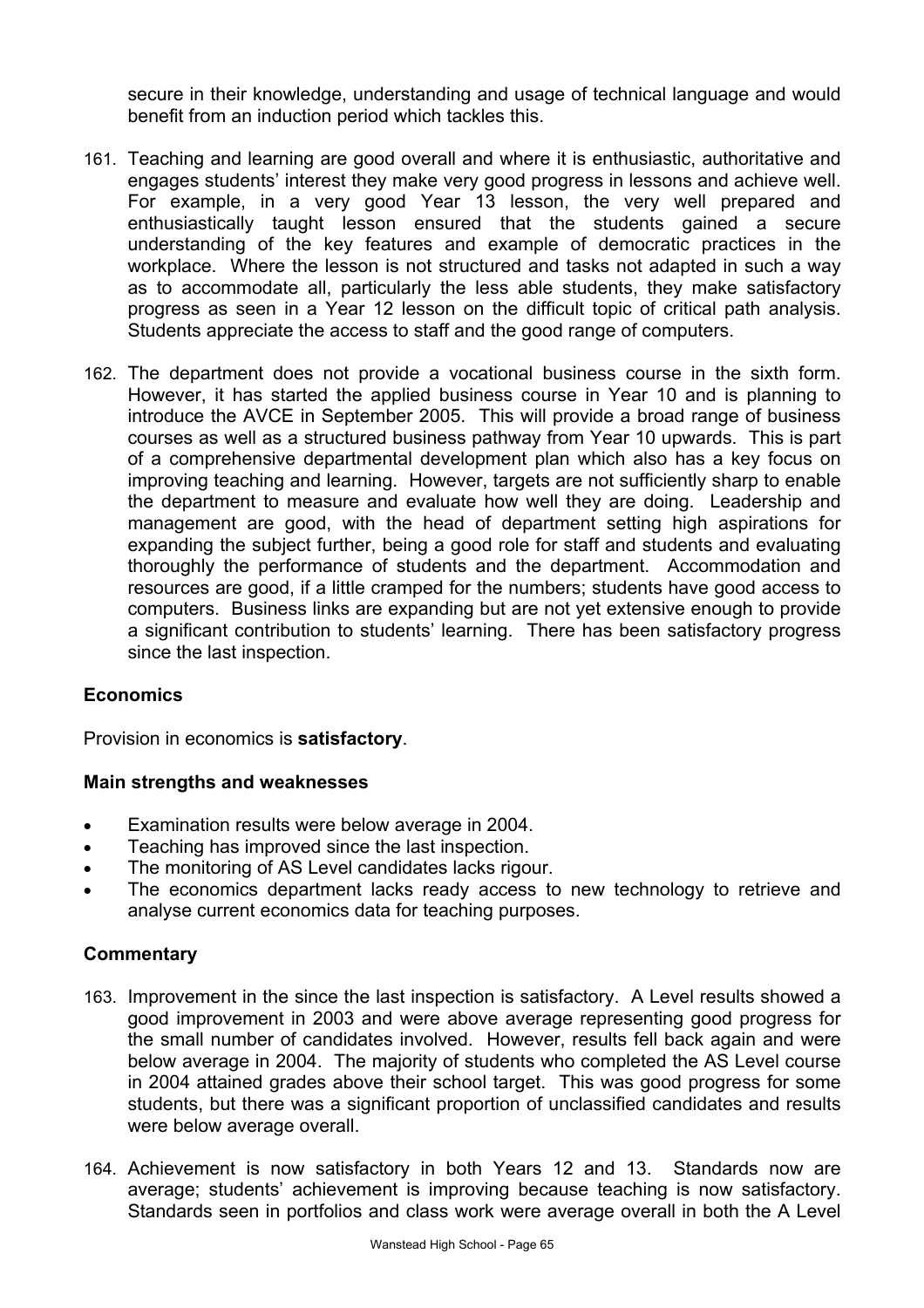and the AS Level courses and some good work was seen at A Level. In a Year 13 lesson about the range of macro economic objectives available to governments, students worked well in pairs to identify the cause and effect of various economic policies. They outlined their arguments and conclusions accurately and effectively. In presenting them to the class, they demonstrated a good understanding of the issues, as they answered probing questions from the teacher and other students.

- 165. There is a wide range of attainment in the AS Level group. In one Year 12 lesson, most students demonstrated a good understanding of different types of taxation and were prepared to answer questions in appropriate detail, often with good examples to illustrate their points. However, some of the boys in the group were less well motivated and easily distracted. Students in Year 12 need to be monitored more critically to improve completion rates in the AS Level course.
- 166. Teaching and learning are satisfactory. Good subject knowledge and is now used to employ a wider range of teaching strategies, including more student-centred and group activities. However, some printed teaching resources are rather dated. Assessment is satisfactory overall although students in Year 13 have a better understanding of their progress and what is needed to improve further than those in Year 12. In the economics teaching base, there is no access to new technology to provide current economics information and statistics or to enable students to use computers for analysing data. This limits the scope of teaching and learning activities in this.
- 167. The leadership and management of this subject are now satisfactory. Appropriate development opportunities have been provided for economics staff since the last inspection which has improved teaching. Faculty monitoring has improved although recent examination data needs to be analysed more rigorously to inform planning.

## **PERSONAL DEVELOPMENT AND GENERAL PROGRAMMES**

168. Year 12 students follow a course leading to AS Level in general studies. Results were considerably below average in both 2003 and 2004. This course makes a reasonable contribution to the students' personal development and supports the school's ability to fulfil requirements for religious education. Teaching and learning were satisfactory in a lesson seen, although some students are inclined to be too passive. Students are not hugely committed to the course and several show limited motivation and interest.